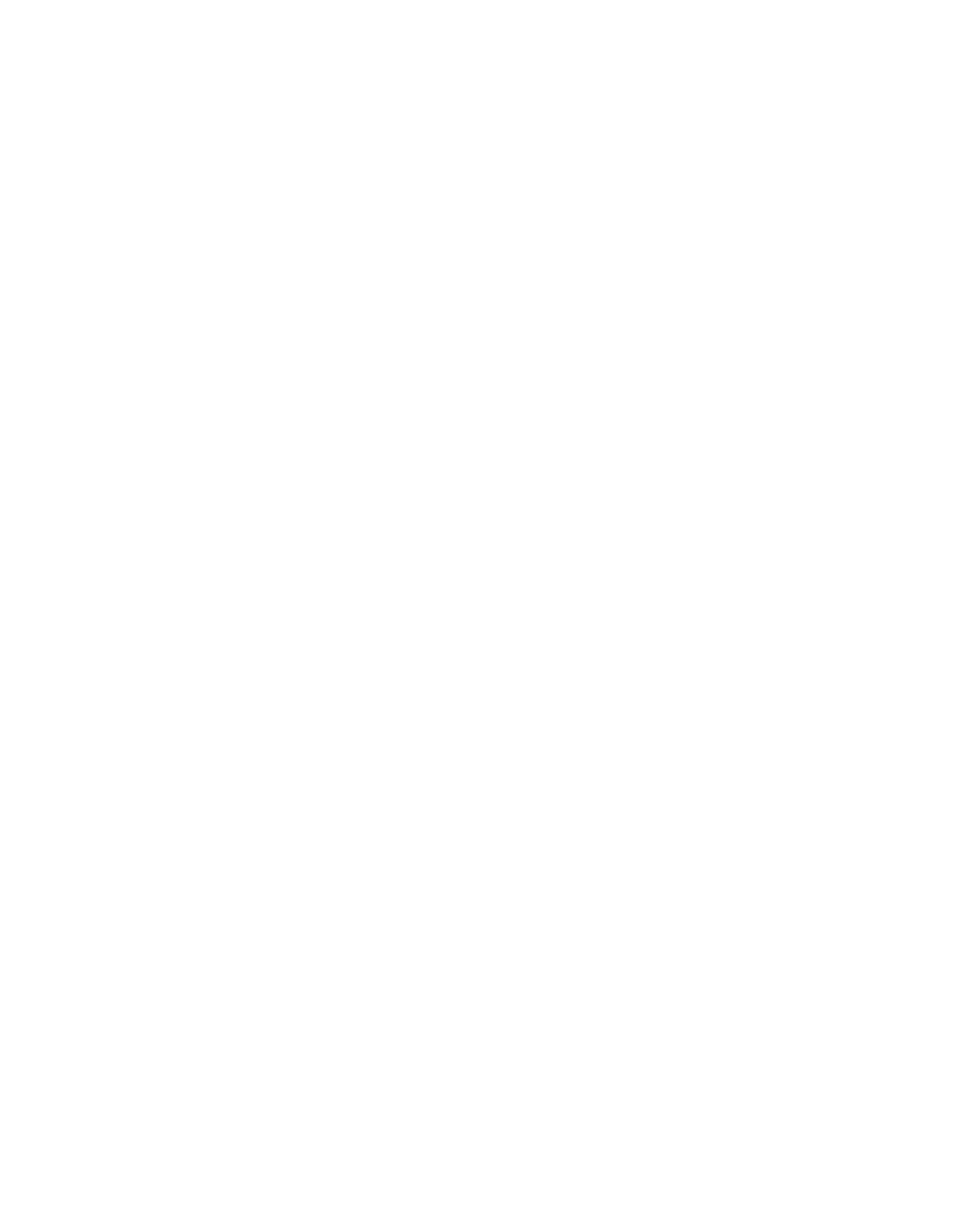# **Message from Assistant Secretary Myers**

U.S. Immigration and Customs Enforcement (ICE) is pleased to present this annual report, a summary of the agency's key accomplishments across a wide range of law enforcement areas.

In fiscal year 2007 (FY07), ICE executed its critical mission of targeting the people, money and materials that support criminal and terrorist activity with one overriding result: a safer and more secure America.

That result is the sum of hundreds of achievements and accomplishments. This year, ICE took a strong stance against employers who knowingly hire illegal workers while working with industry to ensure they have the tools they need to identify who in the workforce is here legally. ICE targeted the gangs who bring crime and terror to our communities. ICE cracked down on those who illegally trade weapons or sensitive technology, and dismantled illicit money-laundering networks that fund criminal and terrorist activity. At the same time, ICE stepped up its protection of critical infrastructure.

The following report includes a wide range of statistics, case reports and photos that, taken together, form the full picture of an agency driven by a commitment to protect the United States against those who would do harm to our people and our communities.

ICE has a broad, complex and diverse mission. But our people have shown that, through their commitment and their creativity, their professionalism and their perseverance, they will rise to meet the challenges of that mission in the effort to protect national security.

We are accomplishing great things every day.This report tells the story of those accomplishments.

Mlie **L. Myen**<br>Julie L. Myers

*Assistant Secretary U.S. Immigration and Customs Enforcement* 

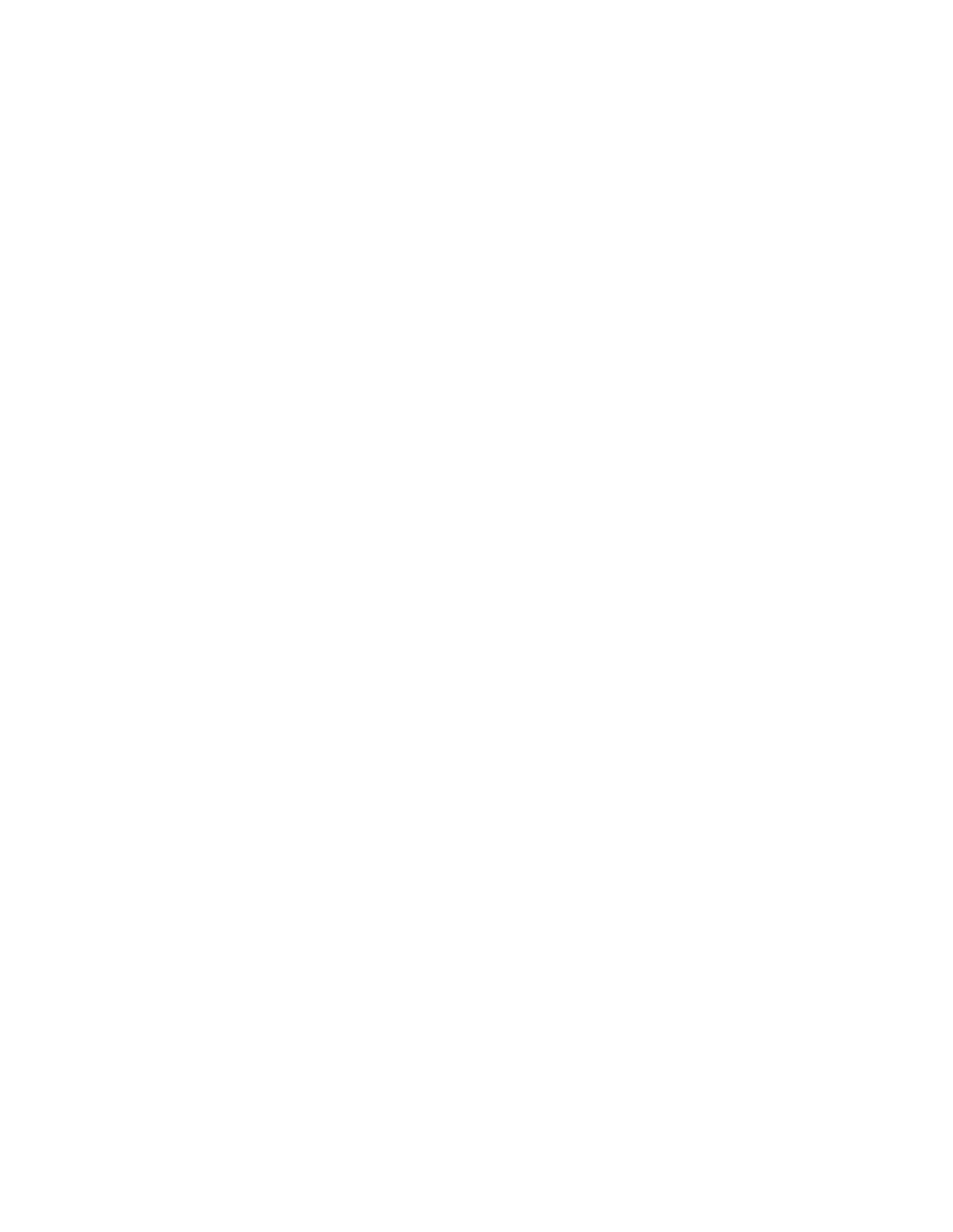### **Executive Summary**

U.S. Immigration and Customs Enforcement (ICE), an agency of the Department of Homeland Security, protects national security and upholds public safety by targeting criminal networks and terrorist organizations that seek to exploit vulnerabilities in our immigration system, in our financial networks, along our border, at federal facilities and elsewhere in order to do harm to the United States. The end result is a safer, more secure America.

In FY07, ICE enacted a multi-year strategy of improving immigration enforcement through more efficient management, focused enforcement efforts that target the most dangerous illegal aliens, worksite enforcement initiatives that target employers who defy immigration law and reducing the pull of the "jobs magnet" that draws illegal workers across the border in search of employment.

At the same time, ICE stepped up the battle against financial crime and the exploitation of legitimate financial networks by criminal organizations using methods to earn, move and store illicit funding needed to support their criminal enterprises.

Recognizing that partnerships are essential, ICE worked closely across agency boundaries with law enforcement colleagues at the local, state and federal level and across international boundaries to form a united front against criminal enterprises and terrorist organizations that threaten public safety and national security.

Meanwhile, ICE continued to make the agency's legal, management and mission support functions more productive, effective and efficient in order to better support the agency's law enforcement mission.

### *A Results-Driven Mission*

ICE has achieved extraordinary results in its homeland security mission to ensure a safer, more secure America. FY07 marks a break-out year for the agency as ICE set new enforcement records, launched new initiatives and enhanced management functions. ICE can point to an unparalleled record of success in the last fiscal year.

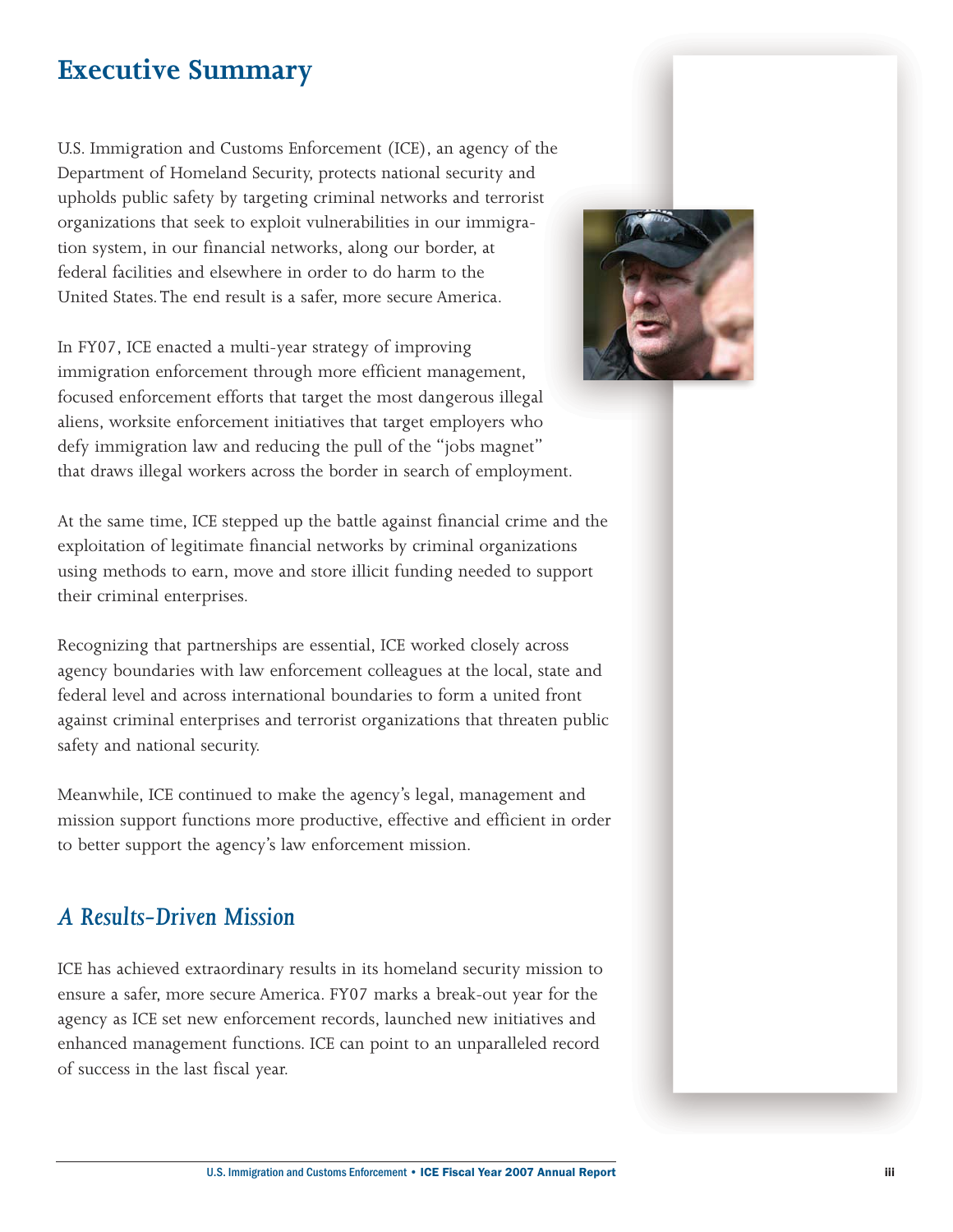

- ICE implemented a comprehensive interior enforcement strategy focused on more efficient processing of apprehended illegal aliens and reducing the criminal and fugitive alien populations.
	- **Result:** ICE removed a record 276,912 illegal aliens, including voluntary removals, from the United States.
- For the first time, ICE's DEPORT center made it possible to identify and screen criminal aliens incarcerated in federal prisons nationwide to ensure their removal upon the completion of their sentences.

**Result:** 11,292 charging documents have been issued to criminal aliens housed in federal prisons.

• ICE targeted the infrastructure that supports the business of illegal immigration, including document and immigration benefit fraud, launching six new Document and Benefit Fraud Task Forces in cities nationwide.

Result: ICE initiated 1,309 fraud investigations leading to a record 1,531 arrests and 1,178 convictions.

• In two years, ICE has quadrupled the number of Fugitive Operations Teams (FOTs), which are dedicated to identifying, locating and arresting fugitive aliens. FOTs increased from 18 in 2005 to 50 in 2006, to 75 in 2007.

**Result:** ICE eliminated more than 100,000 fugitive alien cases and reduced the backlog of fugitive cases for the first time in history.

• ICE's Fugitive Operations Support Center (FOSC), a nationwide clearing house for information on fugitive cases, continued to make the processing of data on fugitive cases more effective.

**Result:** The FOSC has resolved more than 73,000 open fugitive cases, allowing ICE to target those fugitives who are still at large.

- ICE targeted the "jobs magnet" that attracts illegal aliens employed in U.S. workplaces through a more aggressive worksite enforcement strategy.
	- **Result:** ICE dramatically increased penalties against employers whose hiring processes violated the law, securing fines and judgments of more than \$30 million while making 863 criminal arrests and 4,077 administrative arrests.
- ICE investigators worked to ensure compliance with the nation's immigration laws among student and exchange visitors and other nonimmigrant visitors to the United States.

**Result:** 1,558 high-risk non-immigrant status violators were arrested.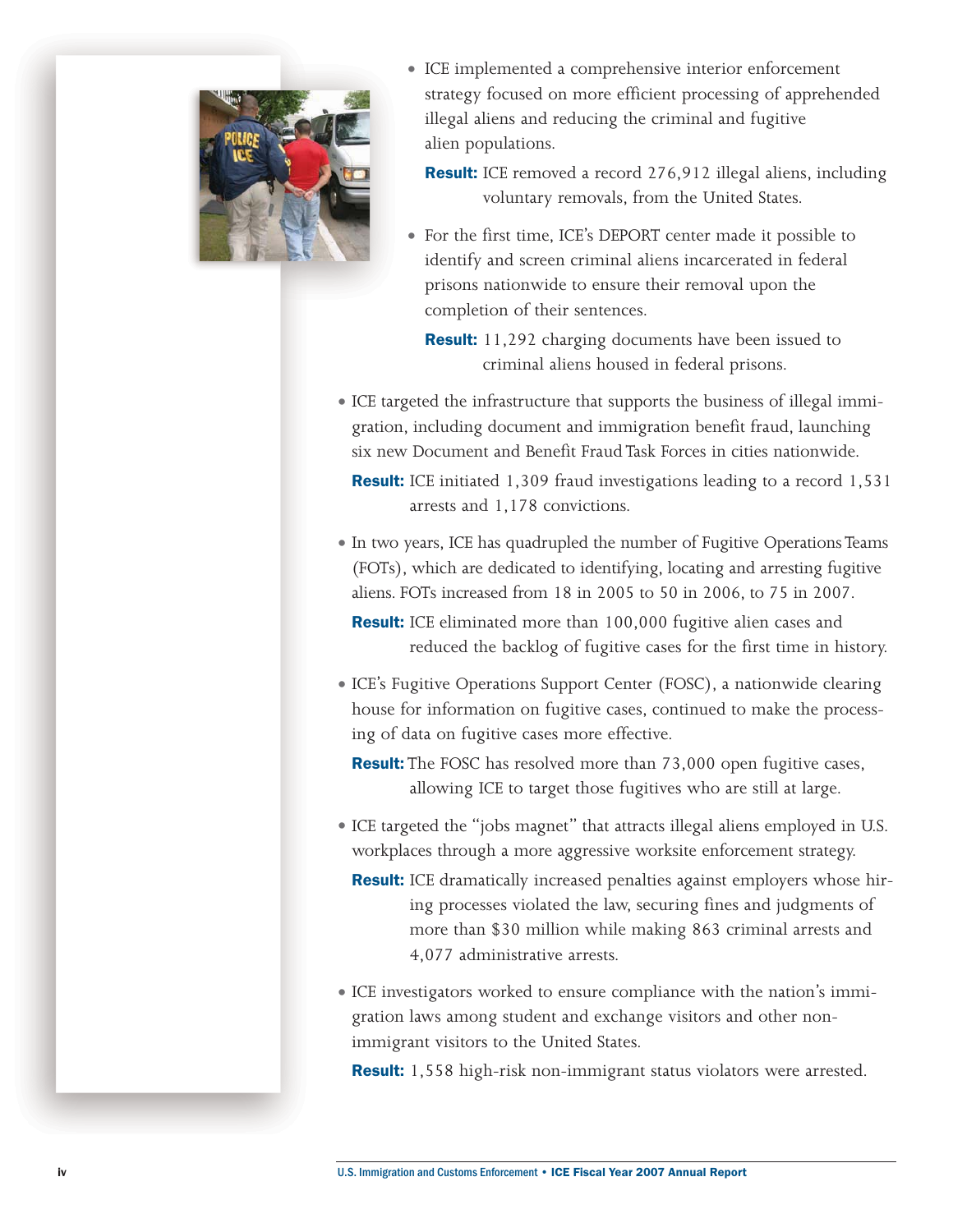- ICE investigated and dismantled the schemes that criminal and terrorist organizations use to earn, move and store illicit funding for their operations.
	- Result: ICE launched 3,069 financial investigations, resulting in significant increases in arrests.
- ICE's Cornerstone initiative developed working partnerships and information-sharing strategies with private industry to target exploitation of U.S. financial systems by criminal organizations.
	- Result: ICE Cornerstone liaisons conducted more than 1,262 outreach presentations to over 20,533 industry representatives.
- ICE continued efforts to combat drug smuggling organizations
- **Result:** ICE investigations resulted in the seizure of 241,967 pounds of cocaine, 4,331 pounds of heroin, 2,731 pounds of methamphetamine and 1.3 million pounds of marijuana. Additionally, ICE investigations led to 8,920 arrests, 4,949 indictments and 5,539 convictions of individuals associated with narcotic violations.
- ICE continues to achieve new successes in intercepting illegal exports of weapons, military equipment and sensitive technology.
	- Result: ICE made 188 arrests and secured 127 convictions in these national security investigations.
- ICE worked with international partners in law enforcement to target money laundering, bulk cash smuggling and cross-border trade fraud.
	- Result: ICE Trade Transparency Units provided case support and coordination in transnational investigations and ICE agents provided training in combating cash smuggling schemes to more than 700 international partners.
- ICE's intellectual property rights investigations continued to combat the flow of counterfeit goods and products.
	- Result: ICE made 235 arrests and secured 117 convictions in intellectual property fraud cases.
- ICE targeted the flow of precious cultural and historical artifacts. Result: ICE launched 51 cultural property investigations and made 15 seizures of high-value items.

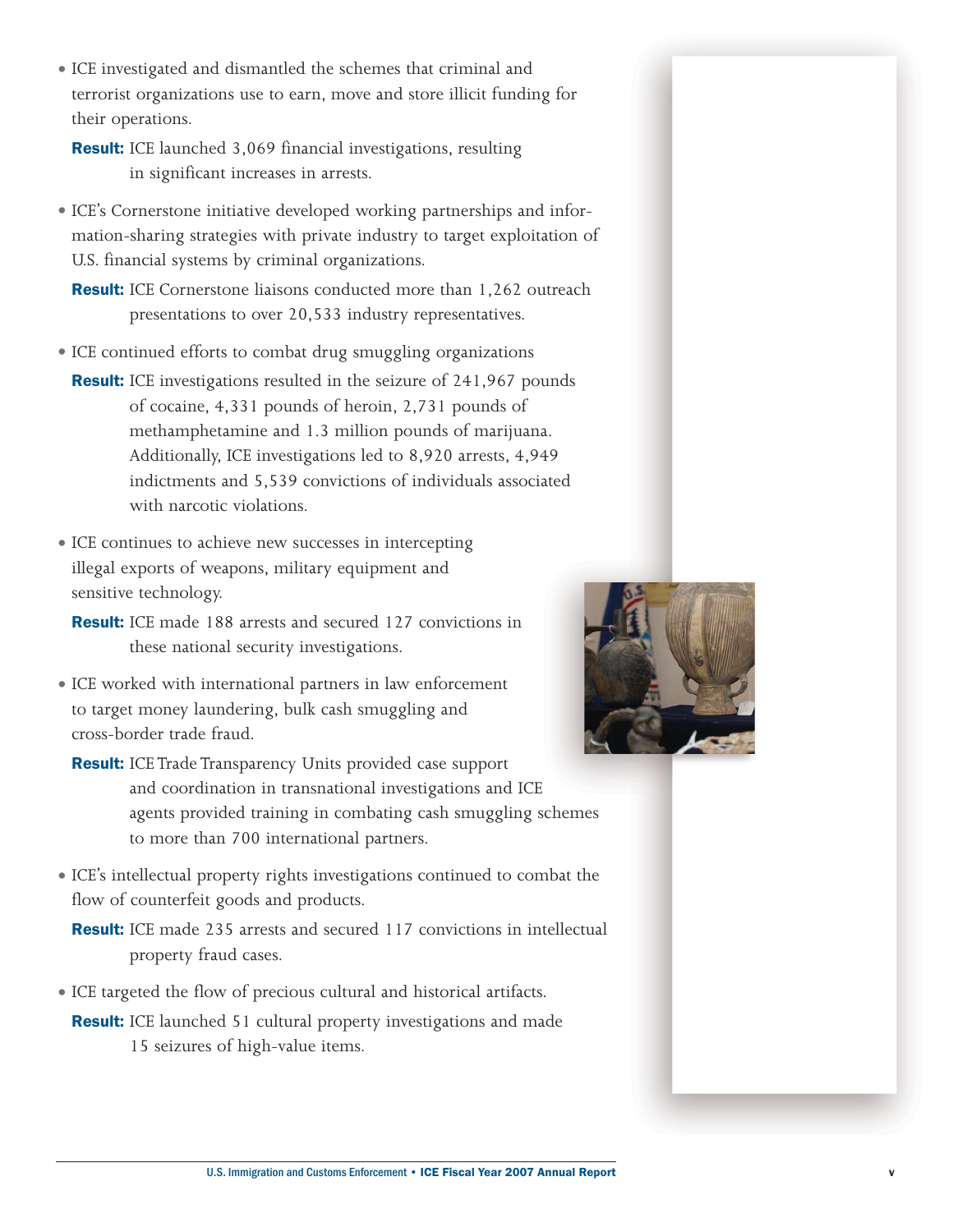• A new ICE initiative targeted unlicensed money services businesses that illegally transfer funds.

**Result:** ICE investigations of unlicensed money service businesses yielded 39 arrests, 30 convictions and seizures of more than \$7.9 million.

• ICE turned its combined legal authorities on the dangerous human traffickers who exploit the vulnerable.

Result: ICE human trafficking investigations led to 164 arrests and 91 convictions.

• ICE's targeting of violent transnational gangs was bolstered by an enforcement surge in the summer of 2007.

**Result:** In FY07, ICE arrested a record 3,302 gang members and associates in cities nationwide.

• ICE targeted sexual predators who prey on children.

Result: ICE arrests under Operation Predator topped 10,000 in June 2007.

• ICE's Federal Protective Service was given lead responsibility for securing government facilities under the National Infrastructure Protection Plan.

Result: ICE launched a major mission refinement effort to focus on enhancing security at government facilities.

- ICE security and law enforcement officers provided services at approximately 9,000 federal facilities nationwide.
	- **Result:** ICE made approximately 3,000 criminal arrests and intercepted roughly 760,000 prohibited items from being brought into federal facilities.
- ICE expanded its partnerships with state and local law enforcement agencies in a force multiplier approach to fighting criminal activity.

**Result:** The ICE ACCESS program was launched as a collaborative effort



- ICE expanded a program to train state and local officers in limited immigration enforcement duties.
	- Result: ICE trained 426 local and state officers under the program with a total of 29 state and local authorities nationwide participating.

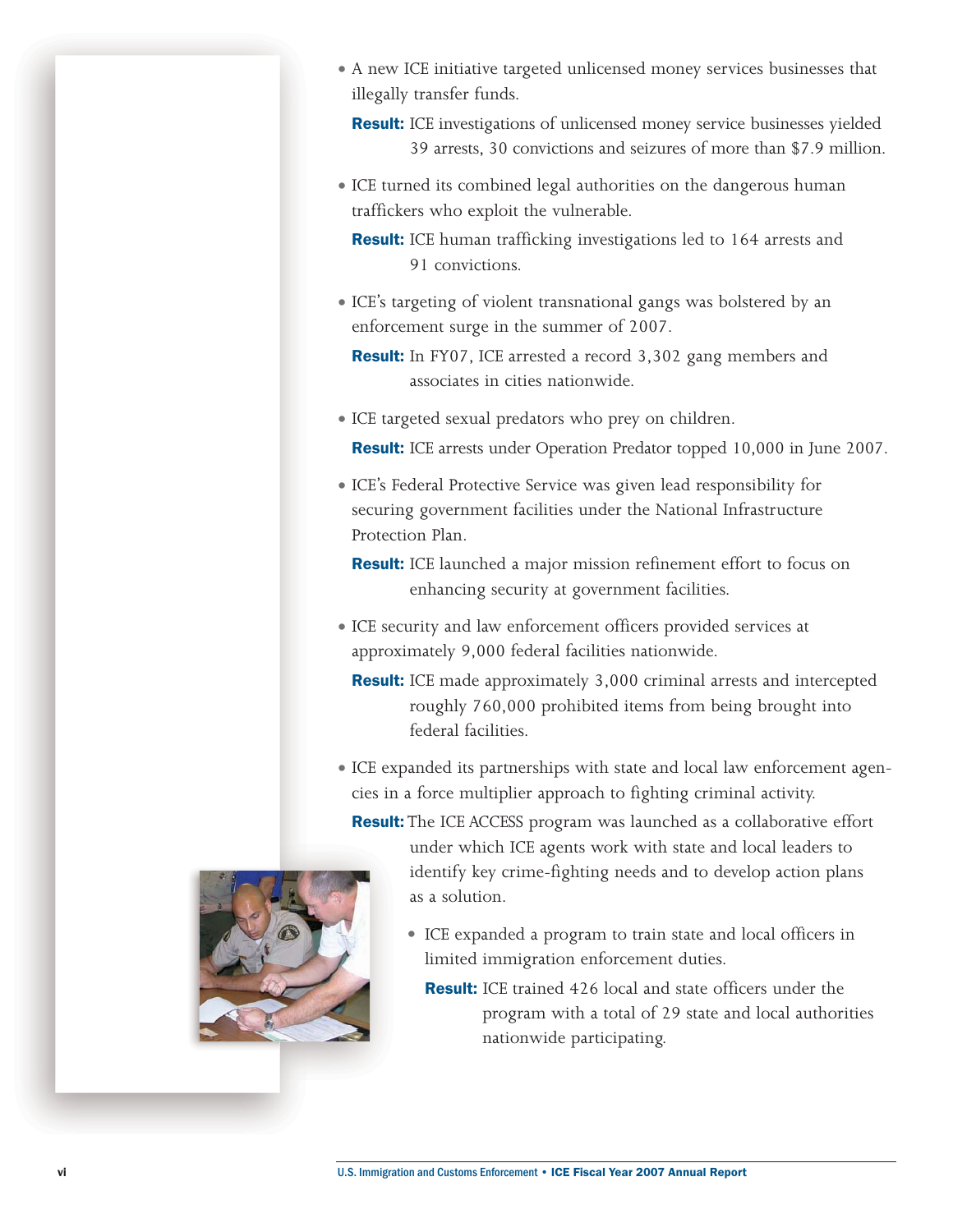• ICE's Law Enforcement Support Center (LESC) continued to serve as the national point of contact for providing immigration status and identify information on suspects detained by local, state and federal officers in the field.

**Result:** The LESC responded to 728,243 requests for information from law enforcement officials.

- ICE's Forensic Document Laboratory (FDL) continued to provide forensic document analysis and training to a wide variety of agencies in the effort to combat travel and identity document fraud.
	- Result: The FDL trained 3,810 federal, state and local officials in document analysis techniques and responded to 4,382 requests for analysis from the field.
- ICE increased the number of Border Enforcement Security Task Forces (BEST).
	- Result: The task forces were responsible for 526 criminal arrests and 1,093 administrative arrests, along with seizures of \$2.5 million in cash and significant amounts of narcotics and weapons.
- ICE's team of attorneys provided legal support and training while representing the agency in administrative and federal courts.
	- **Result:** ICE attorneys participated in the completion of 365,851 cases before immigration courts, including 323,845 removal cases.
- ICE continued to improve financial management and mission support functions, ensuring that the agency's administrative functions were effective and efficient in support of the ICE law enforcement mission.
	- Result: ICE increased its workforce by more than 10 percent, enhanced the agency's information technology systems, expanded training and development, and improved contracting and acquisitionswhile earning praise both inside and outside government for the agency's improved financial management.

In each of these key areas and in many others, ICE enjoyed a high degree of success, while laying the groundwork for continued improvement in the months and years to come.

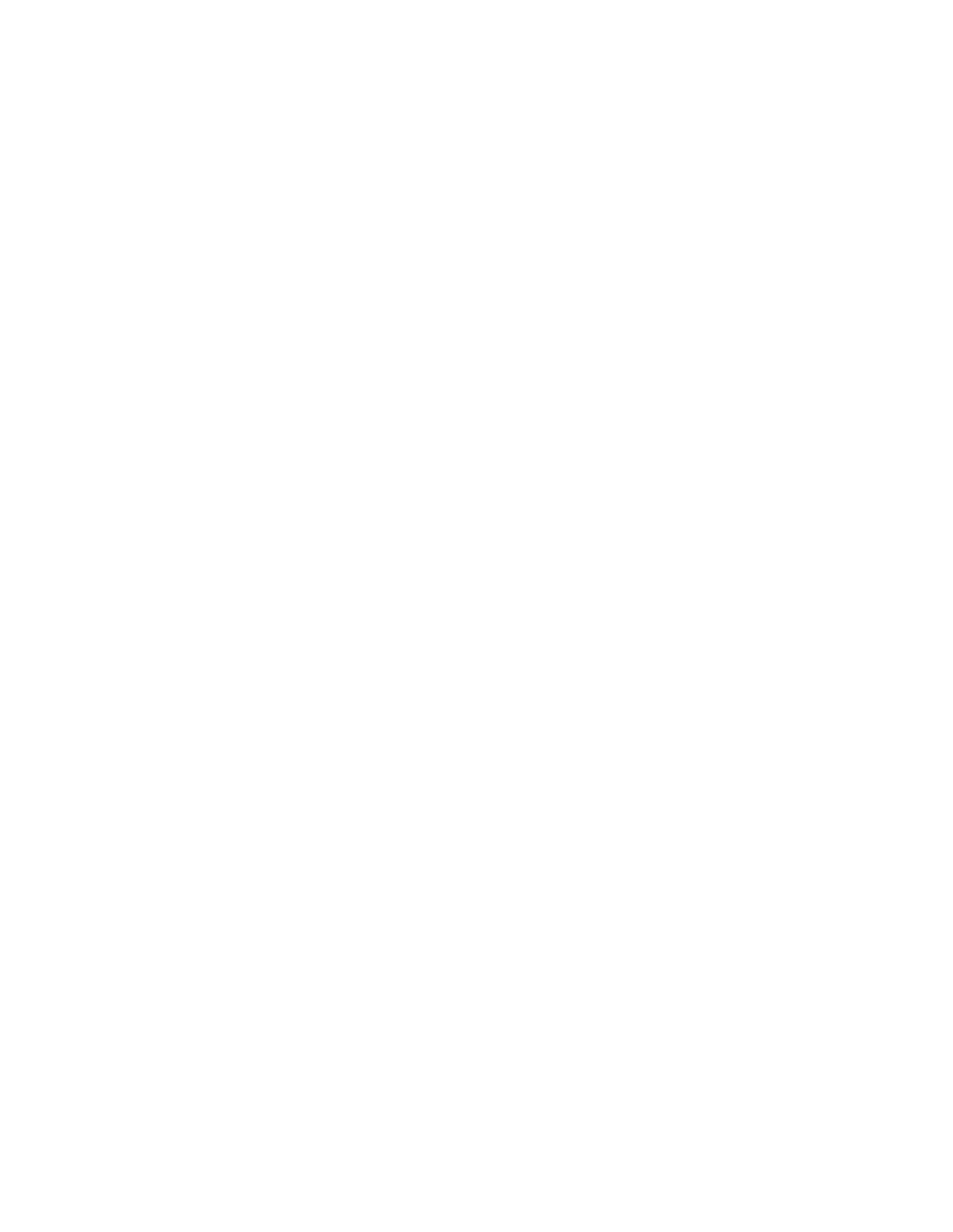# **A Day in the Life of ICE**

Every single day, ICE's team of investigators, officers, attorneys, intelligence analysts and management professionals across the United States and around the world work to make the United States safer and more secure. There are thousands of stories that could be told of how they do that, but the numbers below provide a snapshot of a day in the life of the agency.

On any given day:

- ICE makes an average of 10 currency seizures totaling \$731,309;
- ICE agents make an average 153 administrative arrests and 61 criminal arrests;
- ICE agents participate in an average 21 drug seizures each day, totaling more than 3,560 lbs. of marijuana, 11.8 lbs. of heroin and 663 lbs. of cocaine;
- ICE houses an average of 29,786 illegal aliens in facilities nationwide;
- ICE provides security and law enforcement services at approximately 9,000 federal facilities and screens over one million federal employees and visitors entering federal facilities;
- ICE intercepts 2,093 prohibited items from entering federal facilities, including firearms, knives and box cutters; and
- ICE attorneys prepare 2,462 cases and on average obtain 450 final orders of removal, including 71 final orders of removal, against criminal aliens.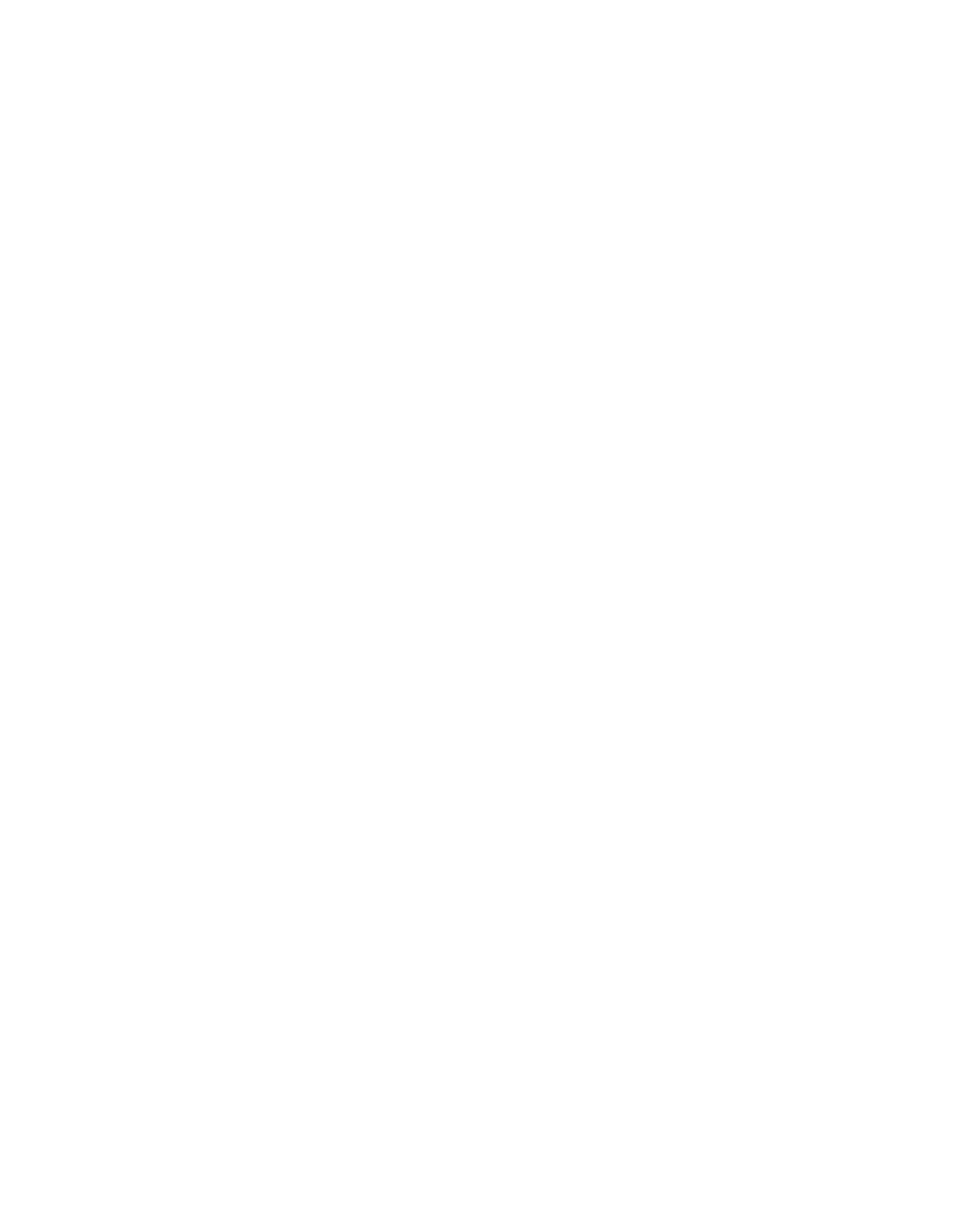# **Table of Contents**

| Overview: Mission, Organization and Operations                     | $\mathbf{1}$   |
|--------------------------------------------------------------------|----------------|
|                                                                    | $\overline{3}$ |
| Decrease in Fugitive Aliens                                        | $\overline{4}$ |
|                                                                    | 5              |
|                                                                    | 6              |
|                                                                    | 7              |
| Tougher Worksite Enforcement, Enhanced Partnerships                |                |
|                                                                    | $\overline{7}$ |
| Ensuring Compliance with the Law                                   | 9              |
| <b>II. Investigating Financial Crime, Import/Export Violations</b> |                |
|                                                                    |                |
|                                                                    |                |
| Cornerstone: Partnering with the Private Sector  12                |                |
| Combating Contraband Smuggling  12                                 |                |
| Investigating Arms and Strategic Technology Crime  13              |                |
| International Cooperation in Trade and                             |                |
|                                                                    |                |
| Cracking Down on Unlicensed Money Services  15                     |                |
|                                                                    |                |
| III. The ICE Toolbox: Integrated Law Enforcement Powers  17        |                |
|                                                                    |                |
|                                                                    |                |
|                                                                    |                |
|                                                                    |                |
|                                                                    |                |
|                                                                    |                |
|                                                                    |                |
| Preparing to Respond to National Incidents  23                     |                |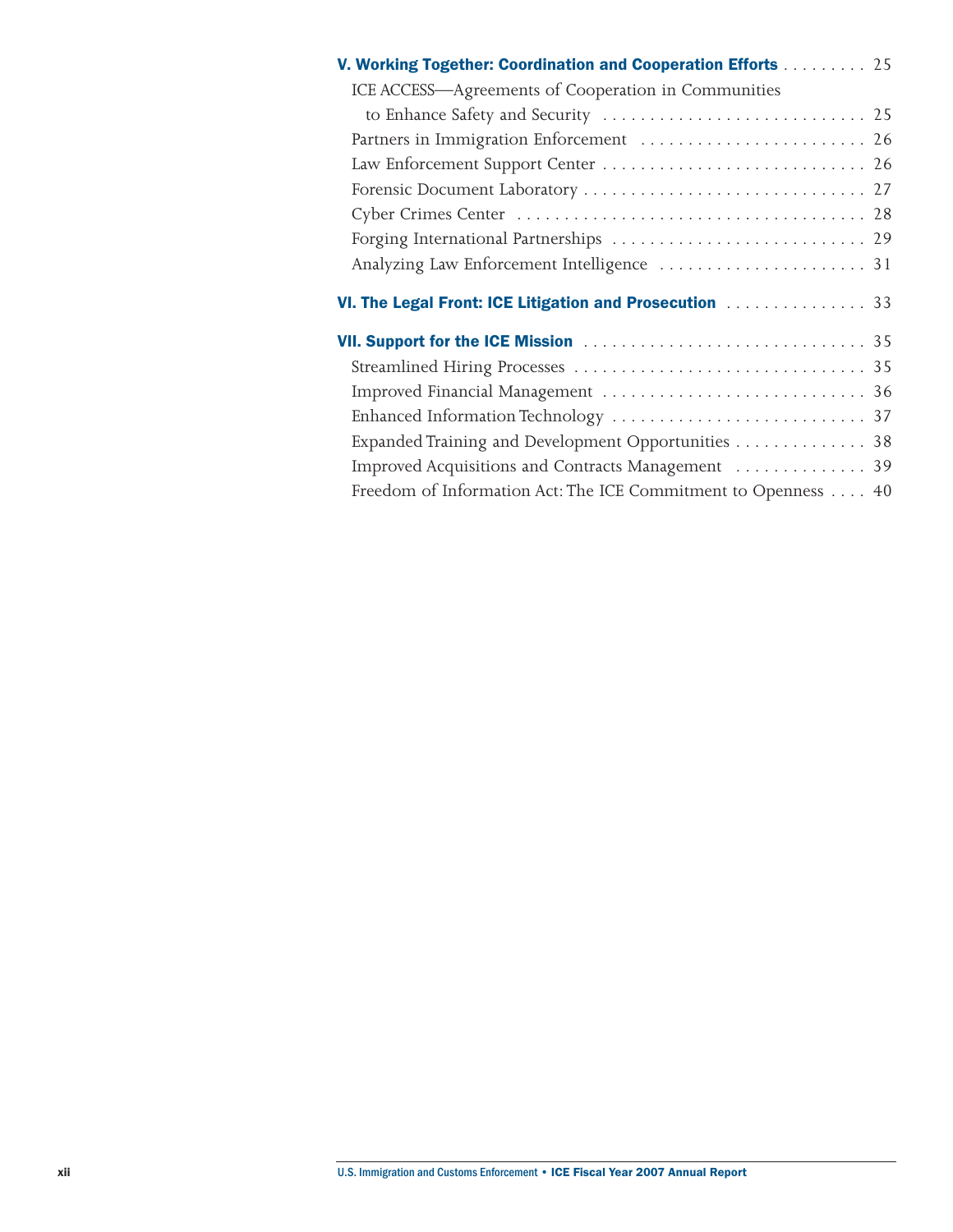# **Introduction**

This *Fiscal Year 2007 Annual Report* is the second annual report issued by U.S. Immigration and Customs Enforcement (ICE), the largest investigative agency in the Department of Homeland Security (DHS).This report covers the agency's activities from October 1, 2006, to September 30, 2007.

ICE has one of the most complex and varied missions of any law enforcement agency, targeting the people, money and materials that support criminal organizations and terrorist networks.

This report details the results ICE achieved in that mission in FY07.

### *Overview: Mission, Organization and Operations*

With more than 16,500 employees and an annual budget of nearly \$5 billion, ICE has broad law enforcement powers and authorities, with responsibility for enforcing more than 400 federal statutes within the United States. Under those authorities, ICE's five operational divisions are responsible for enforcing laws that ensure national security and public safety.

By bringing together customs and immigration enforcement authorities under one roof, ICE can fight crime and terrorist activity in ways not possible prior to the founding of DHS. Investigators on immigration cases can track the money trails that support smuggling and document fraud operations; financial investigators have additional tools in using immigration violations to build cases against criminals; sexual predators who prey on the innocent are more readily targeted than ever before.



Moreover, ICE has a sizable international presence, with more than 50 offices around the globe coordinating activities with partners in foreign governments on a wide range of investigative matters, including visa security, illegal arms trafficking, document and identity fraud, drug trafficking, child pornography and sex tourism, immigration and customs fraud, intellectual property rights violations, financial crime, human smuggling and trafficking, and much more.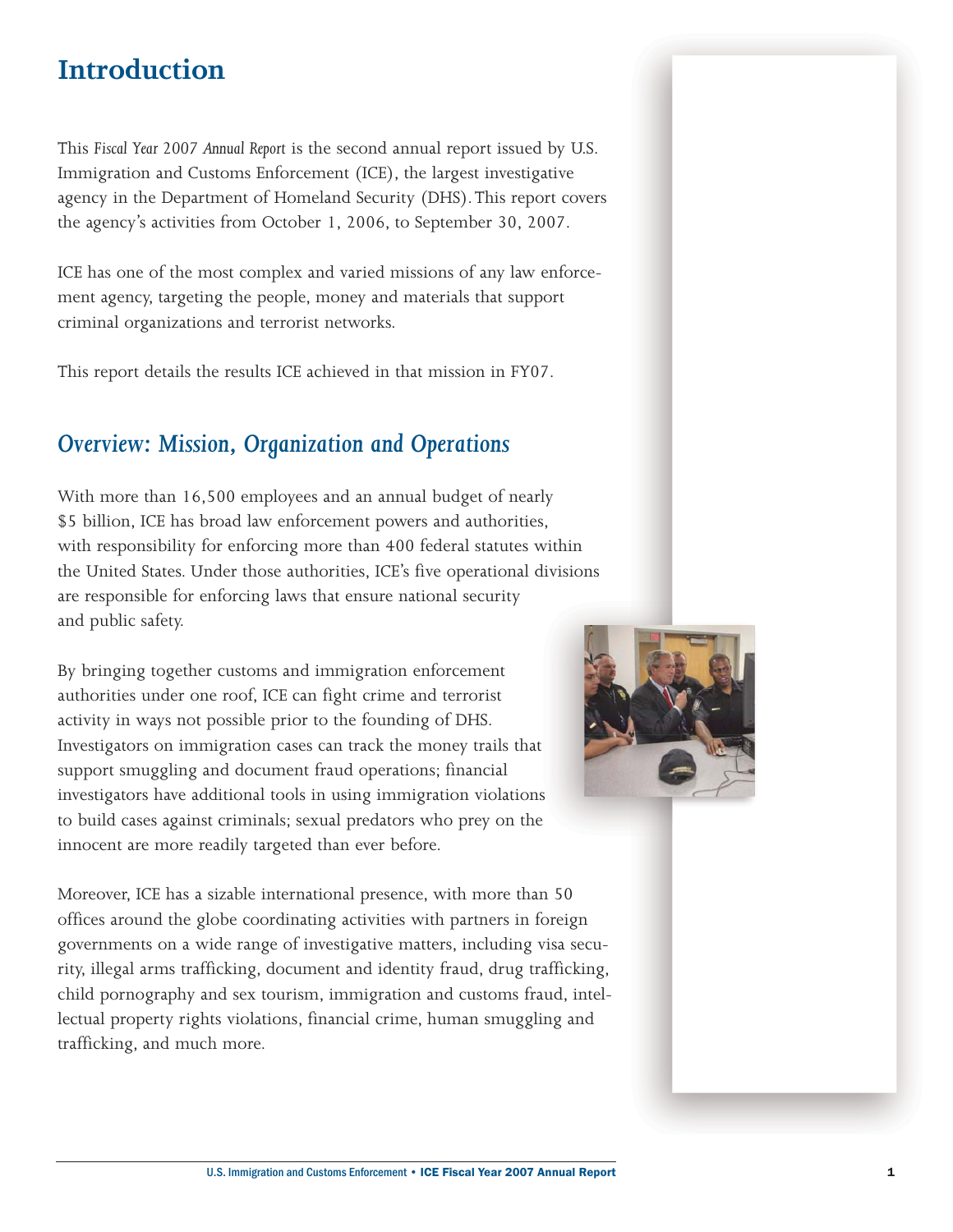A comprehensive revamping of ICE's business processes launched in FY06 continued in FY07 as the agency moved to improve financial management, contract management, acquisitions and more. With ICE on solid financial footing and more effective and efficient business plans in place, the agency was well-positioned to accomplish outstanding results in its homeland security mission.

The success ICE has achieved across all of these fronts is a testament to how effectively the agency has integrated the various cultures, authorities and people who came together in 2003 to form the agency.

- ICE's combined customs and immigration authorities have proven to be a powerful force, allowing ICE investigators to pursue both criminal and administrative aspects of cases, thereby increasing the likelihood of successful prosecutions.
- ICE's international missions are unified, making it more difficult for potential terrorists and transnational criminal groups to move themselves, their people, their weapons or their illicit proceeds across the nation's borders.
- The agency's intelligence functions are becoming fully integrated both at headquarters and in the field.
- ICE has modernized its information technology to ensure that all components have the equipment and software they need to communicate and coordinate activities.
- ICE's management and mission support ranks are staffed with skilled and dedicated officials who are committed to the agency's success and the successful execution of the homeland security mission.



ICE's story in FY07 was one of growth and achievement as the men and women of this law enforcement agency executed their mission with commitment and determination. This second annual report outlines all of these achievements more fully.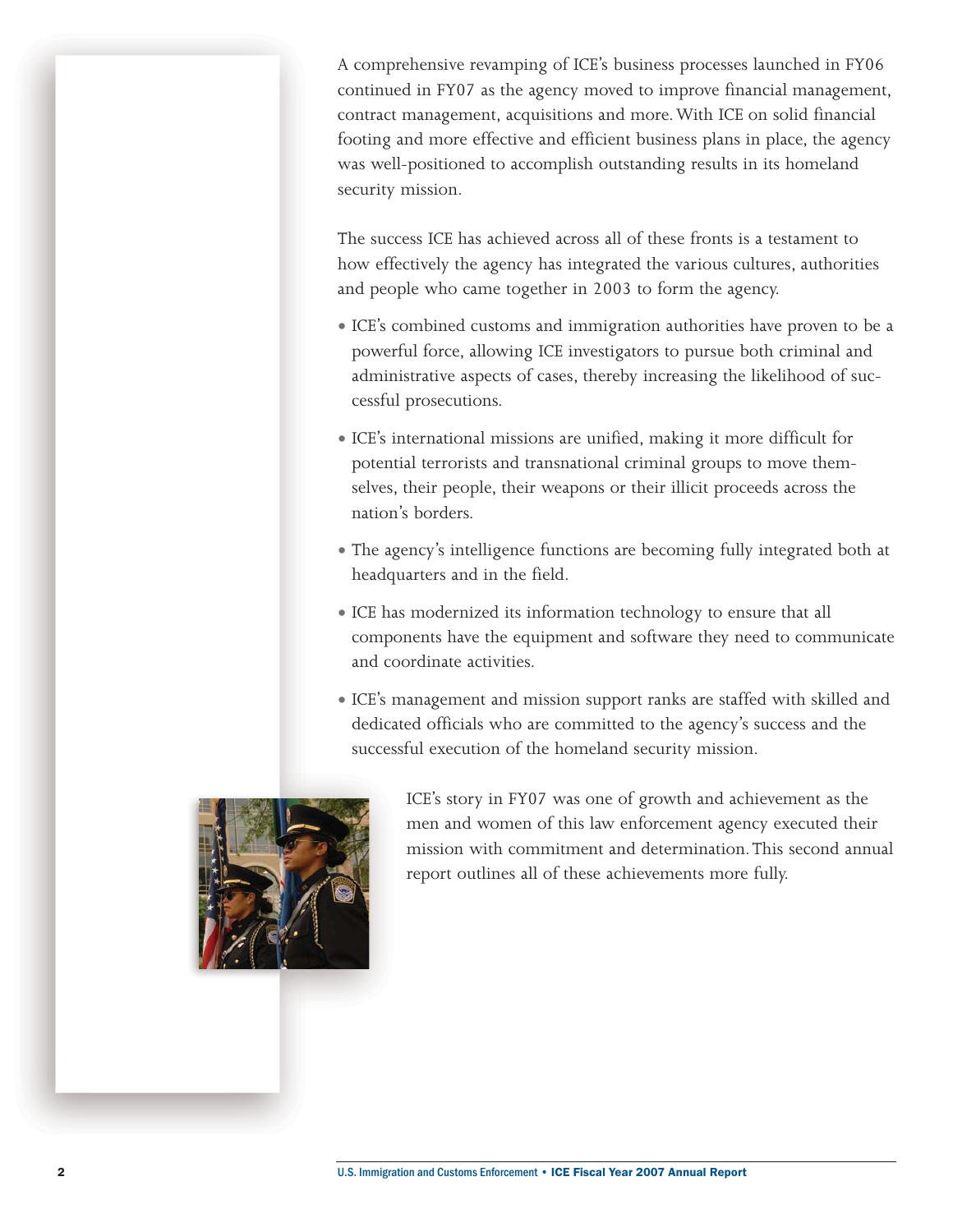# **I. A New Era in Immigration Enforcement**

ICE is charged with enforcing the full range of existing laws to ensure border security, public safety and the integrity of the nation's immigration system. In FY07, as the debate over comprehensive immigration reform moved to the forefront of the national stage, ICE expanded upon the ongoing effort to re-invent immigration enforcement for the 21st century.

By targeting criminal aliens, fugitive aliens and the criminal infrastructure that supports illegal immigration, and with an enhanced focus on worksite enforcement and eliminating the jobs magnet that draws illegal workers to the United States, ICE ended FY07 with a series of notable achievements in the area of immigration enforcement.

In the last fiscal year, ICE continued to bring new efficiency to the process of dealing with apprehended illegal aliens, through the use of such tools as expedited removal, a process that allows DHS officers to remove an illegal alien without a formal hearing if the alien has no credible claim to asylum or any other relief from deportation.

Under the Secure Border Initiative (SBI), ICE decreased processing time for expedited removal cases—from apprehension to removal—to approximately 19 days.This was accomplished by bringing greater efficiency to the immigration removal process, including effectively expanding detention capacity, expanding the use of expedited removal authority, and increasing the use of the Justice Prisoner and Alien Transportation System (JPATS) for repatriating illegal aliens to their countries of origin.



Additionally, ICE worked closely with the Department of State and foreign governments to streamline ICE repatriation efforts, as well as to incorporate technological advances such as video teleconferencing (VTC) and the Electronic Travel Document (eTD) program. The eTD program is a Webbased program that enables the electronic transfer of information between ICE and participating foreign governments. Currently used in conjunction with the governments of Guatemala, Honduras and El Salvador, the eTD program is intended to bring greater efficiency to the process for procuring travel documents. Since January 2007, when the eTD program was implemented, over 27,710 travel documents have been issued electronically and issuance times for these three countries have been reduced by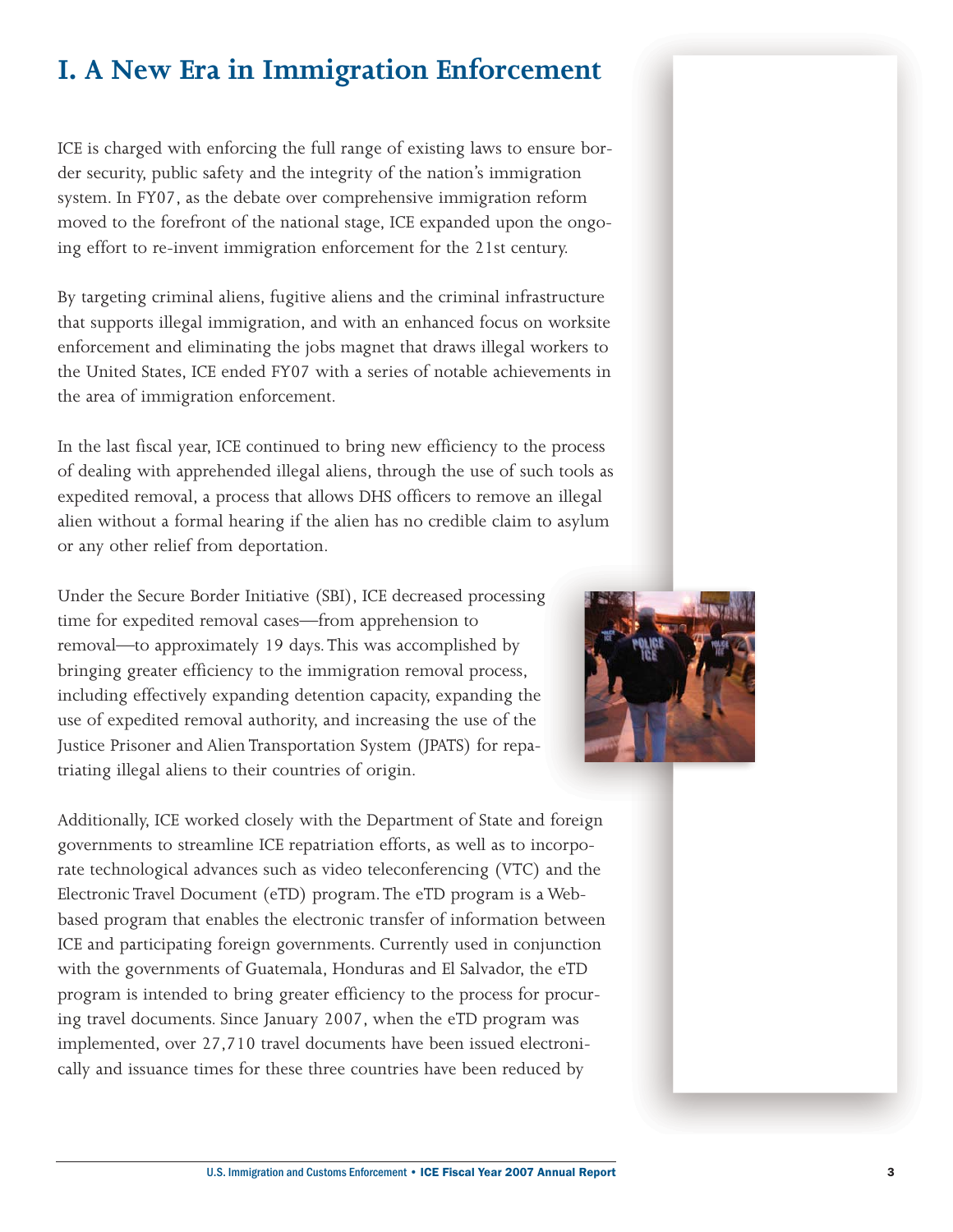*"The Mexican government praises the efforts and cooperation of U.S. law enforcement authorities, in particular ICE and the U.S. Marshals Service Los Angeles Regional Task Force, that paved the way for this suspect to be returned to the State of Chihuahua to face justice. This sends a clear message to those who think that by crossing the border between Mexico and the United States they can avoid prosecution and their crimes will remain unpunished."* 

> —Guillermo Fonseca Legal Attaché for Mexico's Attorney General in Los Angeles

more than eight days. Moreover, the eTD program has significantly reduced transportation, shipping and detention costs in the removal process and is slated for expansion.

In FY07, ICE continued to detain all non-Mexican illegal aliens, other than those released on humanitarian grounds, who are apprehended along the border, processing and returning them to their countries of origin more swiftly.

In FY07, ICE removed 276,912 illegal aliens from the United States, including 40,534 who returned to their countries of origin voluntarily.

Securing the border is a top homeland security priority, with ICE and its partner agency, U.S. Customs and Border Protection, working together with state and local law enforcement to tighten security at the border and to increase apprehensions and deportations.

At the same time, ICE has introduced an aggressive and effective campaign to enforce immigration law within the nation's interior, with a top-level focus on criminal aliens, fugitive aliens and those who pose a threat to the safety of the American public and the stability of American communities.

### *Decrease in Fugitive Aliens*

In FY07, ICE increased resources targeting fugitive aliens in the United States. An ICE fugitive is an alien who has failed to depart the United States pursuant to a final order of removal, deportation or exclusion, or who has failed to report to ICE after receiving notice to do so.

For the first time in history, ICE marked a decrease in the backlog of fugitive alien cases, reducing the backlog of open cases and sending a clear message to fugitives that they will be targeted for arrest and removal. In FY06, through the ongoing and concerted effort of the National Fugitive Operations Program (NFOP), personnel from the Fugitive Operations Support Center (FOSC) and Field Offices nationwide eliminated 23,536 cases from the ICE fugitive population. In FY07, ICE more than quadrupled that number.The total number of cases eliminated from the ICE fugitive population was 102,777.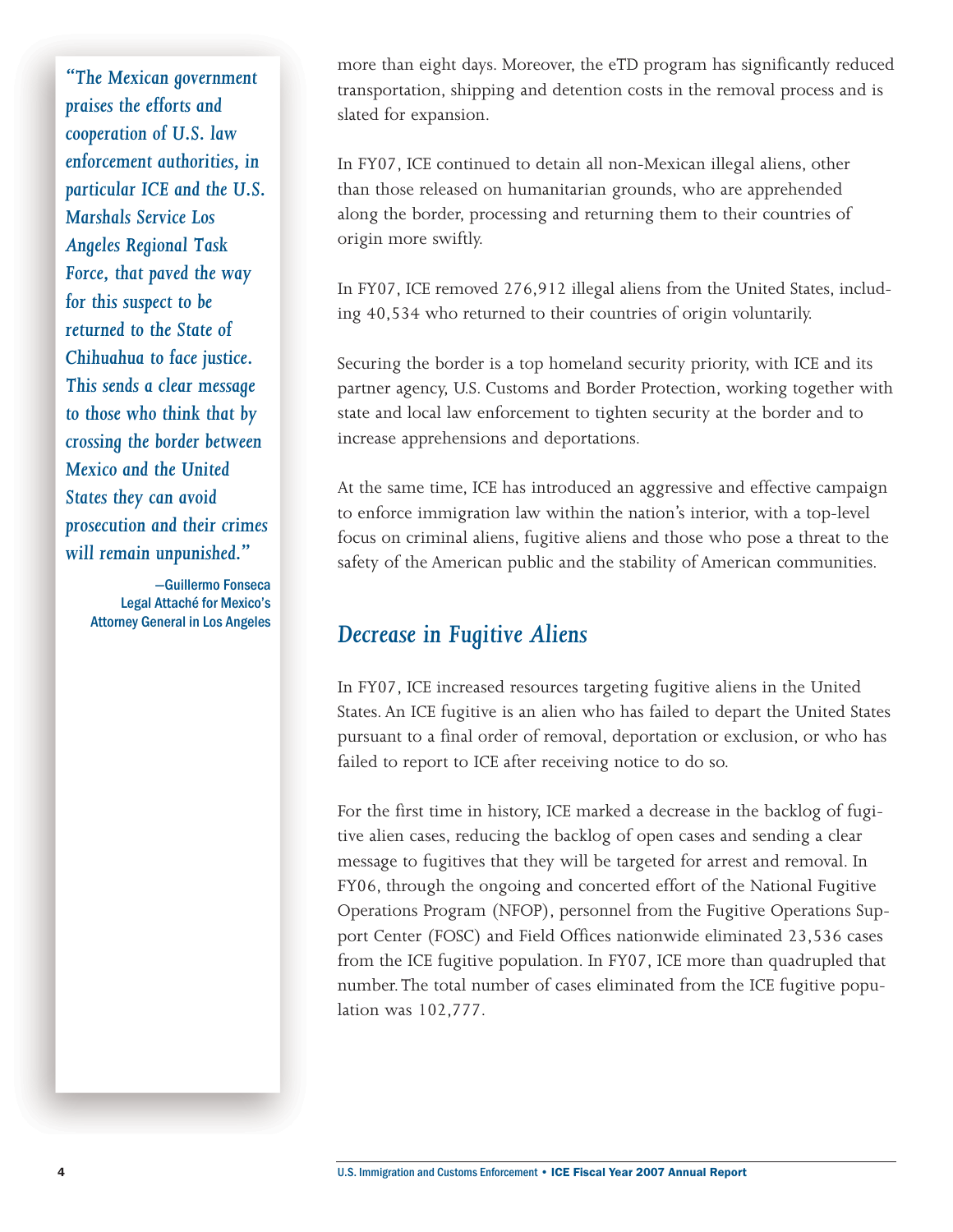As of October 1, 2007, ICE's fugitive case backlog consisted of 594,756 ICE fugitive aliens—or 37,970 fewer fugitives than the population of 632,726 recorded on October 1, 2006.

This achievement resulted from a significantly strengthened enforcement presence coupled with improved communication and data management. ICE quadrupled the number of Fugitive Operations Teams (FOTs) dedicated to identifying, locating and arresting ICE fugitive aliens. FOTs increased from 18 in 2005 to 75 in FY07.

These enforcement efforts were supported by the ICE Fugitive Operations Support Center (FOSC).The FOSC reviews and updates absconder cases, developing leads for and providing assistance to the teams and aids in the development of national fugitive operations.

The FOSC is an example of how ICE brings together information technology, improved data analysis and enhanced communication to support the agency's law enforcement personnel in the field. The FOSC resolved 73,284 fugitive alien cases in the system by determining that the fugitives had no longer met the definition of an ICE fugitive—taking those cases off the books and helping FOT personnel focus their efforts on those fugitives still at large.

### *Targeting Criminal Aliens*

Aliens involved in criminal activity are a threat to the safety and security of the American public and were a key focus for ICE in FY07, with significant progress being made.

The creation of the ICE Detention Enforcement and Processing Offenders by Remote Technology (DEPORT) Center in FY06 was integral to this effort. The DEPORT Center conducts interviews of inmates in remote prisons from a centralized location. Through the combined effort of the DEPORT Center and local ICE resources, coverage is provided to all 114 federal detention facilities.This ensures that criminal aliens are taken into ICE custody upon the completion of their federal sentences, rather than being released into U.S. communities.



#### From the ICE Case Files Selected Fugitive Operations Team Successes

- In Los Angeles, an ICE team working with a U.S. Marshals task force arrested a former Mexican police officer wanted in his home country for murder and other crimes. The alien was an alleged enforcer for a Mexican drug cartel.
- In Miami, an ICE team arrested an Albanian international fugitive wanted in Italy for aggravated murder.
- In Denver, an ICE team arrested a Honduran convicted child sexual predator who had been at large since November 2004.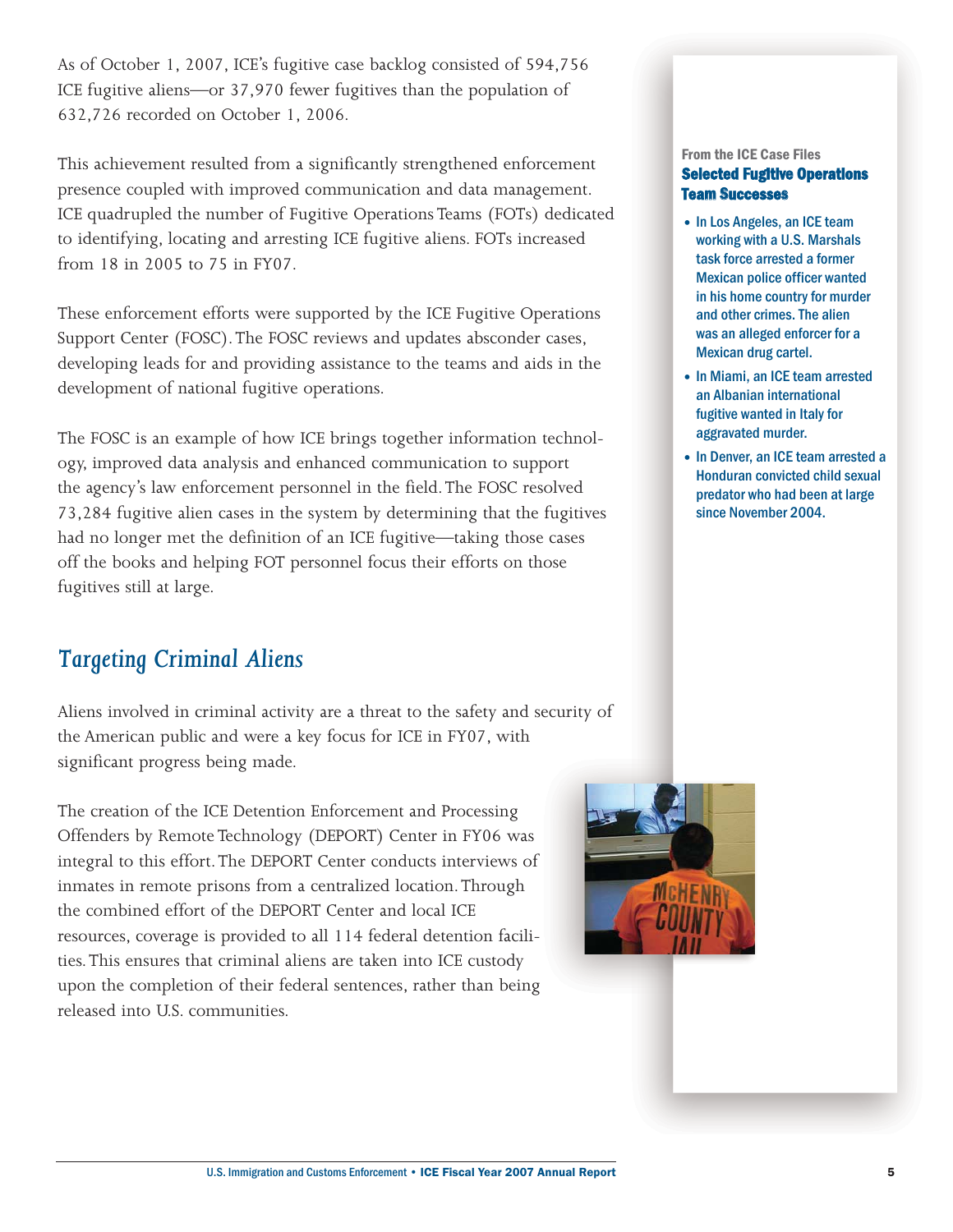*"During the past year, there has been a noticeable increase in the number of inmates in BOP custody who have received an order of removal while serving their sentence. We believe this is a result of the implementation of the DEPORT center in Chicago as well as ICE increasing its resources at the current hearing sites. Making this progress possible is taking advantage of telecommunications to allow ICE greater access to the criminal alien inmates. Expansion of telecommunications is on-going and should continue to yield positive program results."* 

> —Kathy Grinley Assistant Administrator Community Corrections and Detention Services Branch Federal Bureau of Prisons

In FY07, 22,818 Bureau of Prisons (BOP) inmates were screened by DEPORT to determine their amenability to removal proceedings.These screenings resulted in 11,292 charging documents being issued to BOP prisoners. These incarcerated aliens have been involved in dangerous criminal activity such as murder, predatory sexual offenses, narcotics trafficking, alien smuggling and a host of other crimes.

The creation of the DEPORT center and the effective use of Videoteleconferencing technology have been successful in enhancing ICE's ability to identify aliens with dangerous criminal backgrounds, ensuring their expeditious removal from the United States upon completion of their prison sentences.

To prioritize the deployment of finite resources, ICE has adopted a riskbased management system to manage the Criminal Alien Program (CAP). A risk assessment was conducted on 4,200 jails and institutions in the United States. Each jail and institution was provided an overall score based on the risk that the facility's foreign-born inmate population posed to public safety.

Consistent with the ICE goal of identifying and removing all incarcerated criminal aliens, CAP will strive to achieve 100 percent screening at all jails and institutions in the United States, thereby minimizing the risk posed by the release of a criminal back into the community. In FY07, the CAP initiated removal proceedings against 164,296 criminal aliens encountered in U.S. jails and prisons.

### *Improving Detention Management*

ICE has developed a comprehensive annual inspection and detention oversight program to ensure that detainees are treated fairly and humanely and that ICE detention facilities comply with the National Detention Standards (NDS). Quality assurance specialists are being placed in ICE's largest facilities to monitor daily quality-of-life issues and ensure that detainees are treated appropriately. The new annual inspection program will provide for independent and objective quality assurance reviews of all detention facilities used to house ICE detainees. ICE also created the Detention Facility Inspection Group (DFIG), an independent review mechanism, managed by ICE's Office of Professional Responsibility,to investigate allegations of mistreatment and non-compliance with the NDS.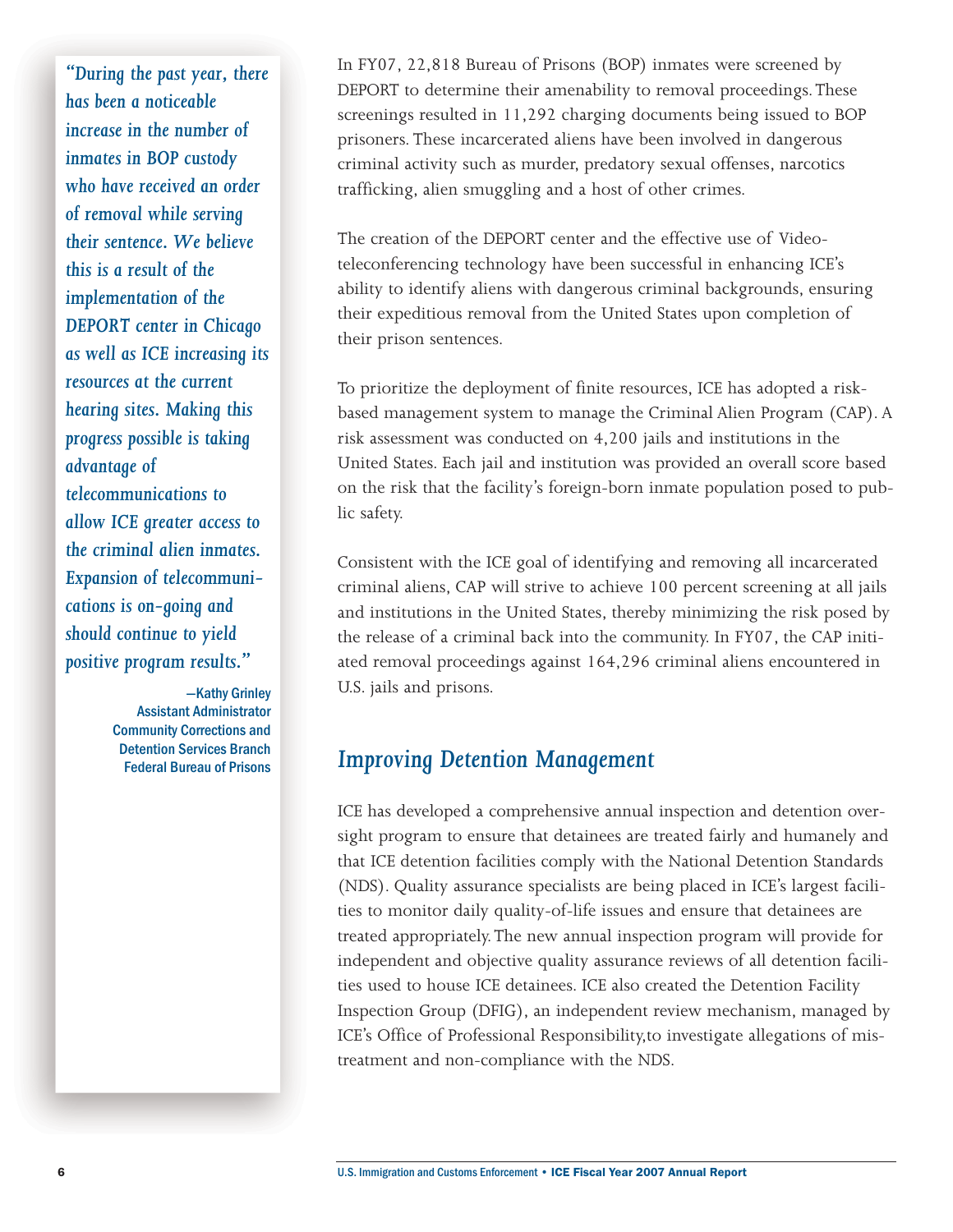In addition, ICE's Detention Operations Coordination Center (DOCC) ensures that all field offices have adequate detention space for routine apprehensions, coordinates special operations requiring large numbers of detention beds and manages detention bedspace on a national scale. By monitoring bedspace and operations constantly, the DOCC ensures that no alien amenable to removal proceedings is released from ICE custody. In FY07, ICE coordinated the movement of 19,389 aliens through the DOCC and assisted with the handling and detainee movement in support of various worksite enforcement and Fugitive Task Force operations.

### *Cracking Down on Fraud*

Recognizing that illegal immigration generates big profits for criminal organizations, traffickers and other unscrupulous operators, ICE also increased resources dedicated to destroying the infrastructure that supports the illegal immigration economy, including the illicit industry in phony documents.

ICE created six new Document and Benefit Fraud Task Forces to combat the growing problems of document fraud and immigration benefit fraud.The new task forces build upon the success of forces operating in 11 major U.S. cities since April 2006. These 17 task forces have initiated a combined 625 investigations, resulting in 549 arrests, 453 indictments and 352 convictions.

# *Tougher Worksite Enforcement, Enhanced Partnerships with Business*

ICE enhanced its efforts to combat the unlawful employment of illegal aliens in the United States by investigating and prosecuting employers who knowingly hire illegal aliens. ICE's comprehensive worksite enforcement strategy promotes national security, protects critical infrastructure and helps ensure fair labor standards.

ICE dramatically increased the amount of criminal fines and forfeiture over previous years. In FY07, ICE secured criminal fines, restitutions and civil judgments in worksite enforcement investigations in excess of \$30 million. ICE also made 863 criminal arrests and 4,077 administrative arrests.

#### From the ICE Case Files Selected ICE Document and Benefit Fraud Investigative Successes

- •On Feb. 28, 2007, Daniel Korenberg and Steven Rodriguez, attorneys at one of California's largest immigration law firms, were indicted on visa fraud charges, the result of an ICE investigation that revealed the firm had conspired to file thousands of fraudulent visa petitions on behalf of nationals of the Philippines, Indonesia, Syria, Egypt, Pakistan and Bangladesh seeking entry to the United States.
- •On April 25, 2007, an ICE investigation led to charges against 22 defendants in a massive document fraud organization selling green cards, drivers licenses and other phony government documents in Chicago. Two members who attempted to strike out on their own and launch a competing fraudulent document scheme were targeted for murder by the organization.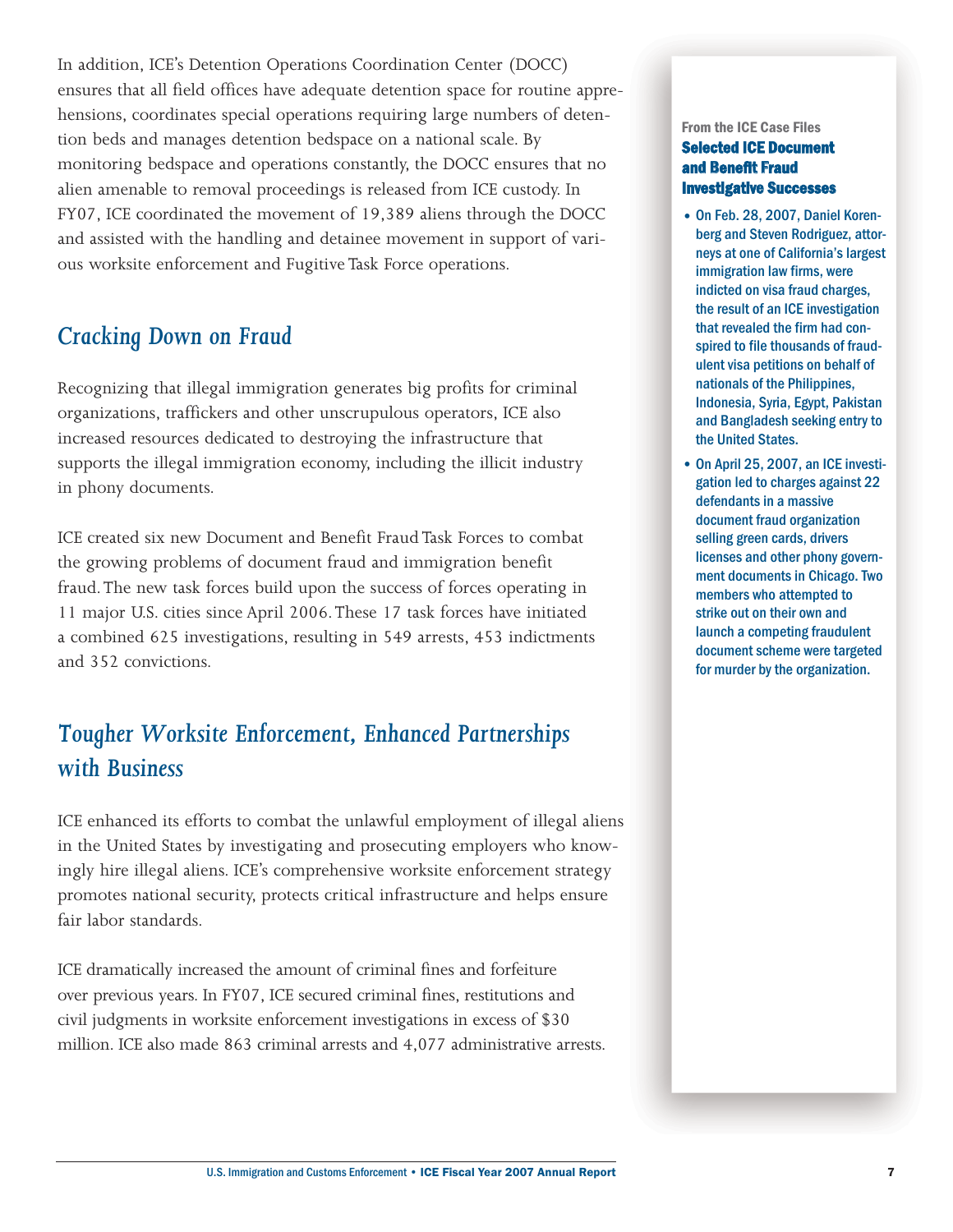#### From the ICE Case Files ICE Launches Large-Scale Worksite Enforcement Action

On Dec. 12, 2006, ICE agents executed warrants at meat processing facilities owned by Swift & Co. in six states. In total, agents apprehended 1,297 illegal alien workers for immigration violations. Of these, 274 were charged with criminal violations related to identity theft and other crimes.

During the investigation, which began in Feb. 2006, ICE and the Federal Trade Commission (FTC) uncovered criminal organizations around the country that traffic in birth certificates and Social Security cards belonging to U.S. citizens.

These documents were trafficked around the country and sold to illegal aliens, who used the genuine documents to thwart federal programs designed to help employers detect illegal workers.

By holding employers accountable through the prospect of criminal charges, ICE is working to ensure companies comply with immigration laws, and reduce the risks presented by undocumented workers to places of employment—including critical infrastructure sites.

However, ICE recognizes that the vast majority of U.S. businesses seek to comply with the law.To work more effectively with these law-abiding employers, and to reduce the number of worksites requiring a potential enforcement action, ICE launched the ICE Mutual Agreement between Government and Employers (IMAGE) program in FY06, and welcomed the program's nine charter members in January 2007.

This program is designed to help employers ensure that they are strengthening their hiring practices and building a legal workforce. By involving employers in a voluntary compliance program, ICE can begin to reduce the pull of the "jobs magnet" that attracts illegal workers to the United States for work.

IMAGE focused on two critical areas in FY07: expansion of the program and the deployment of training and supporting materials to field offices. ICE intends to expand IMAGE by aggressively pursuing participation from business leaders in industries that are traditionally susceptible to high levels of unauthorized employment.

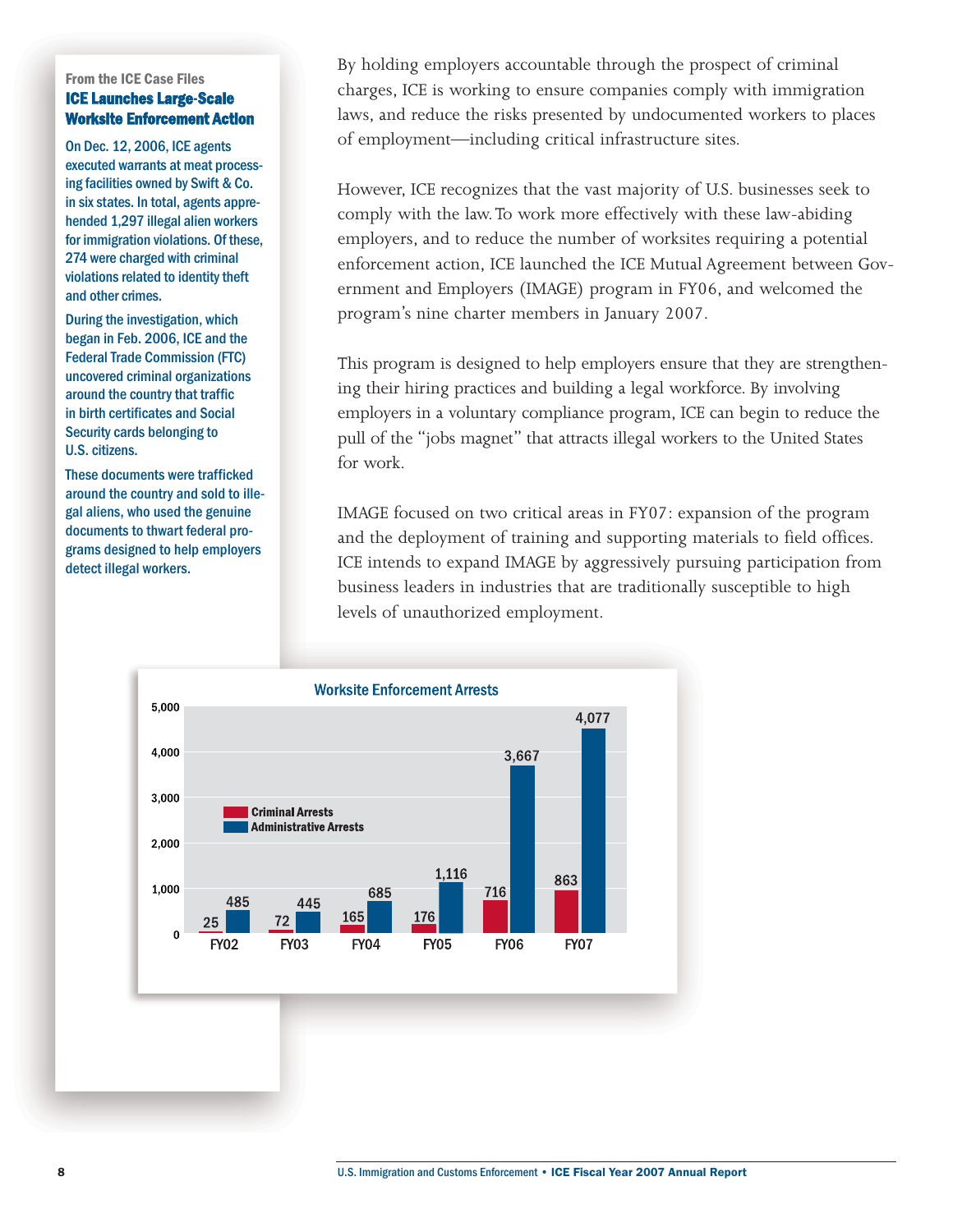### *Ensuring Compliance with the Law*

In order to strengthen the integrity of the immigration system, ICE focuses on compliance enforcement to prevent exploitation of the nation's immigration system by investigating non-immigrant status violators. Had this effort been in place prior to 9/11, all of the hijackers who failed to maintain status would have been investigated months before the attack. In FY07, ICE resolved 5,200 potential violator leads and arrested 1,366 high-risk non-immigrant status violators.

The Student Exchange and Visitor Information System (SEVIS) is an important tool for ensuring compliance with immigration law in the population of non-immigrant student and exchange visitors to the United States.

Prior to the advent of SEVIS, the system for student visas was entirely paper-based. SEVIS came online in 2002 to put the promise of information technology to work to better serve colleges, universities and exchange visitor programs, while ensuring the security of the student visa system. The program is available online 24 hours a day, seven days a week, to serve the needs of administrators and students anywhere in the world.

At the same time, ICE has worked to make the system more user-friendly for legitimate non-immigrant students and visitors, so those who come to the United States to take part in the nation's outstanding programs for education, professional development and cultural exchange find the process as responsive as possible.

To date, SEVIS has certified 9,099 schools located in all 50 states, plus the District of Columbia, Guam, Puerto Rico and the Virgin Islands, with a non-immigrant student population of 917,647 from 229 countries, along with 126,837 of their dependents.

For the future, ICE is expediting changes to SEVIS to standardize its tracking of students' changes to major and minor courses of study. ICE is also developing the requirements for SEVIS II, a new, far superior electronic visa management system, for deployment in May 2009.

*"Since its creation, the SEVP office has provided exemplary service to the international education and exchange visitor community."* 

> —Marlene M. Johnson Executive Director and CEO Association of International Educators Washington, DC

#### ICE by the Numbers SEVIS Certifications and Registrations, FY07

| Certified Schools  9,099   |  |
|----------------------------|--|
| <b>Designated Exchange</b> |  |
| Program Sponsors 1,434     |  |

#### Active Participants

| Total  1,044,484*               |
|---------------------------------|
| $(F, M & J V is as)$ 126,837    |
| <b>Active Dependents</b>        |
| (J Visas) $\ldots$ 204,216      |
| <b>Active Exchange Visitors</b> |
| (F & M Visas)  713,431          |
| <b>Active Students</b>          |

\* Numbers fluctuate as the status of individual participants change.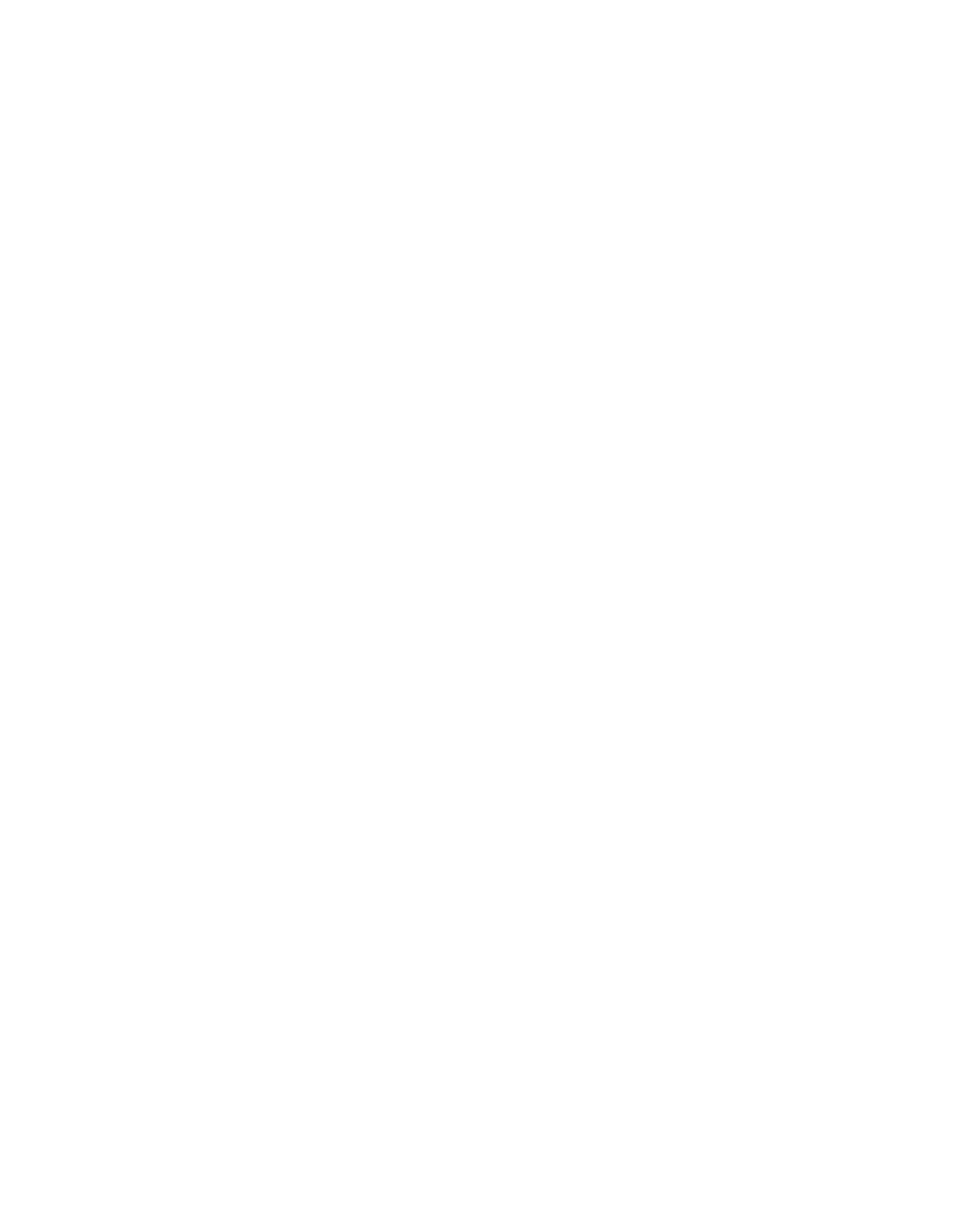# **II. Investigating Financial Crime, Import/Export Violations and Contraband Smuggling**

While immigration enforcement is a top priority for ICE, the agency's mission places equal importance on intercepting the flow of money and materials that support criminal and terrorist organizations. ICE's customs authorities allow the agency to play a leading role in the fight against money laundering, trade fraud, bulk cash smuggling, the distribution of counterfeit goods, and trafficking in weapons, sensitive technology, narcotics and more.

### *Targeting Financial Crime*

Investigating and dismantling the myriad methods that criminal and terrorist organizations employ to earn, move and store illicit funds is a chief goal for ICE investigators, as exploitation of legitimate global trade and financial systems has allowed these organizations to launder and transfer money in increasingly sophisticated ways. As a 21st century law enforcement agency, ICE prepares its financial investigators to recognize changing trends in criminal and terrorist financing. In FY07, ICE initiated 3,069 financial investigations, resulting in 1,394 arrests and 897 convictions.

ICE derives some of its most powerful tools for financial investigations from reporting requirements under the Bank Secrecy Act (BSA).These reports—such as Currency Transaction Reports (CTRs), Currency and Monetary Instrument Reports (CMIRs), and Suspicious Activity Reports (SARs)—create a paper trail that allows investigators to focus on specific transactions and their relationship to ongoing criminal activity. Moreover, the mere existence of these reporting requirements is a valuable antimoney laundering tool.

The BSA reporting requirements, along with more stringent and effective anti-money laundering programs built around these requirements, have forced criminal and terrorist organizations to resort to more desperate schemes to earn, move and store their illicit funds. These schemes require them to act outside of legitimate channels, making their actions more

#### From the ICE Case Files Maryland Couple Nabbed in Money Laundering, Illegal Alien Scheme

In July 2007, Francisco and Ines Solano, restaurant owners in Wheaton, Md., were indicted on money laundering charges for their role in a scheme to employ illegal alien workers in their restaurant and to conceal millions of dollars in wage payments and illicit proceeds.

An ICE investigation into the couple's financial transactions, triggered by information developed under the Bank Secrecy Act, led to the identification of \$7.8 million in assets—including bank accounts, real estate, jewelry, vehicles and more—allegedly derived from illegal activities. The case is an excellent example of ICE's combined immigration and customs enforcement authorities working together to target criminal activity.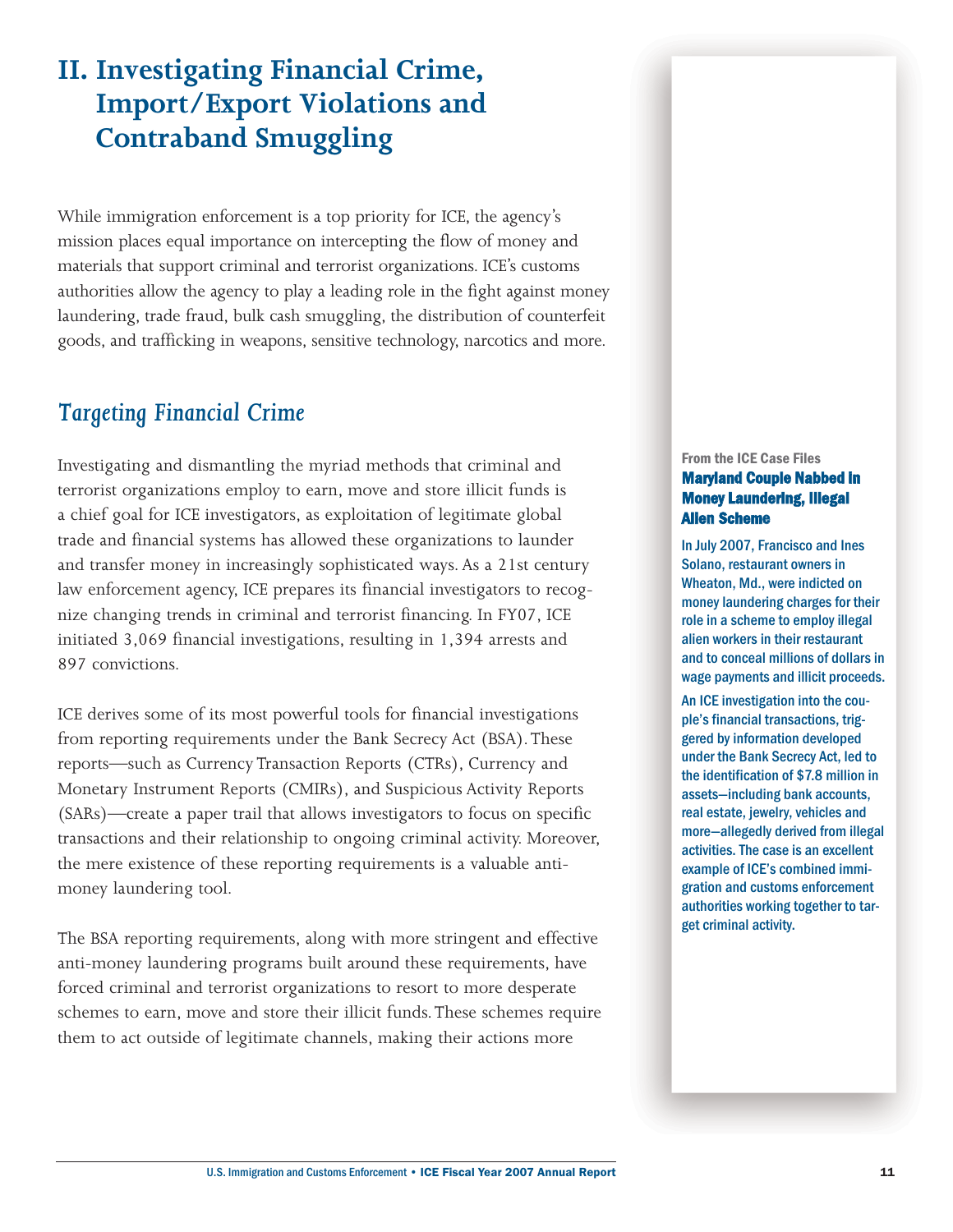*"Through Cornerstone, ICE has been able to provide the private sector and the financial community with timely and useful information on methodologies and the latest tactics incorporated by the criminal element to subvert the financial system for their own gains. The Cornerstone program has proven many times over that such public/private sector partnerships serve to eliminate the vulnerabilities that exist within our financial community."* 

—Rick Small Global Anti-Money Laundering Leader General Electric

#### From the ICE Case Files ICE Cracks Airline Smuggling Ring

ICE's Operation Final Approach led to the arrest of five airline employees who were exploiting their positions to smuggle narcotics into the United States and transport the illicit proceeds out of the country. The two-year investigation revealed that airline baggage handlers, ticket agents and customer service ramp employees were involved in smuggling over 500 kilograms of cocaine from the Dominican Republic into Newark, N.J. Additionally, this scheme laundered approximately \$10 million in illicit proceeds.

susceptible to detection. As these illicit schemes are detected, "red flag" indicators of the schemes can be developed, shared with industry and used to detect other subjects attempting similar illegal acts.

Since 2001, a wider range of businesses and industries have been required to fill out these valuable reports to ensure that increasingly sophisticated money launderers, terrorists and other criminal organizations don't attempt to exploit vulnerabilities in our nation's financial systems. These businesses include casinos, money services businesses, and securities and futures industries.

### *Cornerstone: Partnering with the Private Sector*

The Cornerstone initiative is designed to safeguard the integrity of the nation's financial, trade and transportation systems by building active partnerships between law enforcement and the private sector. ICE builds partnerships by sharing red flag indicators with the businesses and industries that manage the systems that may be exploited by criminals or terrorists. Cornerstone representatives use examples from ICE investigations in presentations to industry that illustrate current trends in financial crime and the methods used by criminals to carry out these crimes.

ICE Cornerstone liaisons conducted more than 1,262 outreaches to over 20,533 attendees, including industry professionals in the United States as well as abroad. In addition, nine financial investigations training courses were presented to 400 prosecutors and law enforcement officials from foreign countries at several International Law Enforcement Academy (ILEA) campuses worldwide.

### *Combating Contraband Smuggling*

No single agency has ICE's historical experience and success in combating the smuggling of narcotics or other harmful commodities and goods into the U.S.

ICE has developed a full cadre of investigative expertise—including undercover operations, use of confidential informants, wire intercepts, controlled deliveries, consensual monitoring and electronic surveillance—to combat smuggling organizations.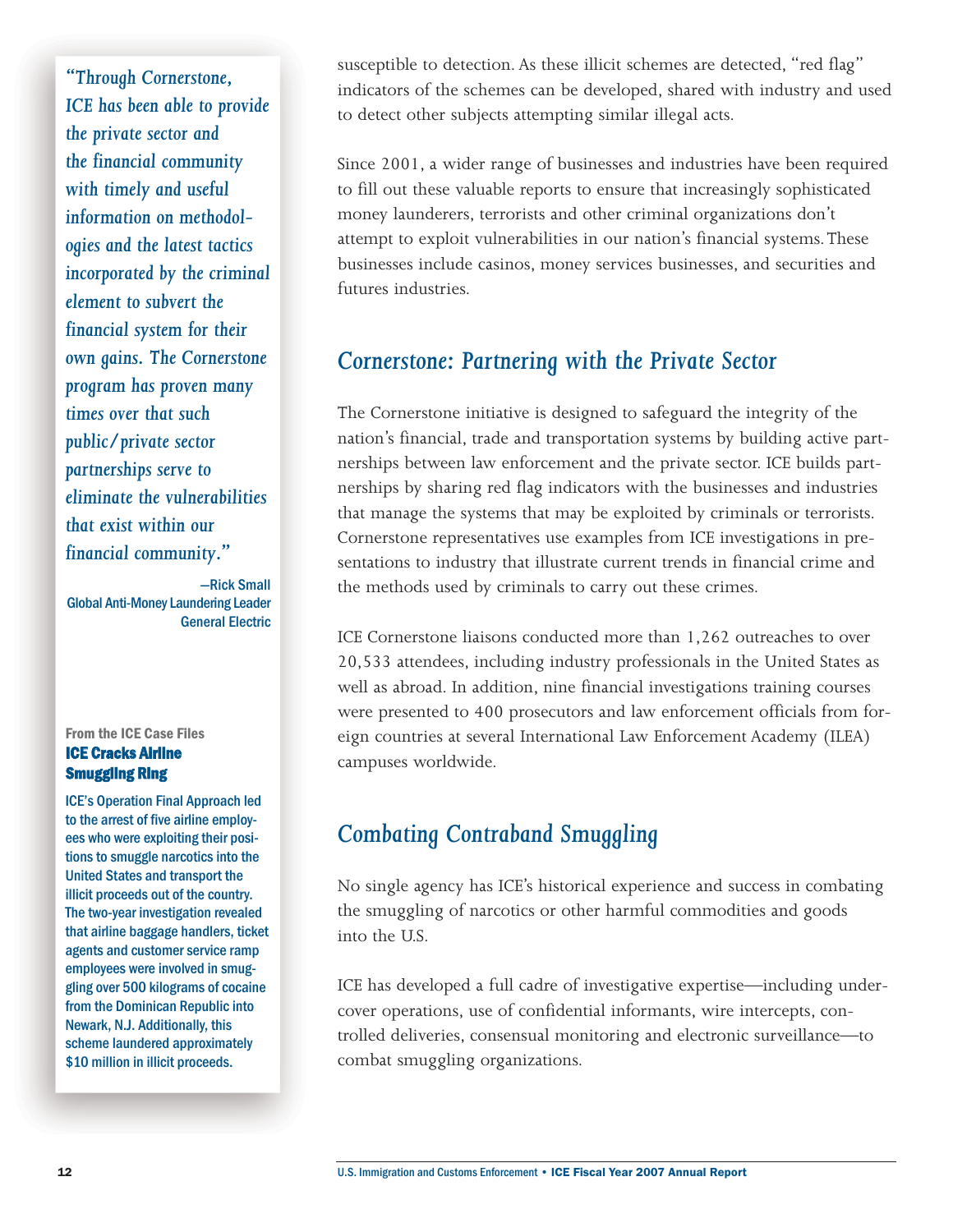These smuggling organizations use every imaginable method to smuggle contraband into this country, including aircraft, automobiles, trucks, maritime vessels, backpacks, tunnels and railways. Additionally, smuggling organizations infiltrate and use legitimate businesses and industries as a mechanism for smuggling illicit goods and narcotics into the United States.

For FY07, ICE investigations resulted in the seizure of 241,967 pounds of cocaine, 4,331 pounds of heroin, 2,731 pounds of methamphetamine and 1.3 million pounds of marijuana. Additionally, ICE investigations resulted in 8,920 arrests, 4,949 indictments and 5,539 convictions of individuals associated with narcotic violations.

Along with conducting smuggling investigations and seizures at and between ports of entry, ICE has vast experience and expertise in investigating internal conspiracies at our nation's airports and seaports. Through internal conspiracies, criminal organizations employ corrupt employees within a legitimate business to smuggle contraband in legitimate cargo, conveyances and luggage.

An additional area of expertise for ICE is the investigation of cross-border tunnels used by drug smuggling cartels to smuggle narcotics and other potentially hazardous goods into the United States. ICE leads the "Tunnel Task Force" that identifies and investigates cross-border tunnels used to facilitate the entry of contraband from Mexico. Since 2003, 26 tunnels have been discovered in the San Diego area alone.

### *Investigating Arms and Strategic Technology Crime*

In an increasingly globalized world, hostile nations, arms dealers, terrorist organizations, drug traffickers and other unscrupulous operators are actively seeking military technology, weapons and other sensitive items on the black market. ICE's Arms and Strategic Technology Investigations (ASTI) focus on ensuring that weapons, sensitive technology and other controlled technologies and products do not fall into the wrong hands.

ASTI agents significantly increased investigative efforts and results over the previous fiscal year, securing 188 arrests, 178 indictments and 127 convictions.

#### From the ICE Case Files ICE Targets Maritime Drug Smuggling

Operation Panama Express is an ongoing ICE investigation targeting large-scale Colombian-based cocaine smuggling organizations operating in the Caribbean Basin and Pacific Ocean. To date, this joint operation with the DEA, FBI, U.S. Coast Guard and local law enforcement has resulted in 256 interdictions leading to 1,058 arrests and the seizure of over 506 tons of cocaine.

#### From the ICE Case Files Selected ICE Arms and Strategic Technology Investigations

- An undercover ICE investigation into illegal arms exports that began in 2004 resulted in six defendants pleading guilty and \$700,000 in seized currency in FY07. Haji Subandi and his associates were the targets of an investigation into illegal exports of military equipment to Iran, Vietnam, Laos, Indonesia and Sri Lanka. During the investigation, it was learned that Subandi was negotiating on behalf of the Liberation Tigers of Tamil Eelam, a designated foreign terrorist organization.
- •An ICE Arms and Strategic Technology Investigation into the illegal transfer of sensitive night vision technology to China led to a \$100 million penalty paid by ITT, the nation's leading manufacturer of night vision military products. It was one of the largest criminal penalties in history, and the first case of a major U.S. military contractor convicted of a criminal charge under the Arms Export Control Act.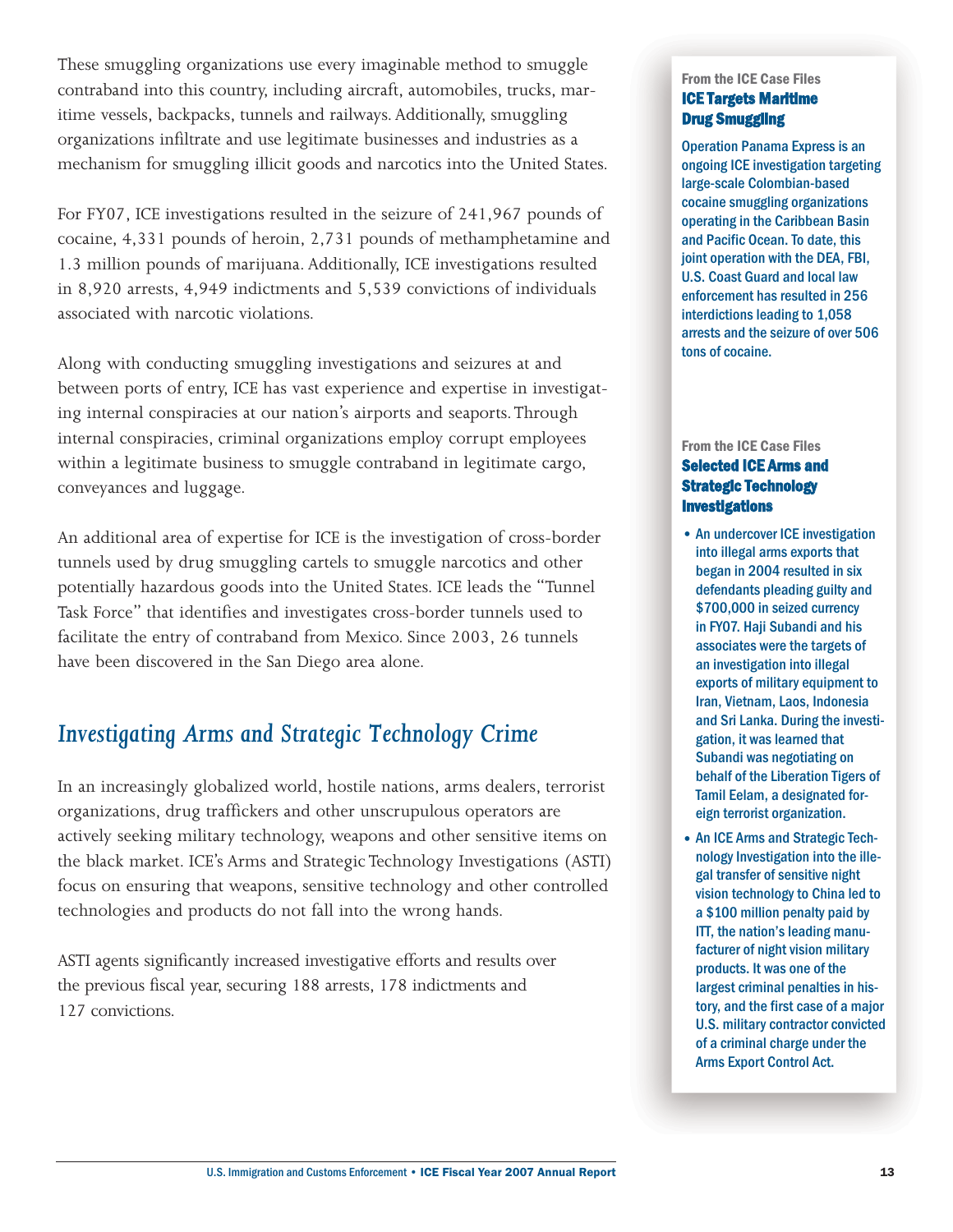#### From the ICE Case Files ICE Cracks Massive Customs Fraud Scheme

In June 2007, ICE arrested 29 individuals in New York, New Jersey and California in connection to a wideranging "in-bond diversion" scheme to import more than 950 shipments of counterfeit goods into the United States from China. They employed various methods of customs fraud in an effort to by-pass inspection and reporting requirements on the imported merchandise.

The seized merchandise, which included counterfeit designer clothing, handbags and watches, would have commanded a street value of roughly \$700 million, if it had been authentic.

#### From the ICE Case Files Game Over: ICE Investigation Targets Illegal Game Chips

In August 2007, ICE agents launched a coordinated operation targeting the importation, installation, sale and distribution of modification chips used to violate the copyright protections in place for the world's most popular video game systems sold by Internetbased commercial Web sites. ICE seized several thousand illegal circumvention devices, more than 400 computers, hard drives and gaming consoles, and \$619,000 in cash.

The investigation grew out of a relationship formed in FY06, when the Intellectual Property Rights Center in Washington, D.C., a joint investigative unit staffed by ICE, CBP and the FBI, conducted an outreach and training session on intellectual property crime for the Entertainment Software Association.

This growth has been driven by enhanced training and resources and by the establishment of ICE's new National Export Enforcement Coordination Network (NEECN), which integrates homeland security, law enforcement, intelligence and foreign officials into coordinated operations designed to share information and collaboratively investigate threats associated with the illegal export of munitions and critical technology.

In support of ASTI enforcement efforts, ICE spearheads a special industry outreach program called Project Shield America, under which investigators meet with U.S. manufacturers to educate them about export laws and to solicit their assistance in preventing illegal foreign acquisition of their products.

By training industry to be aware of the red flags that may accompany a potentially illegal transaction, Project Shield America makes it possible for industry to ensure the integrity of their processes and supply chains while generating valuable potential investigative tips for ICE. In FY07, ICE agents conducted 1,265 industry outreach presentations under Project Shield America.

## *International Cooperation in Trade and Financial Investigations*

Recognizing that international partnership is the key to combating transnational crime, ICE created Trade Transparency Units (TTUs) to combat trade-based money laundering with additional countries and provide bulk cash smuggling training overseas to attack worldwide narcotics networks.

In FY07, ICE established a TTU in Asunción, Paraguay. Other TTUs are located in Argentina, Brazil and Colombia. TTU initiatives have resulted in the identification of individuals and organizations involved in trade-based money laundering, including the Black Market Peso Exchange, as well as customs fraud.

In addition, ICE TTUs provided direct case support and coordination to the investigation of a \$200 million trade fraud scheme, with enforcement actions in both Brazil and Miami. The operation resulted in the execution of 39 search warrants and nine arrests warrants in cities throughout Brazil.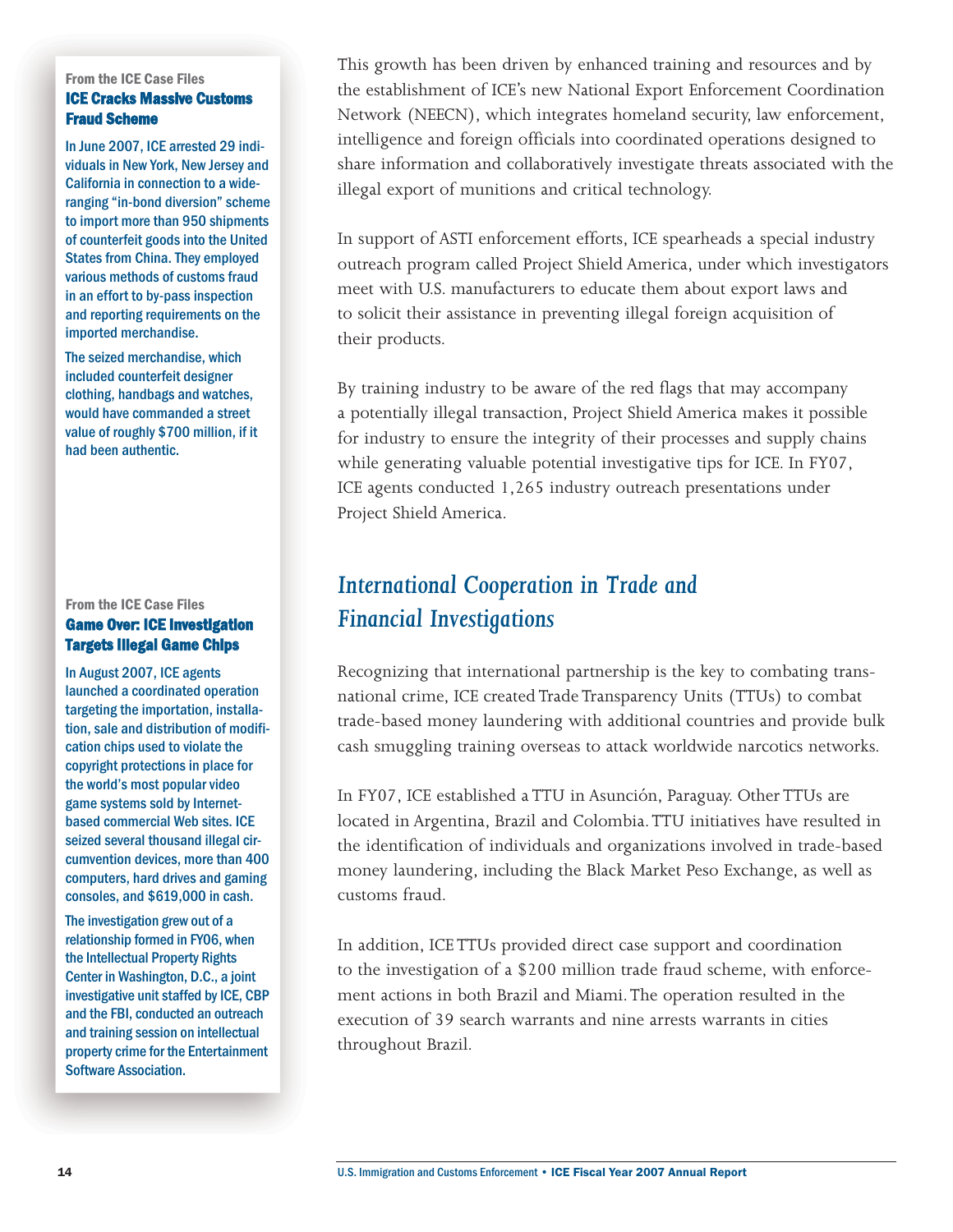This partnership extends to ICE's intellectual property rights cases, where ICE has worked with foreign counterparts to uncover large criminal organizations engaging in customs fraud and trafficking in counterfeit goods. In FY07, ICE's work in intellectual property cases resulted in 235 arrests, 132 indictments, and 117 convictions.

As an additional international outreach effort, ICE has accelerated its bulk cash smuggling (BCS) training to combat the illicit cross-border movement of large sums of cash. To further extend BCS training opportunities, ICE is adopting a regionalized training model with the support of the Departments of Treasury and State. ICE will continue to conduct one-on-one country trainings, but will emphasize the use of the regional training model to attract more participants and improve cooperation and interaction between countries. Over 700 foreign nationals have been trained in countries around the world, including Zambia, Indonesia, Peru and Kuwait.

Operation Firewall targets criminal organizations involved in the international smuggling of bulk U.S. currency. In FY07, Operation Firewall investigations resulted in the seizure of more than \$49.5 million in U.S. currency and monetary instruments as well as the criminal arrest of 142 individuals. International seizures totaled more than \$8 million and accounted for seven arrests. Since 2005, Operation Firewall has resulted in the seizure of more than \$100 million and the arrest of 260 suspects in the U.S., Mexico, Ecuador and Colombia.

### *Cracking Down on Unlicensed Money Services*

Criminal and terrorist organizations are typically unable to transfer or store their illicit funding in legitimate banking systems due to reporting requirements. As a result, informal and unlicensed banking and money services businesses have been exploited as vehicles for moving funds across borders. ICE's Unlicensed Money Services Business/Informal Value Transfer System (MSB/IVTS) initiative was designed to address methods used by criminal organizations for transferring illicit funding through unlicensed money services businesses.

These businesses include "hawalas," networks of brokers who provide informal money exchange services primarily in Middle Eastern, African and Asian areas where formal banking systems are undeveloped or nonexistent.The lack of licensing or reporting makes these systems ripe for exploitation by criminal and terrorist organizations.

#### From the ICE Case Files Operation Firewall: ICE, Mexico Crack Smuggling Schemes

- In February 2007, ICE and Mexican Customs agents seized 3.4 tons of a white powdery substance that field tested positive for pseudoephedrine, a precursor chemical used in the production of methamphetamine. The shipment came into Mexico City from Hamburg, Germany, and was discovered within 120 containers on five pallets.
- In April 2007, a joint ICE and Mexican Customs investigation led to the seizure of \$760,020 in U.S. currency concealed within five rectangular cubes of base substance used to produce gum while conducting outbound cargo inspection for a shipment destined for Costa Rica.

#### From the ICE Case Files ICE Seizes \$3.8 Million in Pronto Cash Case

Under Operation Paycheck, an ICE investigation of Pronto Cash, a mobile check-cashing business in Orlando, Fla., led to the seizure of more than \$3.8 million. ICE agents discovered that construction companies were using Pronto Cash to disguise wage payments to illegal alien workers to conceal their employment. The president of Pronto Cash and several employees were indicted in October 2006.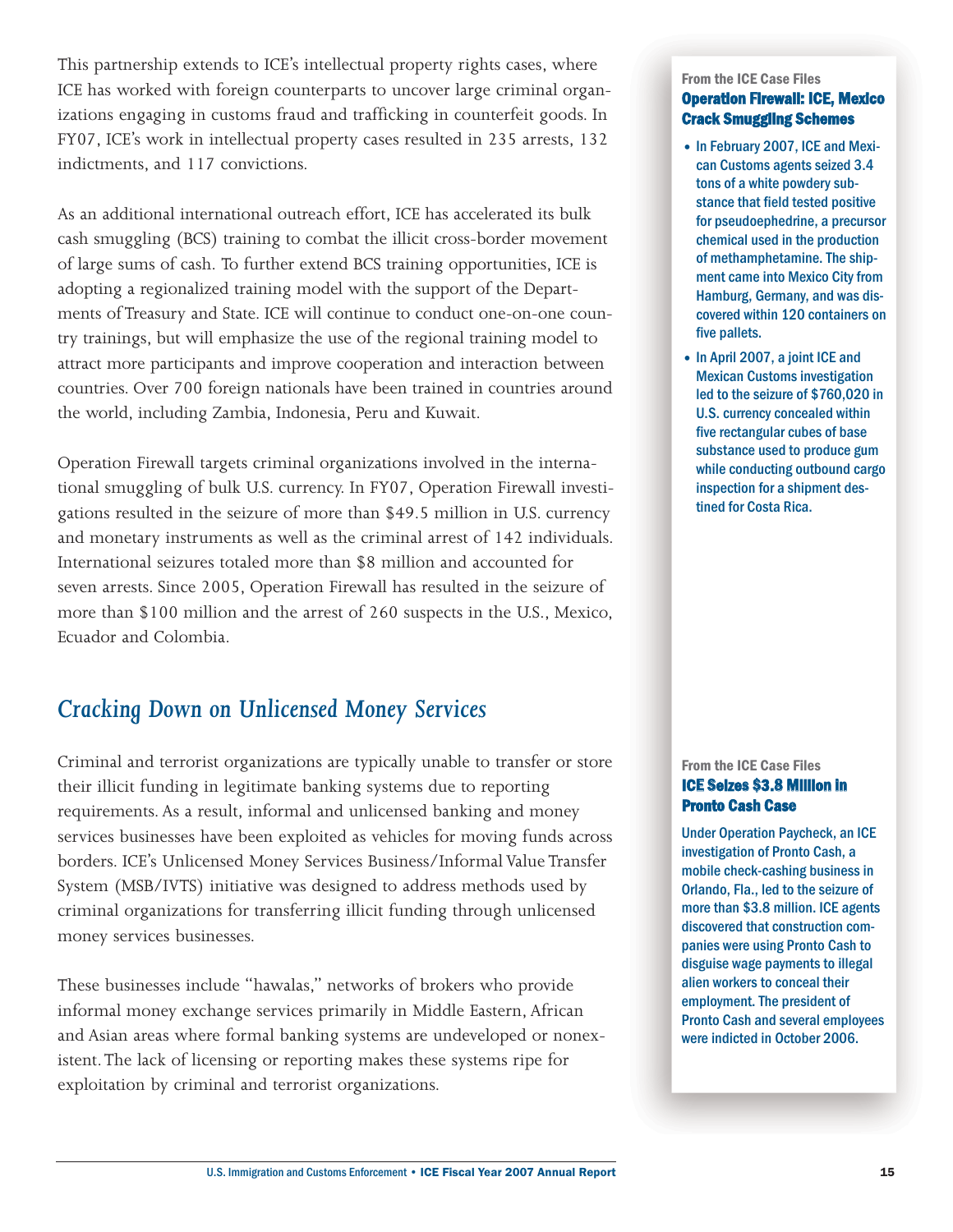*"Historical artifacts are a delicate treasure that must be preserved… No one should seek to profit from antiquities that are part of our world's history and can never be replaced."* 

> —R. Alexander Acosta U.S. Attorney for the Southern District of Florida

#### From the ICE Case Files Selected Cultural Artifacts Investigation Successes

- •In March 2007, ICE returned an illuminated medieval manuscript from the 14th century, valued at over \$10,000, to the government of Italy after having been stolen from a library historical collection in 1995.
- In February 2007, ICE agents seized a fossilized dinosaur nest dating back some 65 million years from a California auction house. The nest, with eggs intact, had been smuggled out of China and smuggled to the United States for sale to a collector.
- In June 2007, ICE returned more than 400 pre-Columbian artifacts, including pottery, tapestries, art, textiles and gold pieces worth an estimated \$500,000 to the government of Peru, including a clay statue estimated to be 3,500 years old. The items had been smuggled out of Peru to the United States to be sold to collectors.

In total, ICE MSB/IVTS investigations in FY07 resulted in 39 arrests, 31 indictments, 30 convictions and 191 seizures with a monetary value of over \$7.9 million. Since its inception, this initiative has resulted in the identification of 420 unlicenses MSBs, leading to over 320 criminal investigations.

In addition, ICE's Operation Paycheck targets schemes used by employers to conceal payments to illegal alien workers. Operation Paycheck investigations resulted in the seizure of more than \$4 million in cash and monetary instruments, four vehicles and numerous counterfeit ID documents, along with 26 arrests, 37 indictments and 8 convictions.

### *Combating Illicit Trade in Cultural Treasures*

The illicit trade in precious cultural artifacts has accelerated in recent years, facilitated by the Internet and increasingly sophisticated systems for smuggling and transport. In response, many nations have stepped up efforts to prevent the pillaging and sale of these cultural treasures.

The United States is a key import destination for these cultural properties, as networks of unscrupulous collectors have developed to take advantage of the trade in artifacts, despite international agreements to stem the flow.

ICE is charged with enforcing the laws related to illegal trafficking in cultural artifacts, and ICE works with partners at the Department of State and U.S. Customs and Border Protection to identify trafficking patterns, investigate violations and to return these cultural treasures to their rightful owners in their countries of origin.

Those items include precious medieval manuscripts from Italy; pre-Columbian statues and other priceless artifacts returned to Peru; stone carvings to Mexico; rare Buddhist statues dating to the 4th and 5th century A.D. to Pakistan; and an almost perfectly preserved nest of fossilized dinosaur eggs to China.

ICE, with its strong international presence and liaison network, has played a key role in recovering these precious items, prosecuting the perpetrators and providing for the proper and legal return of these treasures. In FY07, ICE initiated 51 cultural property investigations and made 15 seizures of high-value items.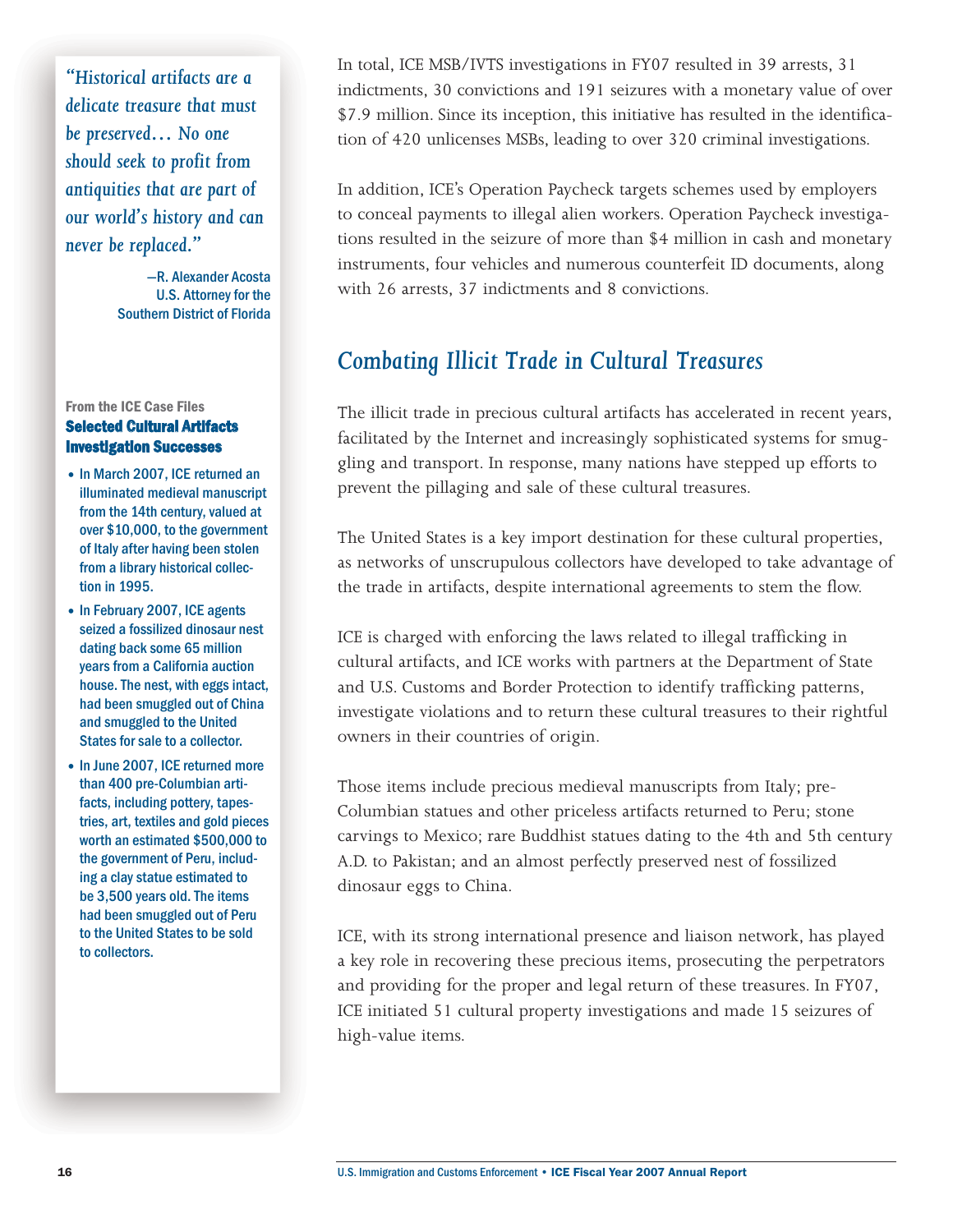# **III. The ICE Toolbox: Integrated Law Enforcement Powers**

When ICE was formed in March 2003 as a 21st century law enforcement agency for the post-9/11 era, one of the key goals was to integrate the agency's enforcement authorities in new and previously unused ways to form a more effective crime-fighting force.

Those combined authorities have allowed the agency to achieve significant investigative results in virtually every area over which ICE has law enforcement authority, including the fights against human trafficking and smuggling, violent transnational gangs and sexual predators who prey on children.

### *Combating Human Trafficking*

One of the most disturbing criminal trends at the border is the growth in human trafficking and smuggling organizations paid to bring illegal immigrants into the United States.

In addition to facilitating illegal border crossings, these organizations often show a shocking disregard for the health, well-being and even lives of those who have paid for their services. Stories of immigrants being housed in crowded and unsanitary conditions, dying of thirst while confined in cramped trucks or abandoned in the desert, all point to the human cost of this inhumane trade.

With ICE's combined law enforcement authorities, the agency is wellpositioned to pursue human trafficking investigations, since ICE investigations can target not only immigration violations but also the financial infrastructure that undergirds trafficking networks. In FY07, ICE human trafficking investigations resulted in 156 arrests and 88 convictions.

#### From the ICE Case Files Selected FY07 Human Trafficking Cases

- On August 16, 2007, Michail Aronov, 34, a Lithuanian national, was sentenced to seven and a half years in prison for his role as a ringleader in a human trafficking conspiracy in which Eastern European women were forced to work as exotic dancers in Detroit-area strip clubs. Aronov was also ordered to pay more than \$1 million in restitution to the victims.
- On June 1, 2007, a San Antonio woman and her two daughters were ordered detained without bond for engaging in sex trafficking of children. The defendants allegedly traveled to Nuevo Laredo, Mexico, to recruit girls as young as 15 to work as prostitutes in Texas. The victims were told they would work as prostitutes for five years to repay the money the defendants had spent in smuggling them across the border. The victims were threatened with violence against themselves and their families if they attempted to escape.
- On May 31, 2007, a couple from Cameroon was sentenced for involuntary servitude and related charges for forcing a 17-year-old girl to work in their home illegally. During the three-year period in which the girl lived at the couple's home, she was forced through beatings and threats to care for their children and perform household chores without pay. She was not permitted to attend school or have contact with the outside world.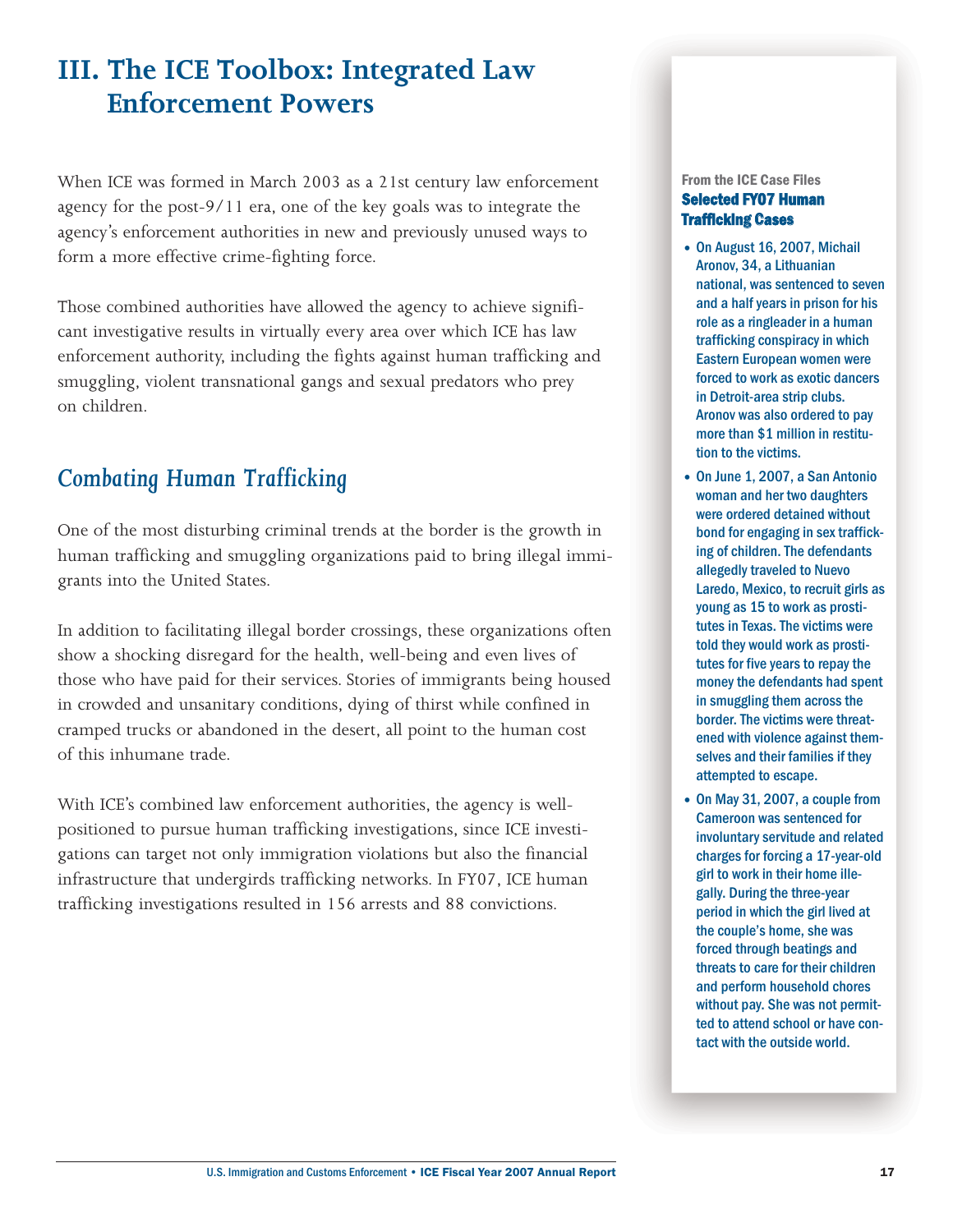#### From the ICE Case Files ICE Cracks Down on Gang Activity

- •From February to June 2007, ICE's California Gang Initiative in the San Diego, San Francisco and Los Angeles areas targeted gang members who had illegally entered the U.S. after deportation. ICE arrested a total of 139 gang members and associates; 46 of the arrestees were prosecuted for criminal violations.
- •From July to October, the ICE SURGE 2007 deployed investigators to high-threat gang areas to identify, arrest and ultimately remove transnational gang members and their associates. ICE has conducted surge operations in Dallas, Milwaukee, Indianapolis, Phoenix, Boise, Miami and San Diego. More than 350 gang members and associates were arrested as part of the surge, along with 105 non-gang members who were subject to ICE's authorities.

*"This partnership further strengthens our cooperation with ICE and our other federal partners. We believe that the expeditious removal of foreign nationals who are here illegally and are committing crimes will reduce the crime rate and thus the victimization of our residents and visitors and the tax burden on the community."* 

> —Don Hunter **Sheriff** Collier County, Flordia

In FY07, ICE assumed leadership and administration of the multi-agency Human Smuggling and Trafficking Center (HSTC). This demonstrates that the President, the U.S. Congress, and other federal agencies recognize ICE's leadership in efforts to disrupt illicit travel, whether it is in support of terrorism or for the trafficking and smuggling of human beings.

The HSTC serves as a clearinghouse for information on smuggling and trafficking, as well as providing an avenue through which intelligence and law enforcement can work together on these cases.

In FY07, the HSTC's analysts created a wide range of independent intelligence assessments and reports on smuggling and trafficking trends and distributed over 2,000 cables and reports related to human smuggling and trafficking, as well as on terrorist travel mobility.

In addition, the HSTC provided training to domestic and international partners on how to recognize indicators of trafficking in persons and how ICE can assist in investigation and prosecution of such cases. This included training for 234 Department of State personnel from 180 foreign posts. Additional training and presentations were provided at a United Nations assembly in Austria and at a variety of international conferences.

### *Fighting the Scourge of Gangs*

The growth of violent transnational gangs has been an alarming trend in U.S. communities in recent years. Under Operation Community Shield (OCS), ICE addresses the public safety threat posed by these gang organizations. All ICE field offices conducted threat assessments to identify gangs and the associated criminal activity within their areas of responsibility.

The results of the assessment showed that most major metropolitan areas were experiencing a surge in gang activity. In addition, recent indications have suggested that gang activity has also spread to smaller communities.

Additionally, the survey showed that membership of these violent transnational gangs was comprised largely of foreign-born nationals. The ICE threat assessment found that the Mara Salvatrucha gang (MS-13) is among the largest and most violent of street gangs in the United States. ICE launched Operation Community Shield as a coordinated investigative effort with local, state and federal law enforcement partners to target gang activity.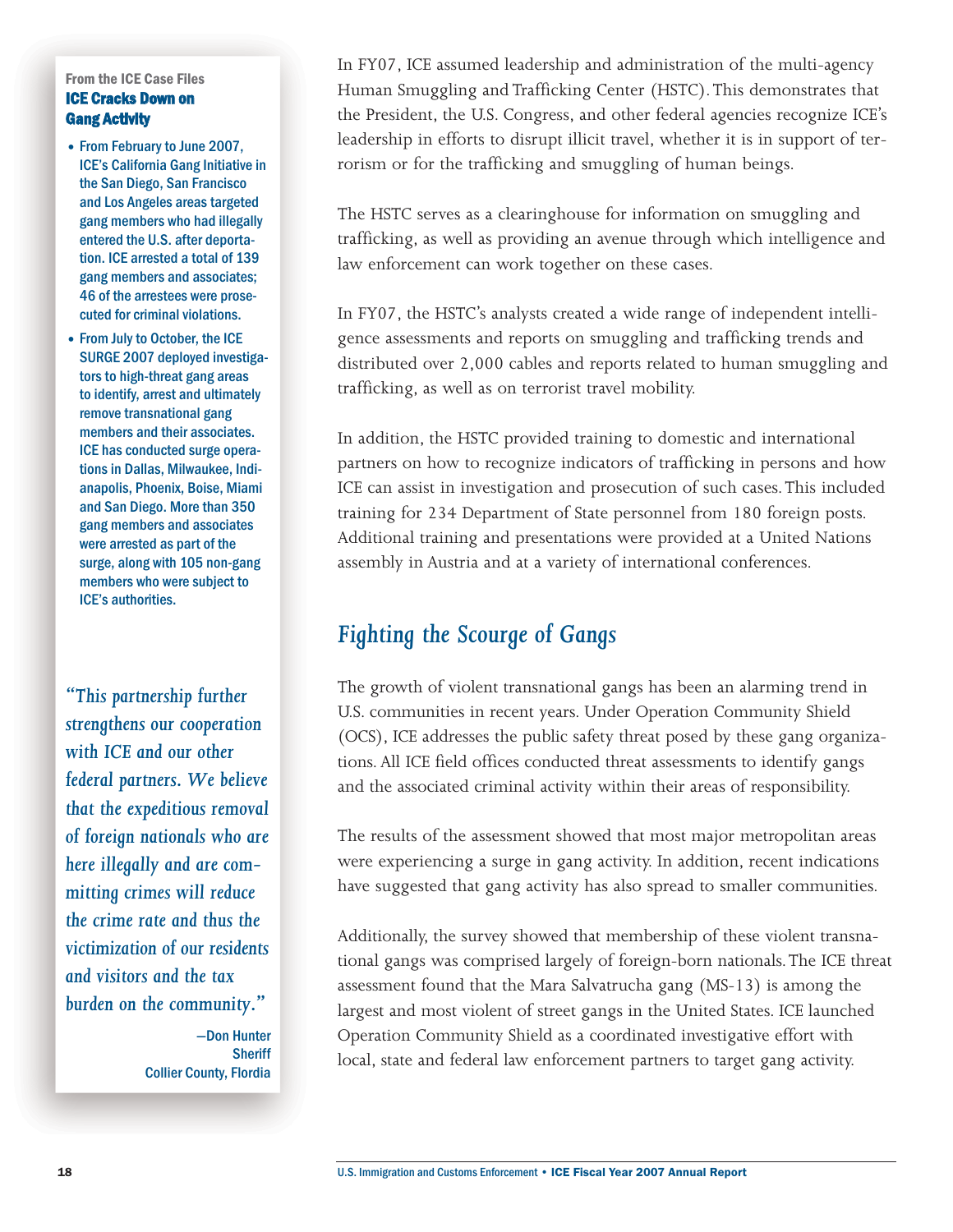Total arrests of violent gang members since the initiative was launched in 2005 topped 7,550 in September 2007. More than 40 percent of the gang members apprehended have violent criminal histories with arrests for crimes such as robbery, assault, rape and murder. As part of OCS, ICE has seized more than 280 firearms. For FY07, ICE arrested 3,302 gang members and associates as part of Operation Community Shield.

### *Targeting Dangerous Sex Predators*

Operation Predator, launched in 2003 to identify, investigate and arrest sexual predators who victimize children, exemplifies the law enforcement successes ICE has achieved by combining immigration and customs enforcement authorities.

Growing out of traditional customs investigations of child sexual exploitation, ICE investigators discovered that many of the offenders were also immigration offenders—giving the agency another valuable enforcement tool to be used in removing these predators from American communities.

Under Operation Predator, ICE targets child pornographers, child sex tourists and facilitators, human smugglers and traffickers of minors, criminal aliens convicted of offenses against minors, and those deported for child exploitation offenses who have returned illegally.

Arrests under ICE's Operation Predator topped 10,000 in June 2007. More than 8,600 of those arrested as part of the operation were non-citizen sex offenders whose crimes make them removable from the United States. As of June, more than 5,500 have been removed.

#### From the ICE Case Files ICE Takes Down 'Most Wanted' Sex Predator

Kenneth Freeman, an accused child molester who spent months on ICE's Most Wanted list, thought crossing international borders would allow him to escape justice. But the global reach of ICE's Operation Predator proved him wrong when he was arrested in Hong Kong on May 1, 2007.

Freeman, 44, was wanted by ICE, the U.S. Marshals Service, and local authorities in Benton Co., Wash., on charges stemming from the repeated molestation of his minor daughter and the posting of videos of the abuse online. He had been the target of a worldwide manhunt since 2006, after he faced state and federal charges for his crimes.

Freeman was featured on America's Most Wanted in December 2006, and the subsequent attention helped connect the dots that led ICE to Freeman's hiding place in Hong Kong. He was extradited to the United States to face trial.

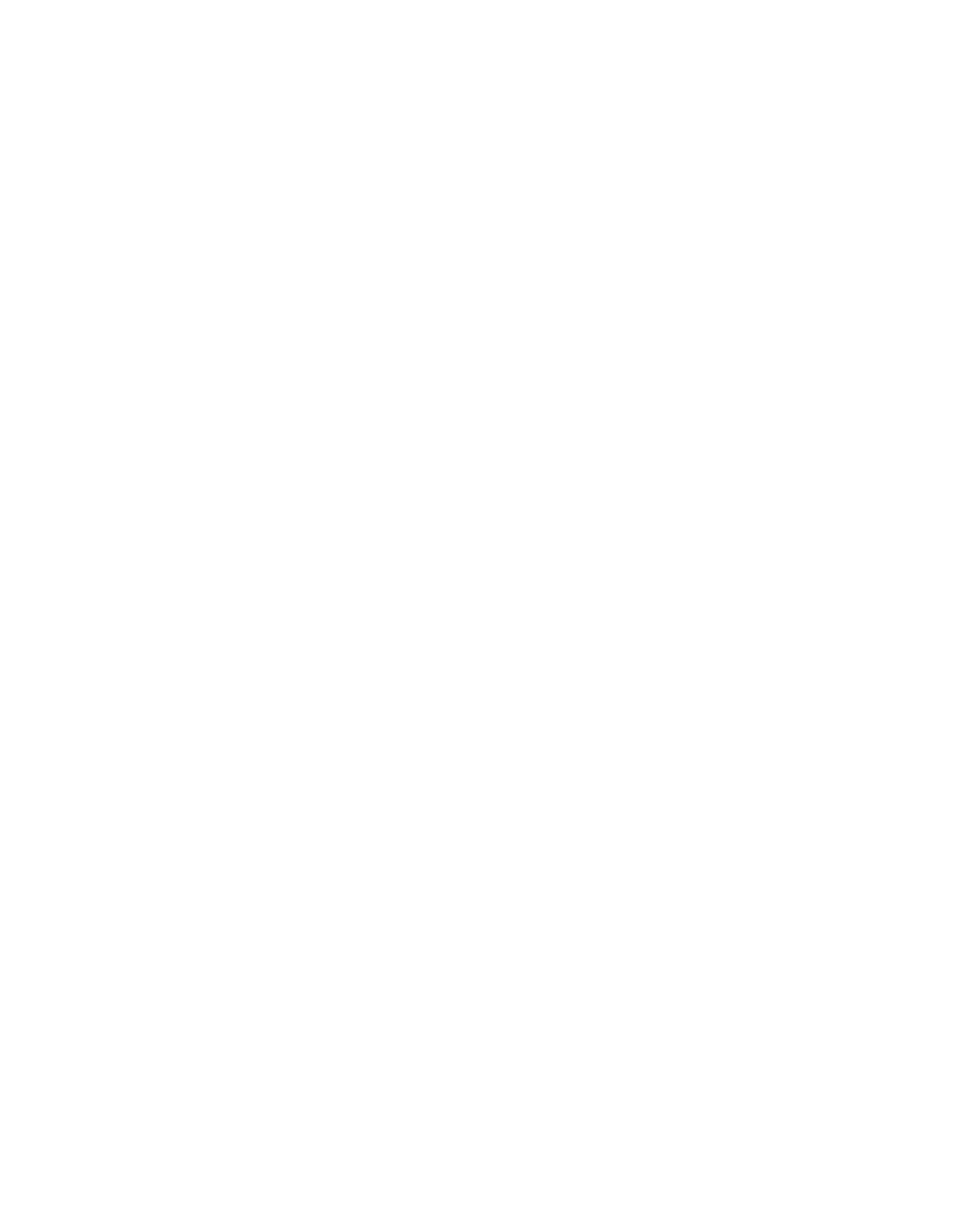# **IV. Securing Federal Facilities**

FY07 was a watershed year for ICE's Federal Protective Service (FPS) as the service was assigned lead responsibility for securing all government facilities under the DHS National Infrastructure Protection Plan (NIPP). As a result, FPS launched a strategic mission refinement effort to more effectively implement the NIPP by enhancing stakeholder service, ensuring workforce technical expertise and improving organizational effectiveness under a new risk-based mission.

Under a new set of guiding principles, ICE has embraced a vision of "secure facilities, safe occupants," and is already realizing enhanced capabilities and results as FPS continues in its critical mission of protecting approximately 9,000 federal facilities nationwide receiving more than one million visitors and tenants every day.

While implementing the mission refinement plan and the NIPP, ICE officers continued their superior work providing security and law enforcement services at the facilities in their areas of responsibility. In FY07, ICE officers at federal facilities made approximately 3,000 criminal arrests and intercepted more than 760,000 prohibited items from being brought into the facilities, including knives, firearms and box cutters.

ICE security and law enforcement services at federal facilities include the following:

- conducting building security assessments;
- 24-hour security alarm monitoring and law enforcement dispatch through ICE Megacenter communication hubs;
- providing no-cost security countermeasures for tenants through awareness and training programs;
- coordinating occupant emergency plans; and
- criminal investigations.

#### ICE Launches Operation Shield

In July 2007, ICE's Federal Protective Service initiated Operation Shield to avert or obstruct potential threats in and around federal facilities. Through a focused, short-term, highly visible security and law enforcement presence, the operation demonstrates a "show of force" to deter, disrupt, and defend against any potential criminal or terrorist action while emphasizing service to tenants, workers and visitors at federal facilities.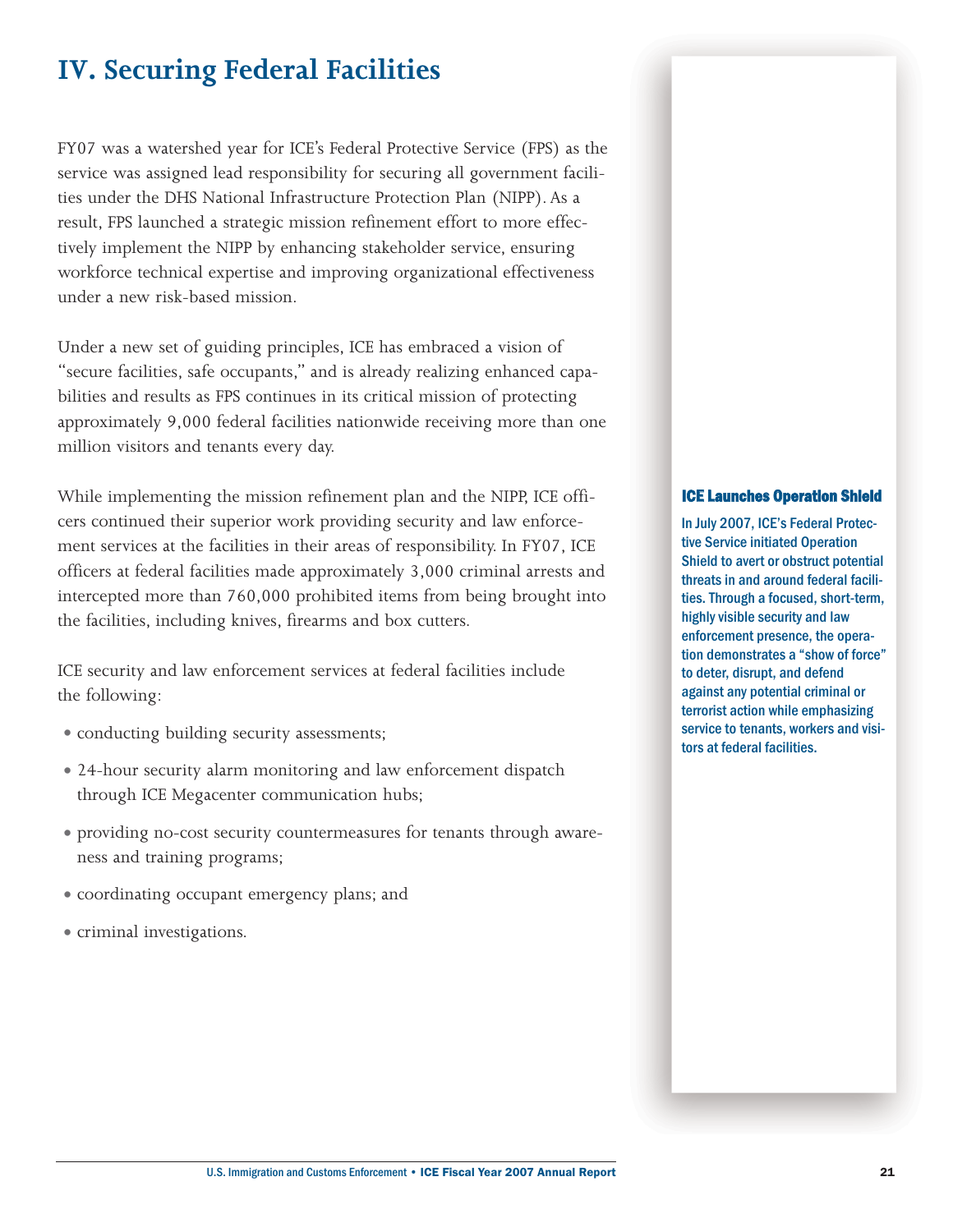*As the designated union official for all matters related to judicial security since 2002, I have had multiple dealings with judges who have been threatened [more than one per week], and so I have also had repeated contacts and meetings with various representatives of the Federal Protective Service. From my perspective, I have nothing but praise for the competence and responsiveness and professionalism of the FPS. The judges in SSA consider the FPS to be friends and protectors, and we are very pleased to have their continued fine service.* 

> —Judge Mark A. Brown Region Seven Vice President Association of Administrative Law Judges



Stakeholders include the federal employees and contractors who work in the facilities under FPS watch, and one of the key goals in FY07 was to improve communication with and service for these occupants.

To that end, ICE launched a communications campaign to engage both FPS staff and stakeholders through a variety of avenues, including personal meetings, written messages, newsletters and publications. In addition, all FPS personnel were required to successfully complete an online training course to establish a common understanding of the importance of stakeholder service.

To better prioritize and improve service, ICE instituted measures to obtain feedback from stakeholders at federal facilities, using focus groups and establishing a formal process for addressing comments, compliments and criticism. In addition, ICE initiated two newsletters to provide information to both FPS staff and stakeholders.

### *FPS Workforce Technical Expertise*

ICE's FPS inspectors represent the professional workforce needed to ensure the safety and security of federal buildings and their occupants. As such, ICE continued to expand its inspector workforce to focus on its physical security, risk assessment and emergency planning.

During FY07, ICE launched several actions to ensure that the service boasts a skilled workforce equipped with the tools, standards and training they need to be the leaders in security services at federal facilities. In addition to providing an online resource of downloadable job aids for inspectors, ICE began developing a next generation risk assessment and management sys-

> tem that will not only enhance FPS capabilities but also support nationwide efforts to enhance protection of government facilities.

> As fully trained and sworn law enforcement officers, inspectors are capable of responding to incidents at federal facilities. They also undergo in-depth physical security training at the Federal Law Enforcement Training Center. Many then receive training in contract management to ensure that they can oversee guard force contracts in their jurisdiction.

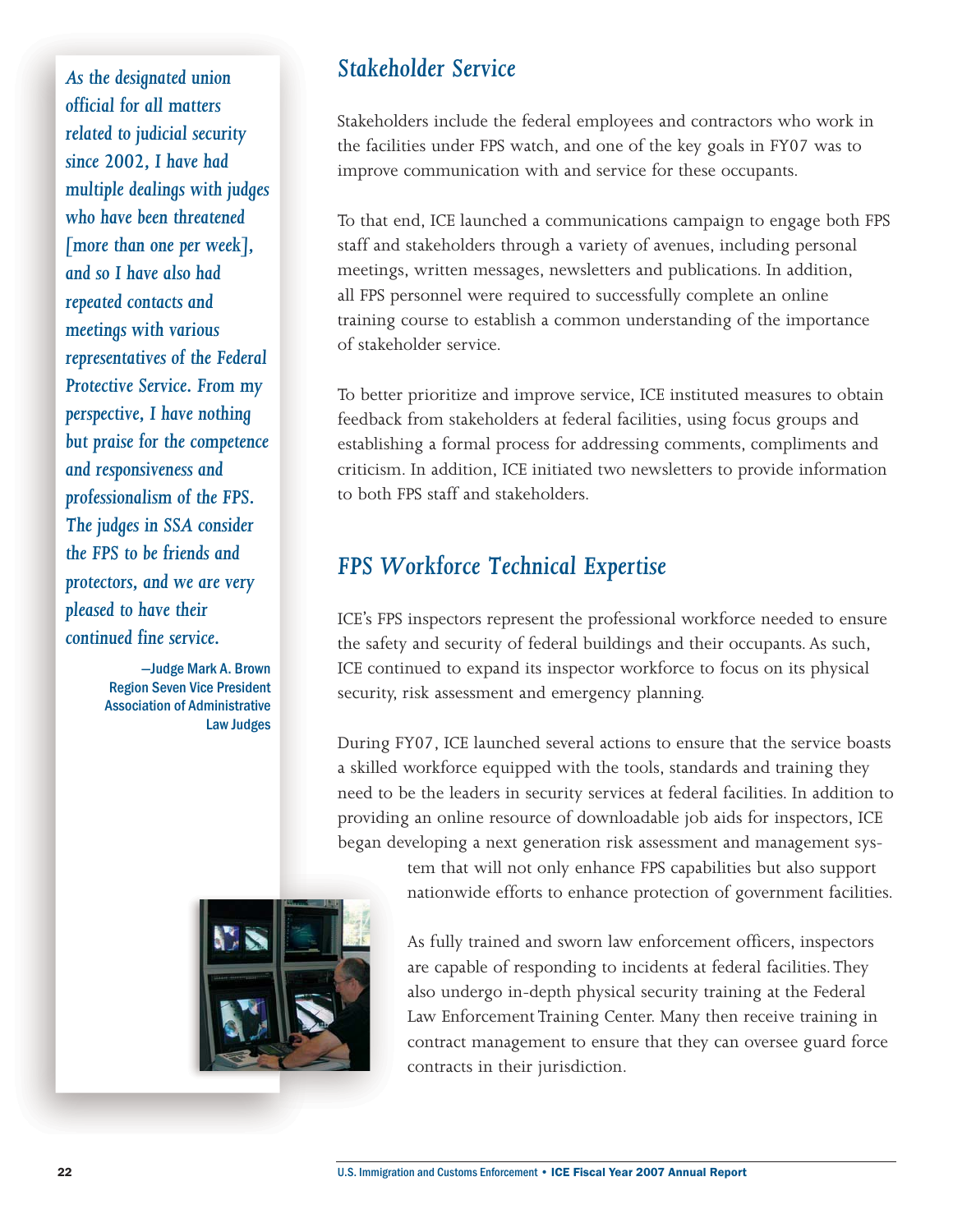Having all of these capabilities rolled into one position provides added staffing flexibility needed to address the comprehensive law enforcement and security needs at federal facilities.

### *Organizational Excellence*

During FY07, ICE launched ongoing initiatives to support immediate and long-term organizational excellence, including improved efficiency in contracting and acquisition, enhanced financial management and controls to cut costs, and moving toward a system of risk-based staff distribution to ensure that FPS personnel are positioned where they are needed most.

### *Preparing to Respond to National Incidents*

ICE conducts consolidated planning and coordination to prevent, prepare for and respond to a wide range of catastrophic incidents, including terrorist attacks, natural disasters, pandemics and other such significant events that require large-scale government and law enforcement response.This preparation ensures that in the case of a large-scale disaster or event, agency and key personnel will be able to function and perform their mission.

ICE is also involved in a wide range of interagency coordination efforts and working groups, to ensure clear communication and areas of responsibility before an emergency occurs.

In FY07, one of ICE's key accomplishments in this arena was the launch of the Mobile Continuity of Operations Planning and Emergency Response Support Pilot Project, which entails the deployment of a fleet of cargo trailers outfitted with basic supplies and equipment such as fuel containers, generators, tents, tools, potable water, food rations and other emergency supplies.The trailers will be pre-positioned at ICE locations nationwide for ready deployment in the event of a nearby emergency situation.

*"The Federal Protective Service has been consistently prompt and professional in the inspection of Nuclear Regulatory Commission (NRC) buildings, providing law enforcement support, responding to emergencies, and sharing intelligence information, and they have provided invaluable assistance in implementing security at a new NRC facility in Las Vegas."* 

—Calvin Byrd Special Assistant to the Director Division of Facilities and Security Nuclear Regulatory Commission

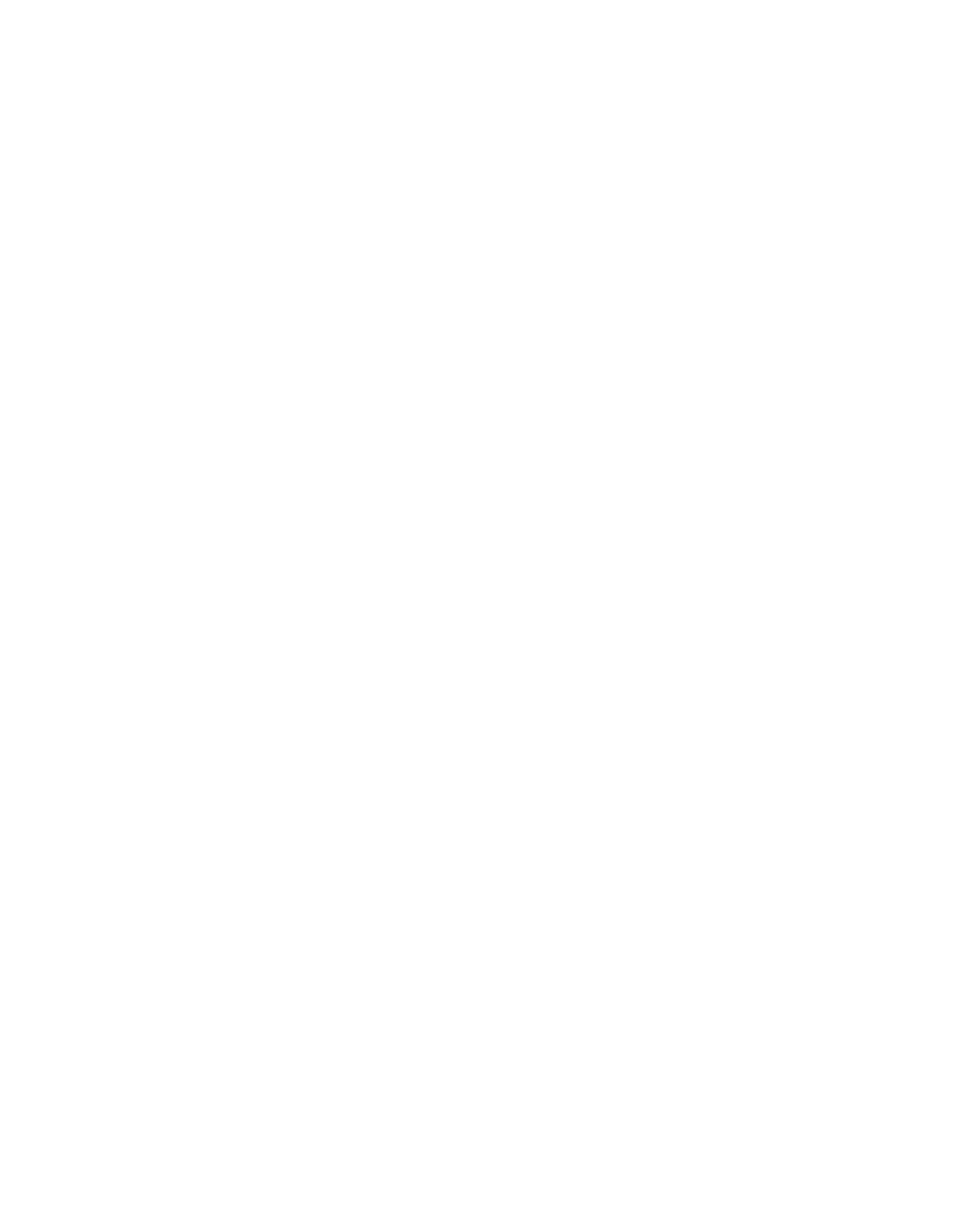# **V. Working Together: Coordination and Cooperation Efforts**

Criminal and terrorist activity does not observe bureaucratic boundaries which means that law enforcement and other government agencies have to be prepared to work together to get results.

ICE has led the way in opening up lines of communication, sharing information and reaching out to agencies at the federal, state and local level, both on the domestic and international front, to form constructive and effective partnerships to advance the homeland security mission.



In part, this includes making available ICE's law enforcement support programs—including the Law Enforcement Support Center, the Forensic Document Laboratory and the Cyber Crimes Center to provide analysis and information services to other agencies. But it also includes a wide range of strategic partnerships in intelligence, international affairs and specialized task forces to address key crimefighting challenges.

# *ICE ACCESS—Agreements of Cooperation in Communities to Enhance Safety and Security*

Recognizing the demand for partnership initiatives like the  $287(g)$  program, ICE announced in August 2007 the launch of the ICE ACCESS (Agreements of Cooperation in Communities to Enhance Safety and Security) program to expand the opportunities for law enforcement partnerships.

Under the ACCESS program, ICE works with local officials to determine specific enforcement challenges and develop partnership plans that help fight document fraud, illegal immigration, gang activity or other critical law enforcement challenges.

The following pages detail several of the initiatives and investigative resources ICE makes available to state, local and federal partners.

*"I think the positive impact has been the synergy that is created when you bring together law enforcement professionals from other agencies that have different kinds of ideas, different perspectives and different experiences. And as we integrate those factors, we have seen an enormous energy and success stories that we would not realize if we were operating by ourselves."* 

> —Lt. Ronald Williams Los Angeles County Sheriff's **Department**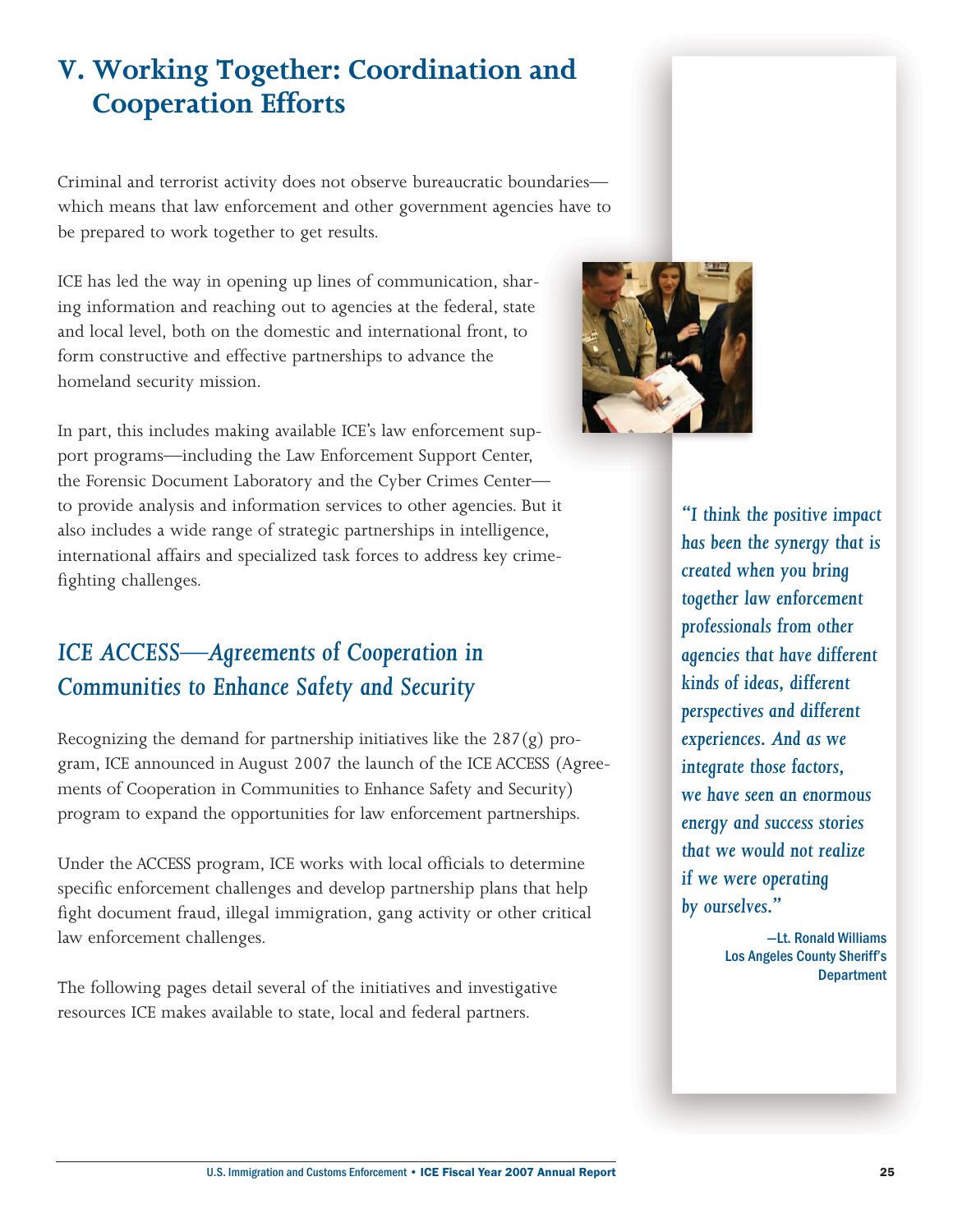#### Partners in Enforcement

•As of Sept. 30, 2007, 29 state and local authorities had entered into 287(g) agreements with ICE to train officers in limited immigration enforcement duties:

#### State Agency

- AL Alabama State Police
- AZ Department of Public Safety
- AZ Department of Corrections
- AZ Maricopa County Sheriff's Office
- CA Los Angeles County Sheriff's Department
- CA Orange County Sheriff's Office
- CA Riverside County Sheriff's Office
- CA San Bernardino County Sheriff's Office
- CO Department of Public Safety
- CO El Paso County Sheriff's Office
- FL Collier County Sheriff's Office
- FL Florida Department of Law **Enforcement**
- GA Cobb County Sheriff's Office
- GA Georgia Dept. of Public Safety
- MA Framingham Police Department
- MA Department of Corrections
- MA Barnstable County Sheriff's Office
- NC Alamance County Sheriff's Office
- NC Gaston County Sheriff's Office
- NC Cabarrus County Sheriff's **Office**
- NC Mecklenburg County Sheriff's Office
- NH Hudson City Police Department
- NM New Mexico Corrections **Department**
- OK Tulsa County Sheriff's Office
- TN Davidson County Sheriff's Office
- VA Herndon Police
- VA Prince William-Manassas Adult Detention Center
- VA Rockingham County Sheriff's Office
- VA Shenandoah County Sheriff's Office

### *Partners in Immigration Enforcement*

The  $287(g)$  program, authorized under the 1996 Immigration and Nationality Act, has emerged as a key partnership tool in allowing ICE to train state and local officers in immigration enforcement. Once in place, the  $287(g)$  agreement allows ICE to delegate enforcement powers to state and local agencies, who serve as force multipliers in immigration enforcement in their communities.

In the last two years, the  $287(g)$  program has identified more than 226,000 illegal aliens for potential deportation. As of September 30, 2007, more than 70 municipal, county and state agencies nationwide have requested from ICE memoranda of agreement (MOAs) to participate in the  $287(g)$  program. ICE trained 426 local and state officers under the  $287(g)$  program in FY07.

### *Law Enforcement Support Center*

The Law Enforcement Support Center (LESC) serves as ICE's single national point of contact to provide timely immigration status and identity information and real-time assistance to federal, local and state law enforcement.

Located in Williston, Vermont, the LESC operates 24 hours a day, 365 days a year, to supply needed information to law enforcement officers who are investigating or have arrested foreign-born individuals involved in criminal activity.

The LESC responded to 728,243 requests for information from law enforcement officials in all 50 states, the District of Columbia, two U.S. territories and Canada. Additionally, the LESC identified and ordered the detention of 20,339 criminal and fugitive aliens. Both accomplishments represent the highest totals in those categories ever achieved by ICE at the LESC.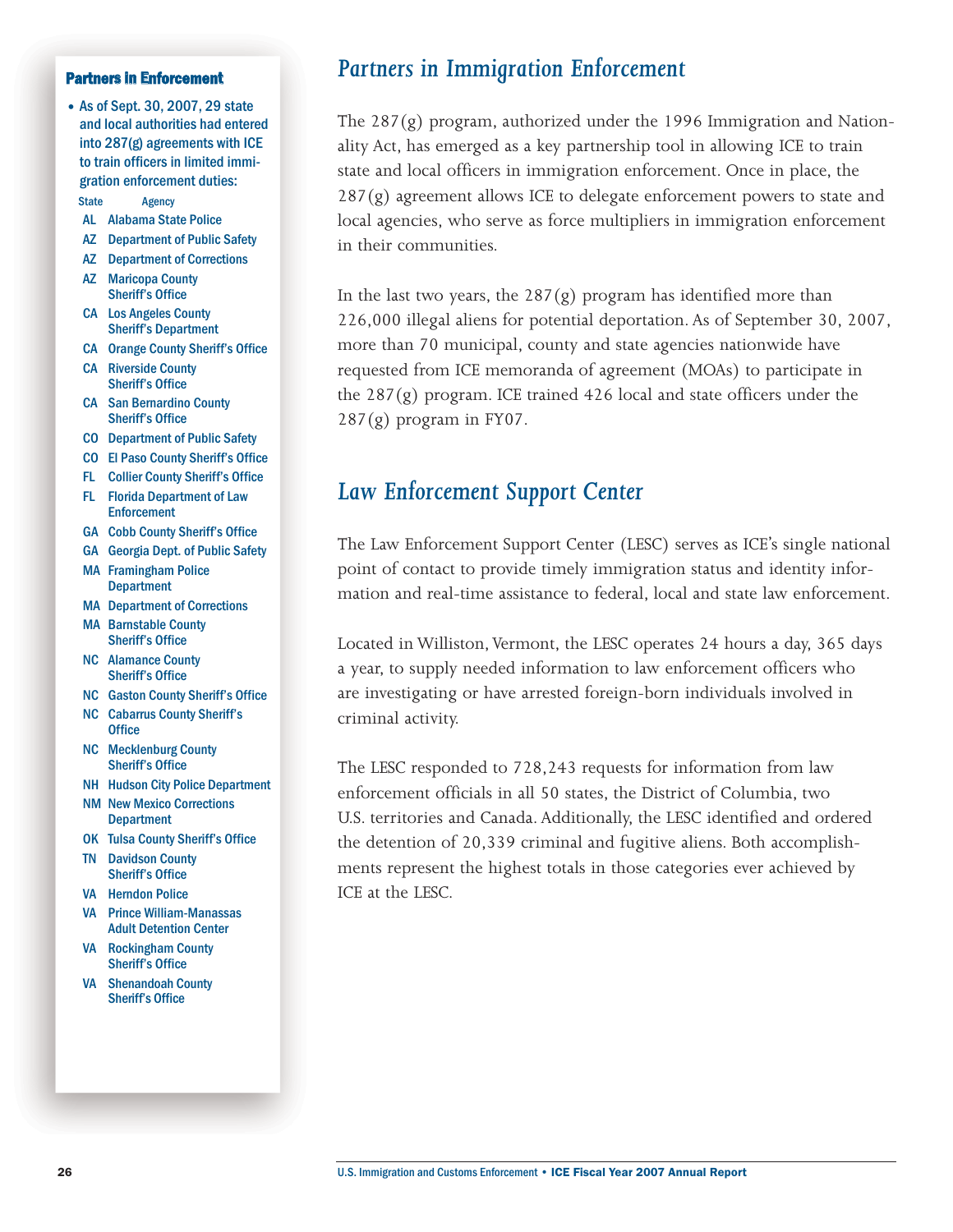Currently, the primary users of the LESC are state and local law enforcement officers seeking information about aliens encountered in the ordinary course of their daily enforcement activities.

Furthermore, the LESC receives queries from federal, state and local correctional and court systems seeking information about individuals in custody or encountered elsewhere in the criminal justice system. Law enforcement officers have immediate access to alien records entered in the National Crime Information Center (NCIC) and immigration information from every alien file maintained by DHS—approximately 100 million records simply by using the formatted Immigration Alien Query database through the NCIC screen on their state's law enforcement communication system.

### *Forensic Document Laboratory*

Desktop publishing programs and affordable printing technology have been a tremendous boon not only to businesses and individuals, but also to criminal organizations seeking to create fraudulent documentation, counterfeit IDs and other materials used to facilitate travel and identity fraud.

ICE's Forensic Document Laboratory (FDL) is at the forefront of this battle, providing a wide variety of forensic document analysis; operations support services; and training to DHS programs as well as to other U.S. and foreign governmental entities, to combat travel and identity document fraud.

The FDL trained 3,810 personnel from DHS, other state and local law enforcement agencies, foreign governments and other federal agencies. This represents an increase of 31 percent from FY06, a notable achievement, as training in the detection of fraudulent travel and identity documents is essential to controlling illegal immigration and promoting security.

#### ICE by the Numbers LESC Sets New Records

•ICE's Law Enforcement Support Center responded to more than 728,000 requests for information leading to the detention of more than 20,300 criminal and fugitive aliens in FY07—setting new records in both categories.

#### From the ICE Case Files FDL Identifies Virginia Tech **Gunman**

• In April 2007, the ICE FDL provided key information on subjects involved in the Virginia Tech shootings, where a gunman killed 32 people and wounded numerous others before taking his own life. Through both fingerprint examination and use of FDL databases and tools, the officers were able to positively identify the shooter and many of the victims.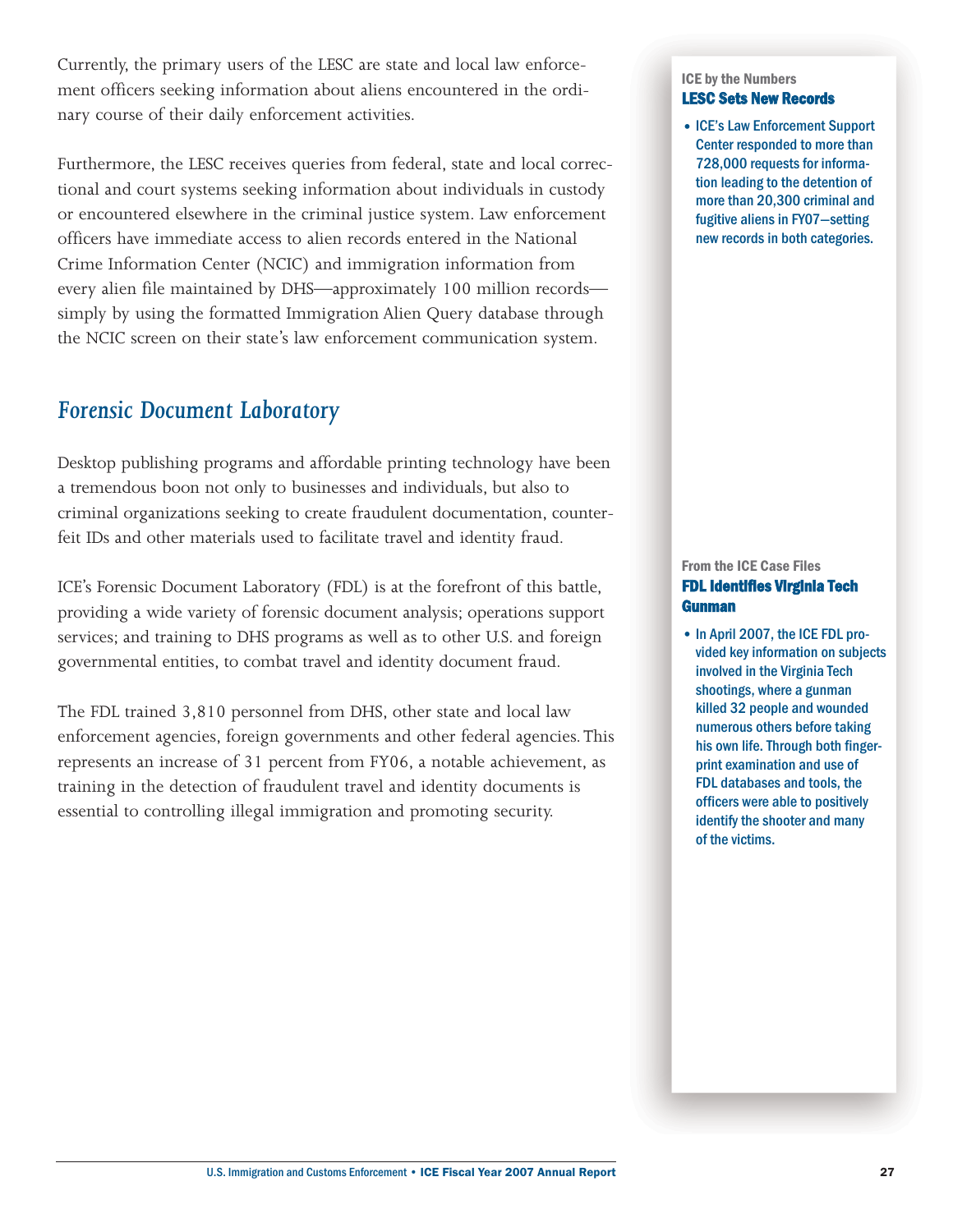#### From the ICE Case Files FDL Stamping Out Fraud

Operation Bogus is an FDL initiative to develop leads based on individuals who attempt to illegally purchase stamps and seals from legitimate stamp manufacturing companies. In FY07, 45 referrals have been made to ICE investigators on orders for U.S. passport cover stamps, Venezuelan entry/exit stamps, Spanish crest stamps, a DHS dry seal and more.

The FDL also responded to 4,382 requests for assistance from field officers, providing real-time assistance in the verification of travel and identity documents using both personal expertise and a variety of resources such as the FDL's reference library, the world's largest known repository of travel and identity documents.

The FDL also includes a forensic section staffed with document examiners, fingerprint specialists and ink chemists whose services include:

- comparative examinations of disputed handwriting and hand printing;
- forensic examinations of both foreign and domestic documents, stamps, seals, printing and typewriting, as well as restoration of altered or damaged documents;
- expert witness testimony in judicial proceedings and hearings on forensic examinations;
- common source identification through common characteristics of printing plates, stamp and seal impressions, copy machines, printers and handwriting;
- processing evidence for latent fingerprints;and
- ink-to-ink fingerprint comparisons to determine if the fingerprints belong to the same person or an imposter.

The FDL completed 4,753 requests for forensic examinations. This represents a 15 percent increase from the previous fiscal year.

### *Cyber Crimes Center*

The explosion of personal computing and information technology has been embraced by criminal organizations seeking to facilitate traditional criminal activity or to engage in new online criminal activity. Financial fraud schemes, trafficking in child pornography, illicit weapons trading and drug trafficking are only a few of the crimes that have been made easier by the growth of the Internet.

ICE's Cyber Crimes Center is recognized nationally and internationally as a leader in the investigation of transnational criminal activities conducted on or facilitated by the Internet.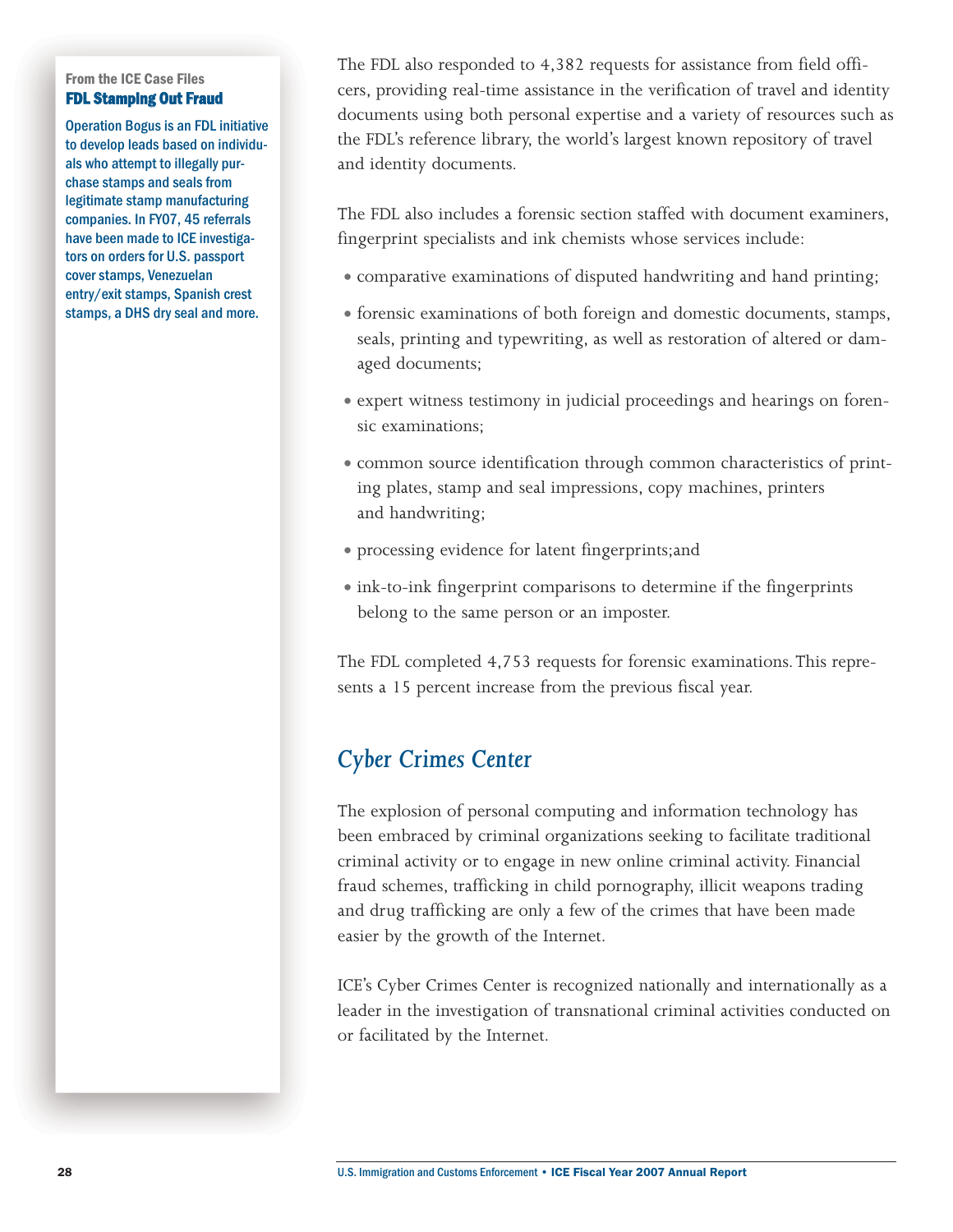The Cyber Crimes Center is divided into three primary sections—child exploitation, computer forensics and cyber crimes—and serves as mission control for ICE's Internet-related investigations. The center develops leads generated by domestic and international sources; determines if those leads constitute violations of law; and then turns these leads over to ICE field offices for investigation.

The center has also provided hundreds of leads to foreign law enforcement agencies. In addition, the center provides cyber crime training to federal, state, local and international law enforcement agencies.

Operation IDNET uses the online undercover facilities and capabilities of the ICE Cyber Crimes Center to identify and target Internet sources of fraudulent documents. In some circumstances, purchases of documents are made from selected targets to further substantiate the violations or to establish venue.



### *Forging International Partnerships*

Recognizing the importance of international partnerships in the ICE mission, ICE realized several high-level international successes in this fiscal year.

- Through the Border Enforcement Security Task Forces (BEST), ICE is working cooperatively with domestic and foreign law enforcement counterparts to develop a comprehensive approach to identify, disrupt and dismantle criminal organizations posing significant threats to border security. BEST forces are currently located in Arizona, California and Texas. In FY07, ICE launched new BESTs in El Paso and the Rio Grande Valley of Texas, and in San Diego, Calif.This brings the total to five.The task forces were responsible for 526 criminal arrests and 1,093 administrative arrests.Task force members seized 1.3 million pounds of marijuana, 241,967 pounds of cocaine, 2,731 pounds of methamphetamine, 4,331 pounds of heroin, 237 weapons, 12 improvised explosive devices, 107,730 rounds of ammunition, 178 vehicles and more than \$2.5 million in U.S. currency.
- ICE's Visa Security Program (VSP), which places ICE agents at overseas locations for visa issuance as the first line of defense for homeland security, expanded overseas deployment to nine posts in eight countries,

*"The BEST task force effectively executes a combined effort to totally disrupt criminal organizations. The task force is committed to their mission and I can count on them, 24/7, to get the job done."* 

> —Dave Peterman Assistant U.S. Attorney District of Arizona, Tucson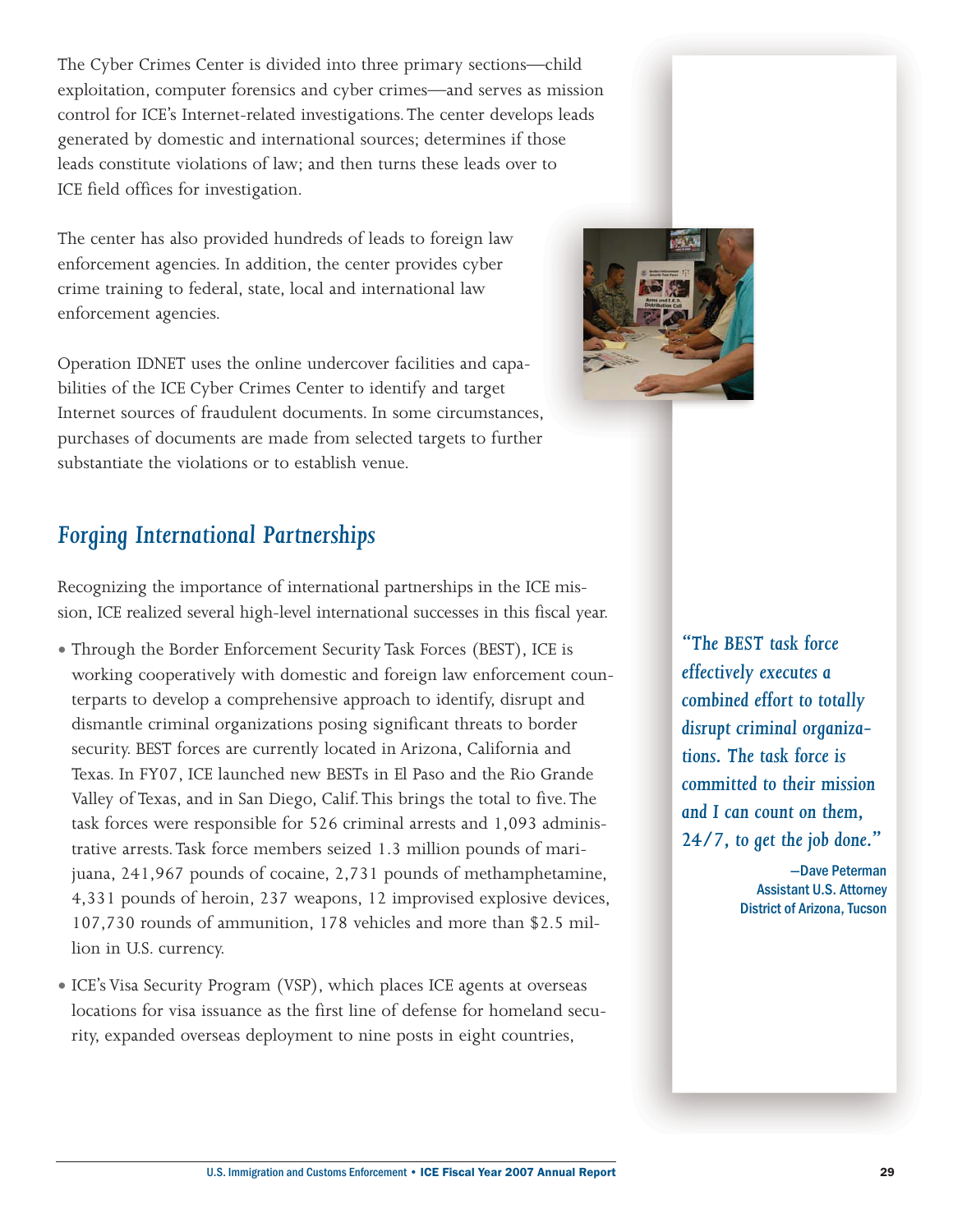

*"Violence in the U.S.— Mexico border region continues to threaten our very way of life, and as friends and neighbors, Mexicans and Americans must be honest about the near-lawlessness of some parts of our border region. …Drug cartels, aided by corrupt officials, reign unchecked in many towns along our common border."* 

> —Antonio O. Garza, Jr. U.S. Ambassador to Mexico

and trained more than 40 ICE special agents to serve as visa security officers. ICE investigations through this program resulted in the denial of more than 750 visas and the initiation of more than 140 investigations.

- The Bilateral Strategic Plan, signed on August 13, 2007, between ICE, U.S. Customs and Border Protection and Mexican Customs, has strengthened the shared efforts between the United States and Mexico in securing the border and in fighting commercial trade fraud.The plan formalizes the creation of two task forces, one for commercial trade fraud and the second for targeting border crime.
- ICE continues as a participant in the Global Trafficking in Persons Program (G-TIP), with an ICE coordinator stationed in Mexico City to provide support to the program. G-TIP assisted the Mexican government in rescuing 15 victims of human trafficking and provided direct services to 13 of those victims. Moreover, the program provided training to approximately 250 Mexican law enforcement officers in the different areas of G-TIP investigations, such as cyber crimes, electronic surveillance, trafficking investigations and victim assistance.
- In addition, ICE has engaged in a number of initiatives with the government of Mexico to address bilateral law enforcement challenges, including establishing a Trade Transparency Unit in Mexico, developing the Border Crime Task Force, and signing on to the Security and Prosperity Partnership, which coordinates and strengthens security and trade issues between the U.S., Canada and Mexico.
- ICE signed the Electronic Travel Document (eTD) memorandum of understanding with the governments of Guatemala, Honduras and El Salvador. The eTD system will allow consular officials in remote locations to access and print travel documents, previously available only as paper documents, electronically. As a result, eTD equipment and training was deployed to all 24 of the ICE field offices and 30 respective consulates.
- ICE's International Visitor's Program (IVP) coordinated or hosted 136 presentations for more than 500 current and emerging foreign leaders in law enforcement and border agencies from 92 countries.These events enhanced existing relationships and cultivated new contacts worldwide. The majority of the foreign nationals were government officials and a significant number were senior-level policy makers and subject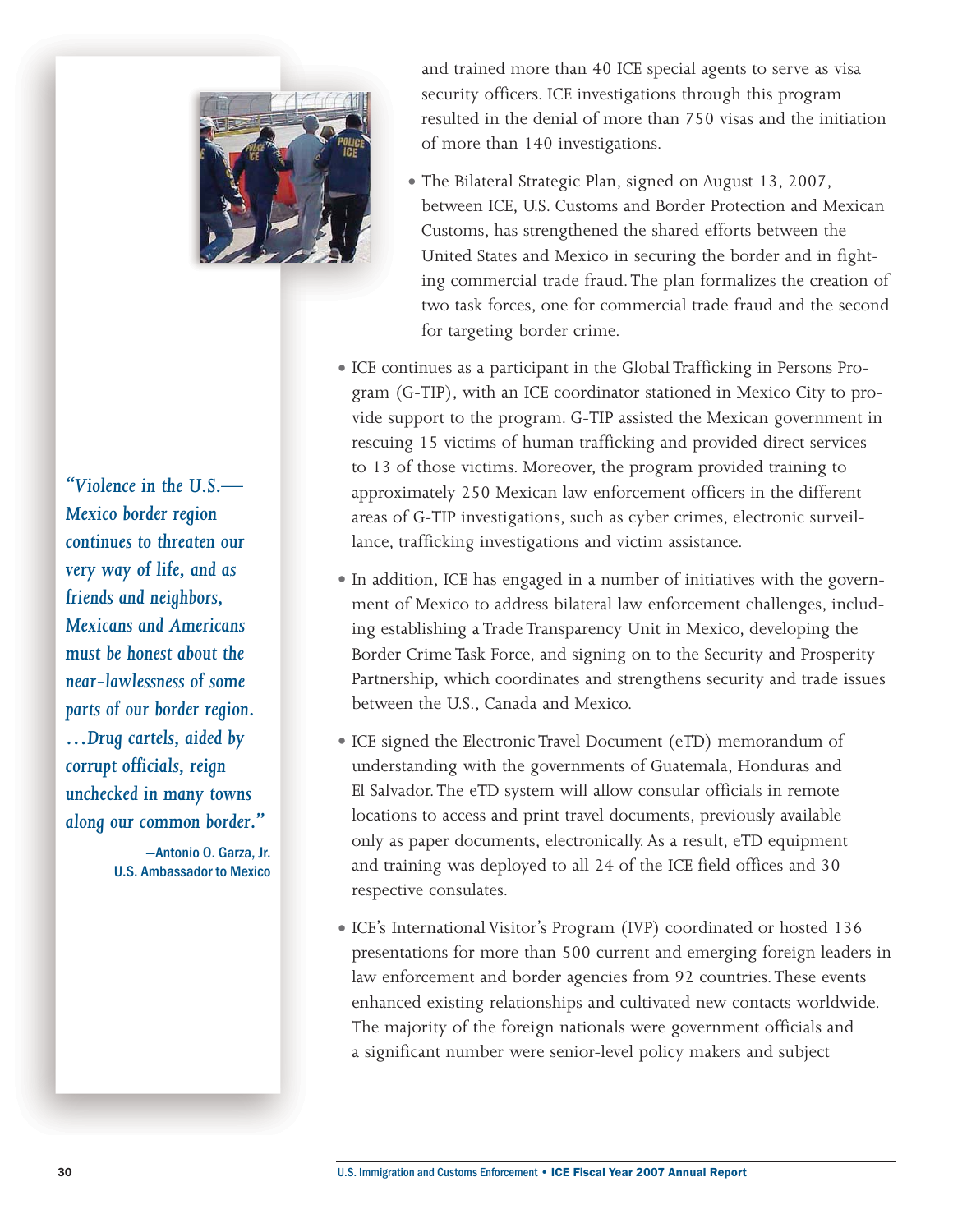matter representatives. The training sessions provided a forum in which to compare law enforcement challenges and tools and to address key investigative concerns.

• Through the International Law Enforcement Academies (ILEA), ICE conducted nine training classes in seven countries for approximately 400 participants in areas of human trafficking, financial crimes, commercial fraud, child exploitation, intellectual property rights, fraudulent documents, and arms trafficking. Participants included local and national police, customs and immigration officers, and prosecutors.

### *Analyzing Law Enforcement Intelligence*

ICE is on the Department of Homeland Security's front line for collecting, analyzing and sharing intelligence on key law enforcement and national security matters. Whether it's the movements of narcotics traffickers, export violations, human smuggling or a terrorist plot, ICE's professional intelligence analysts stand at the ready to analyze and share information with ICE investigators as well as with other federal, state and local agencies.

ICE conducted a full assessment of its intelligence programs, relocated programs where necessary and completed a full reorganization of its intelligence component in order to better serve our national security priorities and support immigration enforcement operations.

ICE established an International Intelligence Unit (IIU) to better serve the agency's attaché offices overseas.The IIU will provide intelligence support and subject matter expertise focused on specific areas of the world where ICE has representation, or where there is a significant level of transnational criminal activity that affects the ICE mission. The IIU will provide intelligence support tailored to the specific needs and regions where ICE representatives conduct operations against transnational criminal activity.

ICE's reorganized Office of Intelligence also includes the newly formed National Initiatives Support Unit (NISU), which consolidates several of the agency's specialized and advanced intelligence analytical services and operational capabilities under one roof.

#### DocEx Success

ICE has completed major document exploitation missions in Saudi Arabia, Colombia, Italy and Mexico, resulting in the identification of suspect visa applications and the identification and eventual seizure of millions of dollars.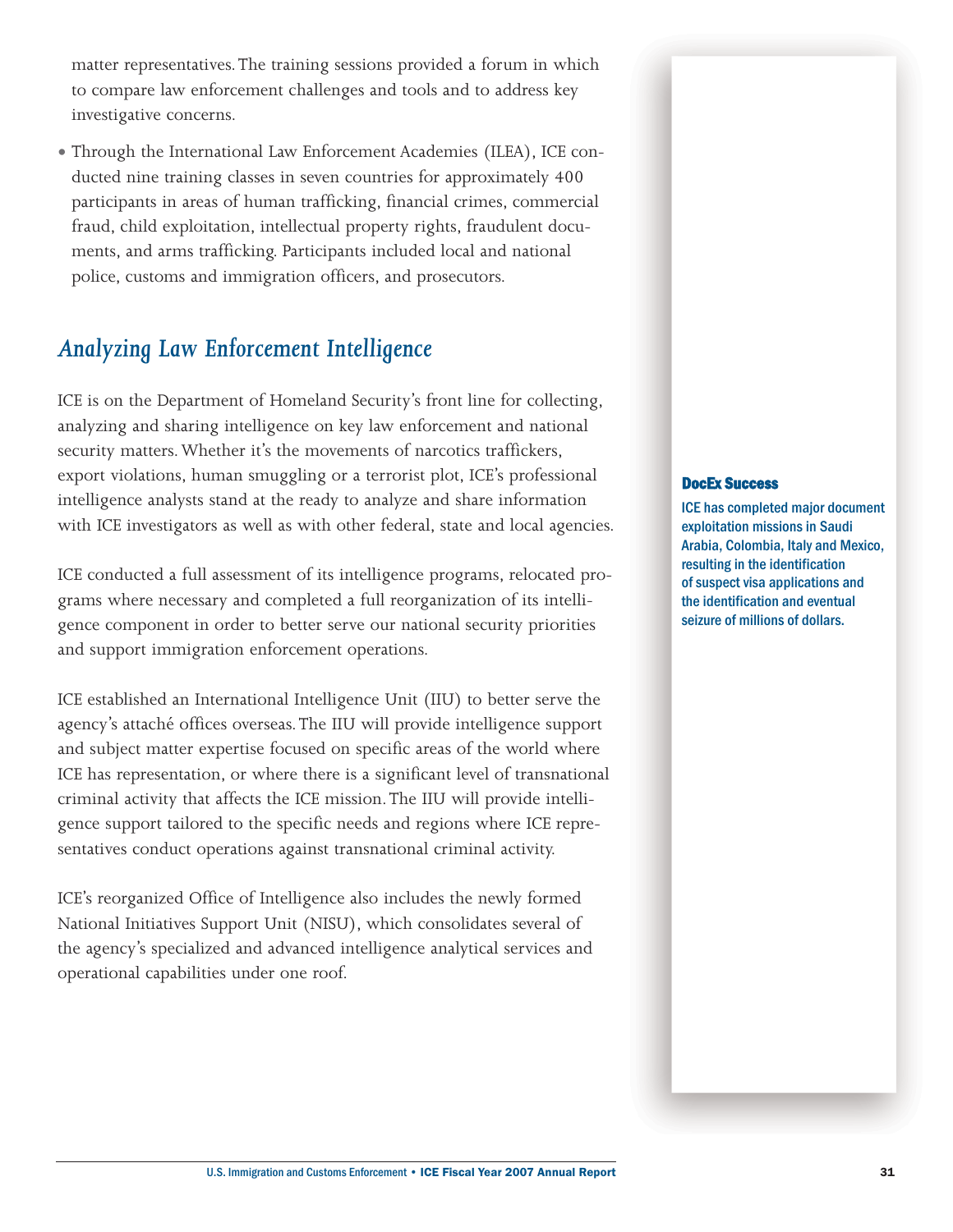*""The ICE Office of Intelligence is not only a critical component of DHS's information gathering and intelligence analysis efforts but also fills a vital role in enabling us to more effectively share information with our law enforcement and intelligence community partners."* 

—Jim Chaparro Deputy Assistant Secretary Mission Integration Office of Intelligence and Analysis Department of Homeland Security

Examples of current NISU capabilities include pilot document exploitation (DocEx), spatial analytics, geospatial services (GIS) and advanced visual analysis.

The DocEx pilot program was established in February 2007 to exploit information gathered from captured media such as hard copy documents, audio recordings and electronic media that can be developed into intelligence products, and actionable leads for law enforcement and national security purposes. For example, seized financial documents can be collected, digitized, organized, translated, processed, and published for further analysis, used as evidence, or shared with joint task force members.

The GIS and visual analysis programs use density analysis to identify trends and patterns in criminal and terrorist activity, in order to forecast where they may strike next. Most people are familiar with the density analysis process from television police dramas, where investigators plot a criminal's movement on a city map with pushpins. In modern visual analysis, the power of information technology is harnessed to aid this form of intelligence processing by providing greater speed, higher precision, broader scope and a greater number of variables that may be tracked and analyzed.

The NISU is responsible for identifying and satisfying requirements for cutting edge intelligence technologies, piloting new analytic and information sharing tools and methods, and developing the procedures the ICE Intelligence program will use to satisfy the needs of its customers in the agency, DHS and the intelligence community.

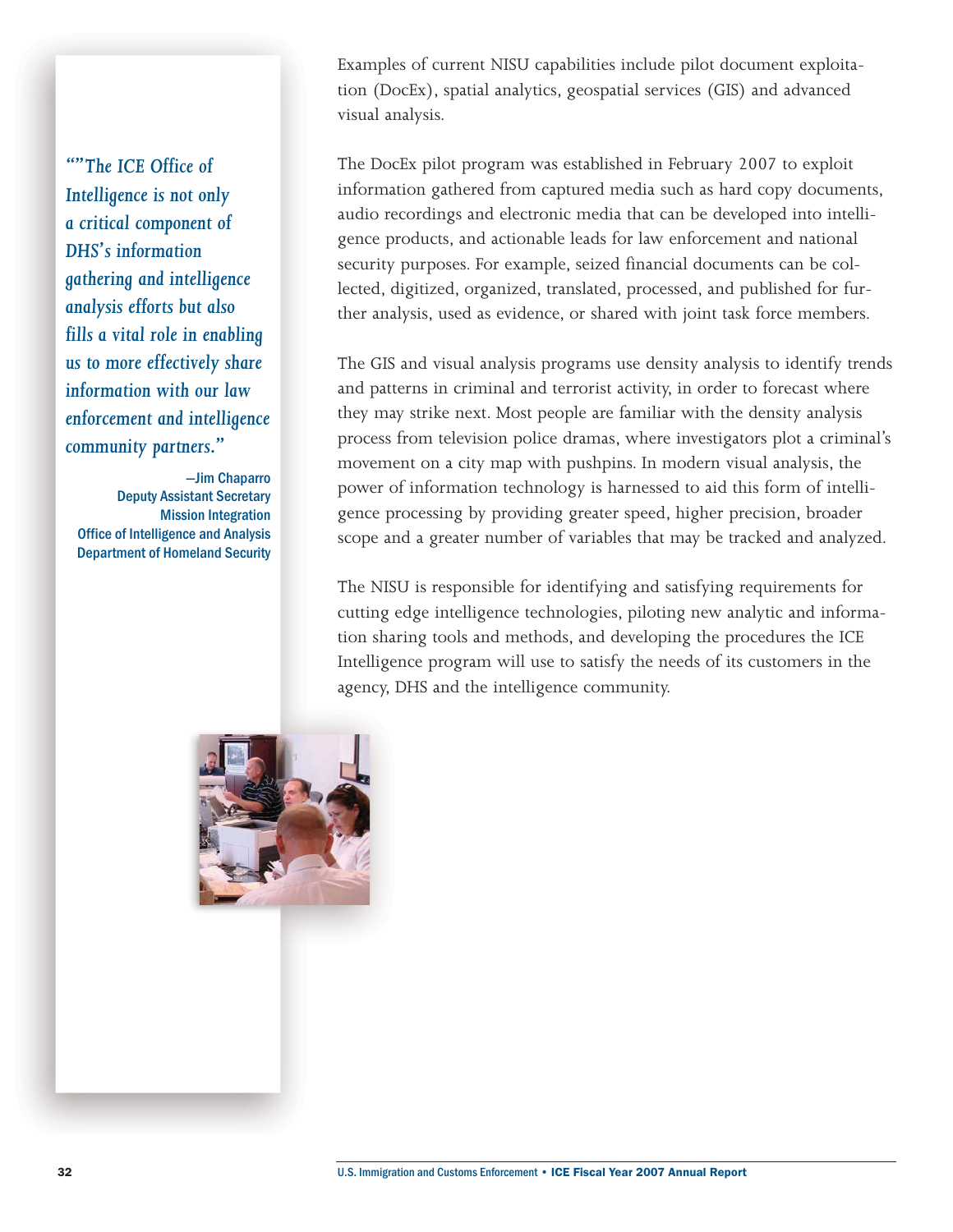# **VI. The Legal Front: ICE Litigation and Prosecution**

ICE's team of attorneys constitute the largest legal program in DHS, with more than 750 attorneys providing legal advice, training and services to support the ICE mission and defending the interests of the United States in the administrative and federal courts.

Since September 2006, ICE hired more than 180 new attorneys to expand the legal program's role in advising other ICE components and to increase resources for litigation against aliens who represent a threat to national security, criminal aliens, aliens who belong to gangs and others.

In FY07, ICE attorneys were instrumental in the completion of 365,851 matters before the immigration courts. These included 323,845 removal cases, 12,182 motions to reopen or reconsider, as well as 29,824 bonds.

ICE attorneys obtained 23,320 stipulated orders of removal, 4,242 administrative orders of removal, 717 orders of removal associated with aliens apprehended as part of Operation Predator, and 129 orders of removal associated with aliens apprehended as part of Operation Community Shield. ICE attorneys also provided legal support and reviewed more than 2,500 cases associated with aliens apprehended and processed as part of worksite enforcement operations. Since September 2006, ICE attorneys have obtained over 26,000 final orders of removal against aliens who have committed crimes.

ICE attorneys have also participated in temporary assignments to the Department of Justice as Special Assistant U.S. Attorneys spearheading criminal prosecutions of individuals, otherwise known as "coyotes," who engage in alien smuggling at the southwest border. These prosecutions involve working with state and local law enforcement, designating and preparing material witnesses, preparing and responding to legal briefs and motions, and conducting and responding to discovery.These assignments bring much needed support to taxed U.S. Attorneys' offices along the southwest border, thereby assisting DHS in realizing its goal of zero tolerance for alien smugglers.

#### From the ICE Case Files Selected Legal Victories for FY07

- •Provided legal support or litigated cases of over 100 suspected former Bosnian Serb military members whose units were involved in human rights abuses and atrocities in the former Yugoslavia during the 1990s
- •Successfully litigated the case of Majid Al-Massari, a member and supporter of an al Qaeda terrorist group, resulting in his removal to Saudi Arabia in January 2007
- Provided litigation support to facilitate the successful removal of Fawaz Mohammed Damrah, a noted fundraiser for the Palestinian Islamic Jihad who had entered the United States by concealing his connections to terrorist organizations, to the West Bank in January 2007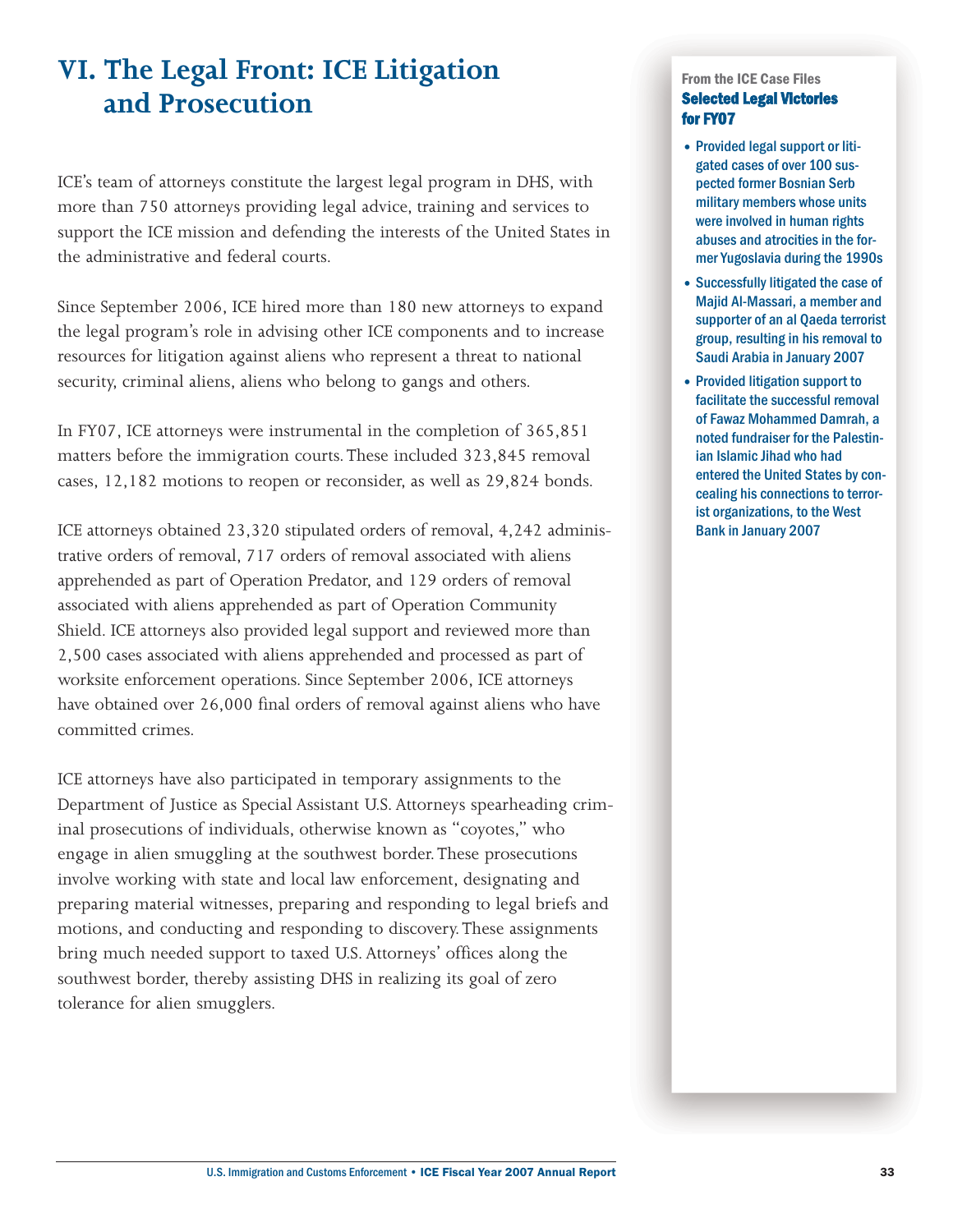*"The signing of the FCC MOU demonstrates great progress in international efforts and cooperation to ensure that perpetrators of war crimes, crimes against humanity and genocide do not find safe haven in the signatory countries regardless of when or where the crimes were committed. This is accomplished through effective and efficient information sharing between like minded governments."* 

—Erin Arner Senior Program Advisor-War Crimes Canada Border Services Agency In addition, ICE attorneys assisted in investigations and litigation targeting human rights violators who sought refuge in the United States—an important part of the agency's commitment to ensuring that war criminals, participants in genocidal movements and other human rights violators are not given safe haven in America.

To further that effort, in April 2007, ICE signed on to the Four Country Conference Memorandum of Understanding (FCC MOU) for investigations relating to genocide, war crimes and crimes against humanity.This agreement between immigration agencies in Australia, Canada, the United Kingdom and the United States allows for timely and efficient information-sharing related to human rights violators and war criminals, so that each participant country has timely access to the information needed to deny entry or benefits to human rights abusers attempting to seek safe haven in these nations.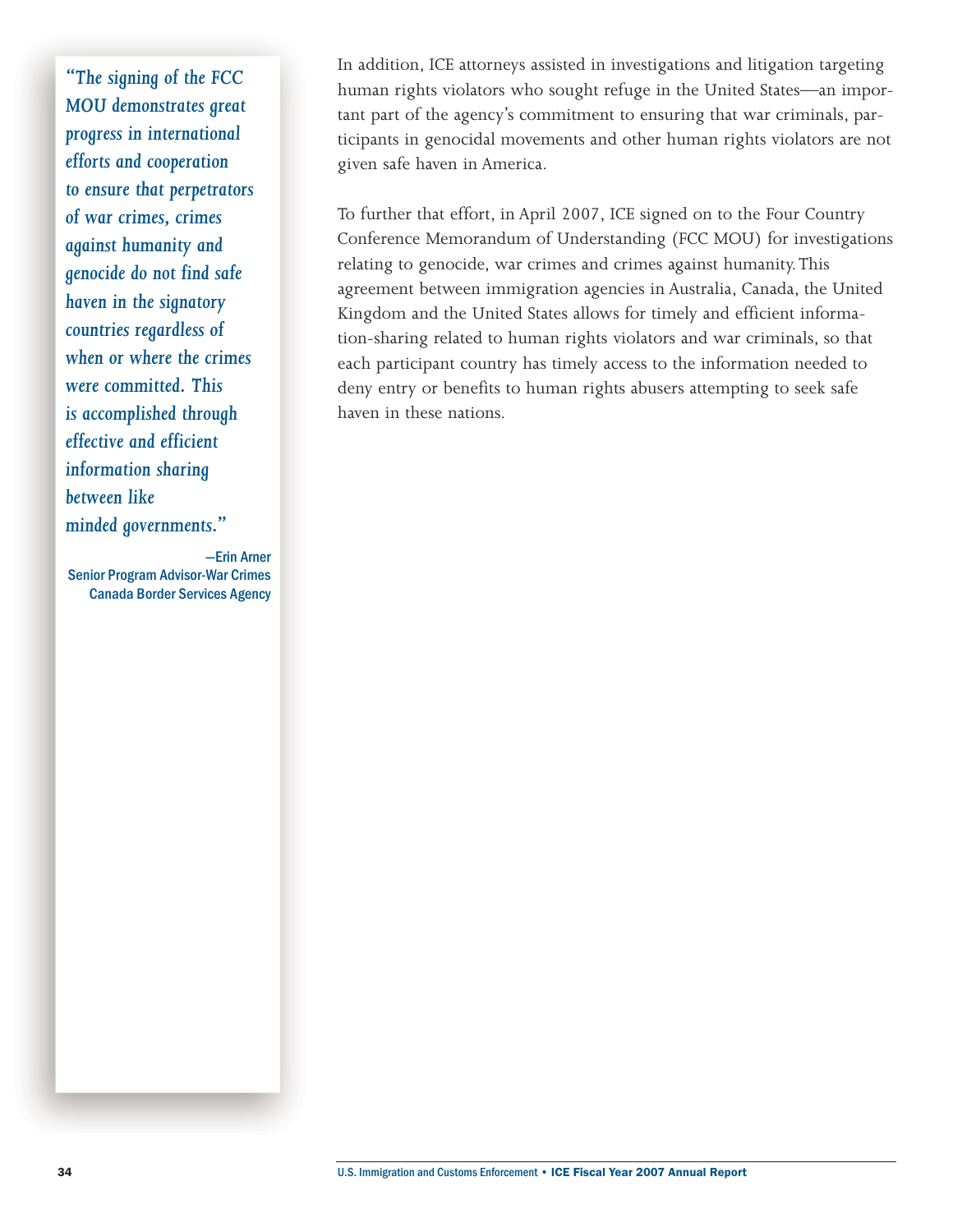# **VII. Support for the ICE Mission**

ICE's primary mission is law enforcement and security operations—but that mission is only possible because of the management, administrative, legal and training support provided by a skilled cadre of professionals nationwide.

Whether it's ensuring a sound financial picture for the entire agency, supplying the information technology solutions critical to success in today's world, maintaining fleets of service vehicles, contracting for equipment and labor or providing training to ensure that ICE employees perform at the highest level—these ICE employees make the agency's successes possible.

### *Streamlined Hiring Processes*

In FY07, ICE grew its workforce by nearly 10 percent through the hiring of an additional 1,600 employees in a full range of positions, including over 450 new deportation officers and more than 700 new immigration enforcement agents.These additional personnel move ICE closer to target staffing levels and make the agency that much more effective in its law enforcement mission. In addition, ICE conducted two on-the-spot hiring initiatives to shorten the hiring timeline for candidates eligible for appointment under special hiring authorities.

In addition, ICE launched an innovative effort to recruit for the agency's future by establishing an internship program with four historically black colleges and universities to provide opportunities for students interested in law enforcement careers. The new program, announced in August 2007, is an important step toward developing the next generation of law enforcement leaders at ICE while opening up additional possibilities for diversity in the agency's workforce. Ultimately, ICE intends to sign such agreements with all 57 historically black colleges and universities that offer criminal justice programs.

*"We have the students and ICE has the internships. When our students have the opportunity to work with agencies like ICE, they become a part of the law enforcement family. And we all know that internships like these can often lead to future employment opportunities."* 

> —Dr. Karl S. Wright President Florida Memorial University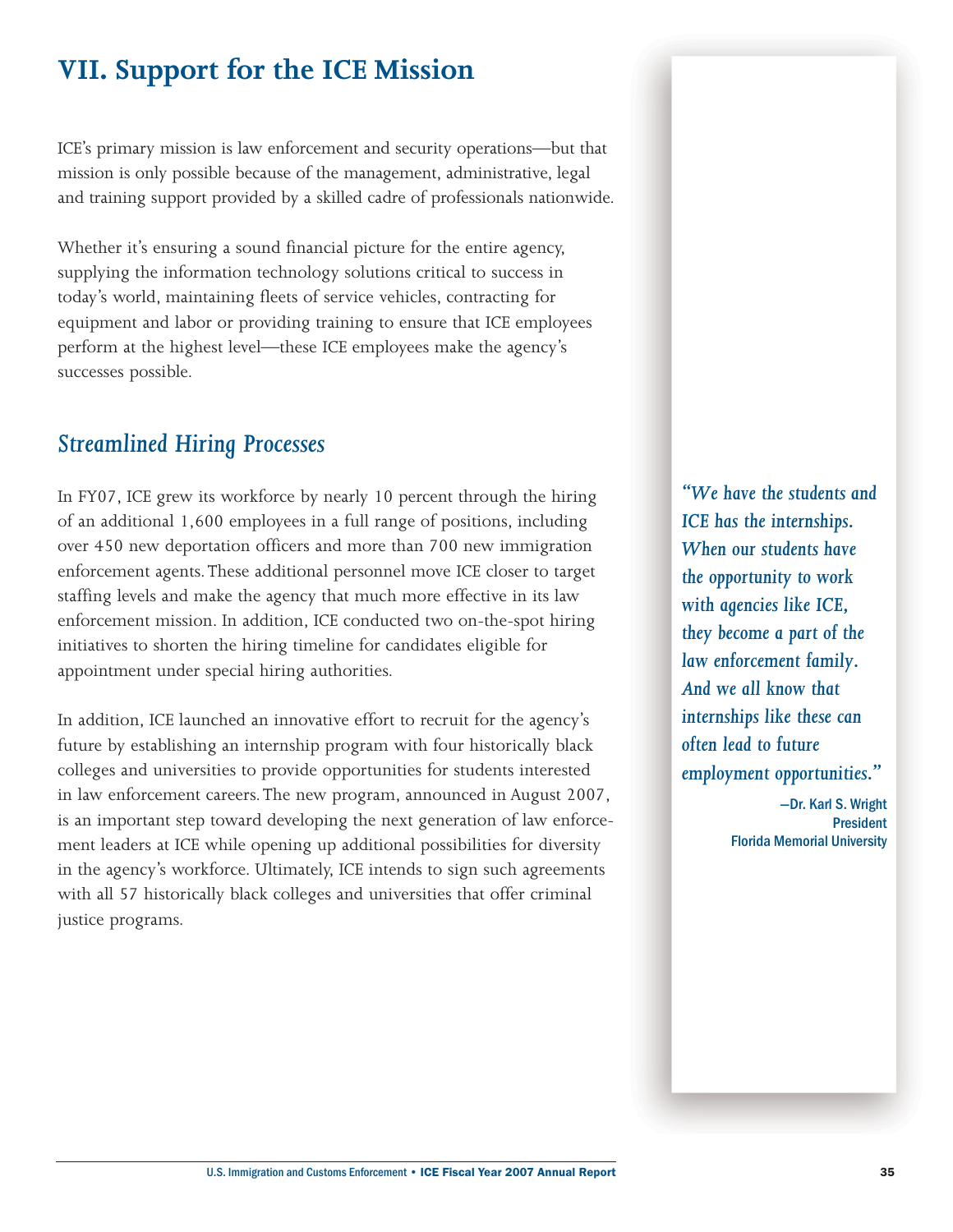#### ICE Recognized for Excellence in Financial Management

• In November 2006, ICE was awarded the Department of Homeland Security Award of Excellence for improvements in financial management, just one year after implementing a financial action plan to address the agency's challenges.

*"As a result of the strides made in the last two years, ICE no longer contributes to any department-wide material weaknesses. This dramatic improvement comes from having strong leadership support and an effective corrective action plan. ICE's success has become an example for others to follow."* 

—David L. Norquist Chief Financial Officer Department of Homeland Security

### *Improved Financial Management*

As a relatively new agency, ICE faced management challenges in integrating the various functions that were brought together in 2003 to form this 21st century law enforcement agency.Today, those challenges have been met as the agency moves forward with enhanced management and fiscal accountability.

Two years ago, a DHS audit identified eight material weaknesses in ICE's financial management. Since then, ICE has aggressively implemented a comprehensive, multi-year financial action plan (FAP) to address those materials weaknesses by focusing on excellence and integrity. In FY06, a new audit showed that ICE had resolved six of those eight areas. In FY07, ICE resolved the remaining two areas, a remarkable turnaround.

As a result, ICE was awarded the DHS Award of Excellence in November 2006 for its progress in financial operations and management.This award recognized the substantial improvements at ICE in terms of its internal controls and the auditability of its financial records, as well as other positive developments including improved oversight of the agency's financial management.

In FY07, the second year of the FAP, ICE focused on sustaining the immense progress from the previous year and working to improve budgetary accounting, internal controls and program management.The agency's financial management goals have shifted from a focus on compliance toward a greater emphasis on overall financial management transformation—a shift that is gaining notice as other government agencies study ICE's financial turnaround as a model for public sector financial management.

As an additional improvement, ICE also successfully implemented a new time and attendance system, which has enabled ICE to resolve its audit finding related to payroll discrepancies.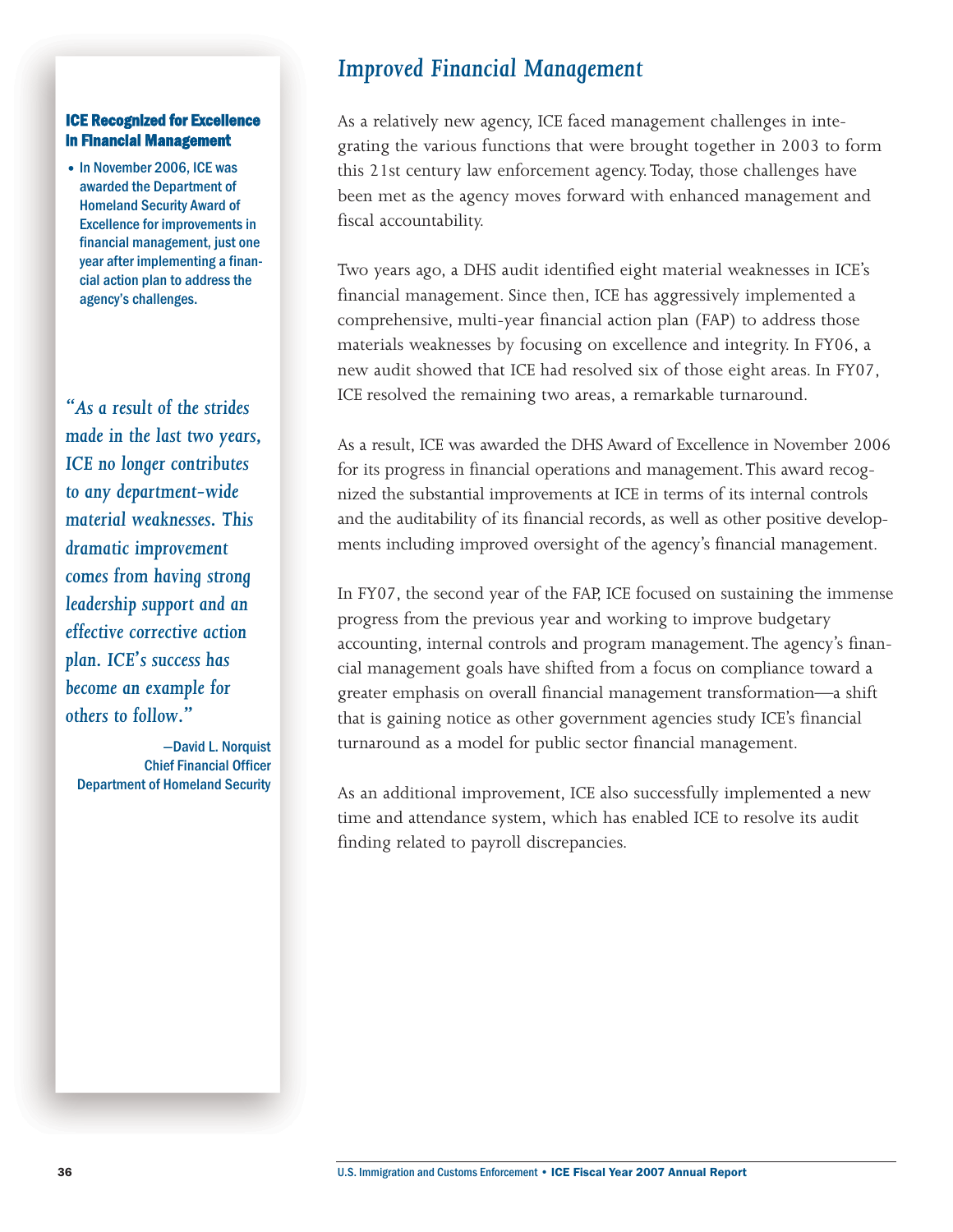### *Enhanced Information Technology*

The ongoing effort to modernize ICE's information technology (IT) infrastructure continued in FY07, with the goal of continuously improving the agency's IT systems to support the effectiveness, efficiency and security of the agency's operations.The ICE technology team made significant progress toward this goal in a number of areas:

- continued upgrading and consolidating ICE IT infrastructure to ensure that the agency's networks and systems are up-to-date, reliable and cost-effective;
- provided critical mission support on worksite enforcement operations and other enforcement activities;
- upgraded e-mail services to bring ICE users online with an updated e-mail platform, replacing reliance on outdated systems;
- provided a complete technology upgrade for the Law Enforcement Support Center; and
- developed a comprehensive IT modernization strategy for ICE's detention and removal programs to improve the use of technology in reporting statistics and case management, as well as management of bed space, transportation and facilities.

As part of a DHS effort to improve access to law enforcement information in multi-agency databases, ICE contributed to the development of a law enforcement information sharing strategy (LEISS), aimed at making information critical to national safety more widely available to all levels of law enforcement. By creating access to the ICE Pattern Analysis and Information Collection Tool (ICEPIC) application, and through the use of other tools such as Federal Query and the Law Enforcement Information Exchange (LINX), it will be easier for investigators to make connections, spot patterns and trends and put that information to work on their cases.

#### From the ICE Case Files Improved Information-Sharing IDs Suspect

In one ICE investigation, agents were attempting to develop information on a suspect in a bulk cash smuggling scheme. By entering his license plate number in the LINX system, they tracked two active cell phone numbers found on a local police report the suspect had filed, which they were able to use to move their investigation forward.

*"The ICE strategy nicely complements our own Law Enforcement Information Sharing Program. I am encouraged by the cooperation and progress we have made thus far and expect the increase in sharing to significantly improve this nation's ability to find the worst criminals, as they perpetrate crimes across jurisdictions and state lines."* 

> —Vance Hitch Chief Information Officer U.S. Department of Justice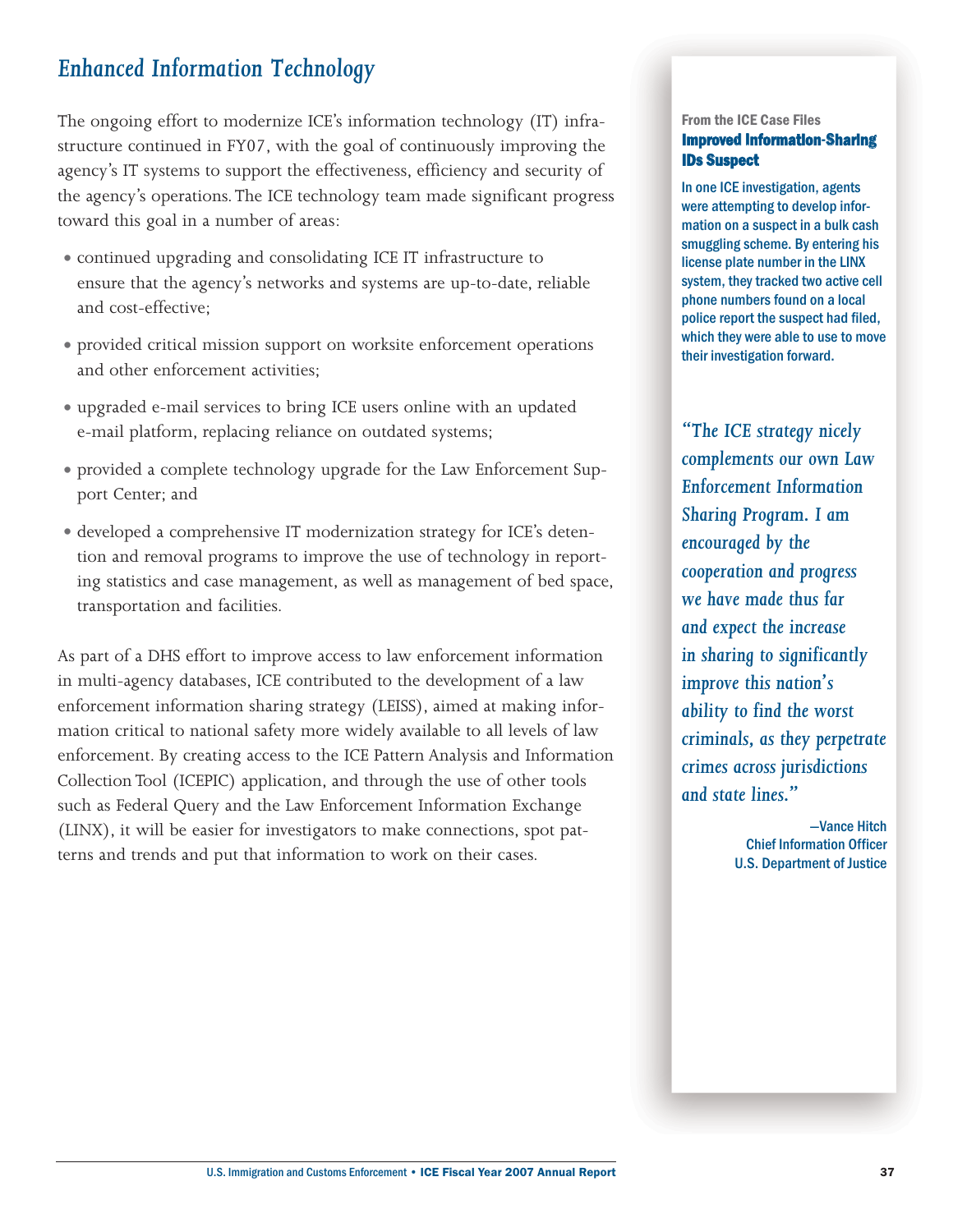#### ICE by the Numbers ICE Expands Online Training Opportunities

•ICE employees can now take advantage of more than 1,600 online training and development courses to enhance their professional skills and expand their career opportunities.

*The Federal Law Enforcement Training Center is proud to partner with ICE to meet the ever-growing needs of law enforcement training through successful projects such as the newly established ICE Academy Advanced Training Site in Charleston, South Carolina.* 

> –Connie Patrick Director, Federal Law Enforcement Training Center November 2007



### *Expanded Training and Development Opportunities*

Continued training and development is essential for all ICE employees, as it ensures that the agency's workforce is fully prepared to meet new challenges and creates opportunities for professional advancement.

To improve efficiency and accountability in training and development, ICE centralized the coordination and oversight for these programs into a single office dedicated to training and development. A unified training approach minimizes the duplication of efforts, creates cross-training opportunities, develops an agency-wide training plan for all ICE employees and provides for training based on research and evaluation.

- ICE has a wide range of on-site training programs for employees, including the Leadership Development Center in Dallas, Texas, which provides training for supervisors and managers, and the ICE Academy in Brunswick, Georgia, which provides training in basic, advanced and specialized law enforcement classes for ICE employees. In addition, the ICE Academy Advanced Training Site at the Federal Law Enforcement Training Center in Charleston, South Carolina, was opened in FY07.
- In addition, ICE is expanding opportunities for online learning for employees. The ICE Virtual University now has more than 1,600 online courses available, allowing employees to access training opportunities via the Web. ICE also has access to an online foreign language learning system to allow employees to learn any of 30 languages online from work or home.
- ICE employees are encouraged to pursue training and career development benchmarks, leadership and management training, educational programs and other opportunities based on their individual career paths.

Programs and courses in management and leadership, career development, and diverse college and university academic programs are available for ICE employees. Funding is available through the Tuition Assistance Program (TAP).

• A comprehensive portfolio of career-enhancing programs is available to ICE employees through both government and nongovernment organizations. ICE employees have been selected to participate in programs offered by the Center for Homeland Defense and Security (CHDS), USDA Graduate School, National Defense University and OPM Federal Executive Institute.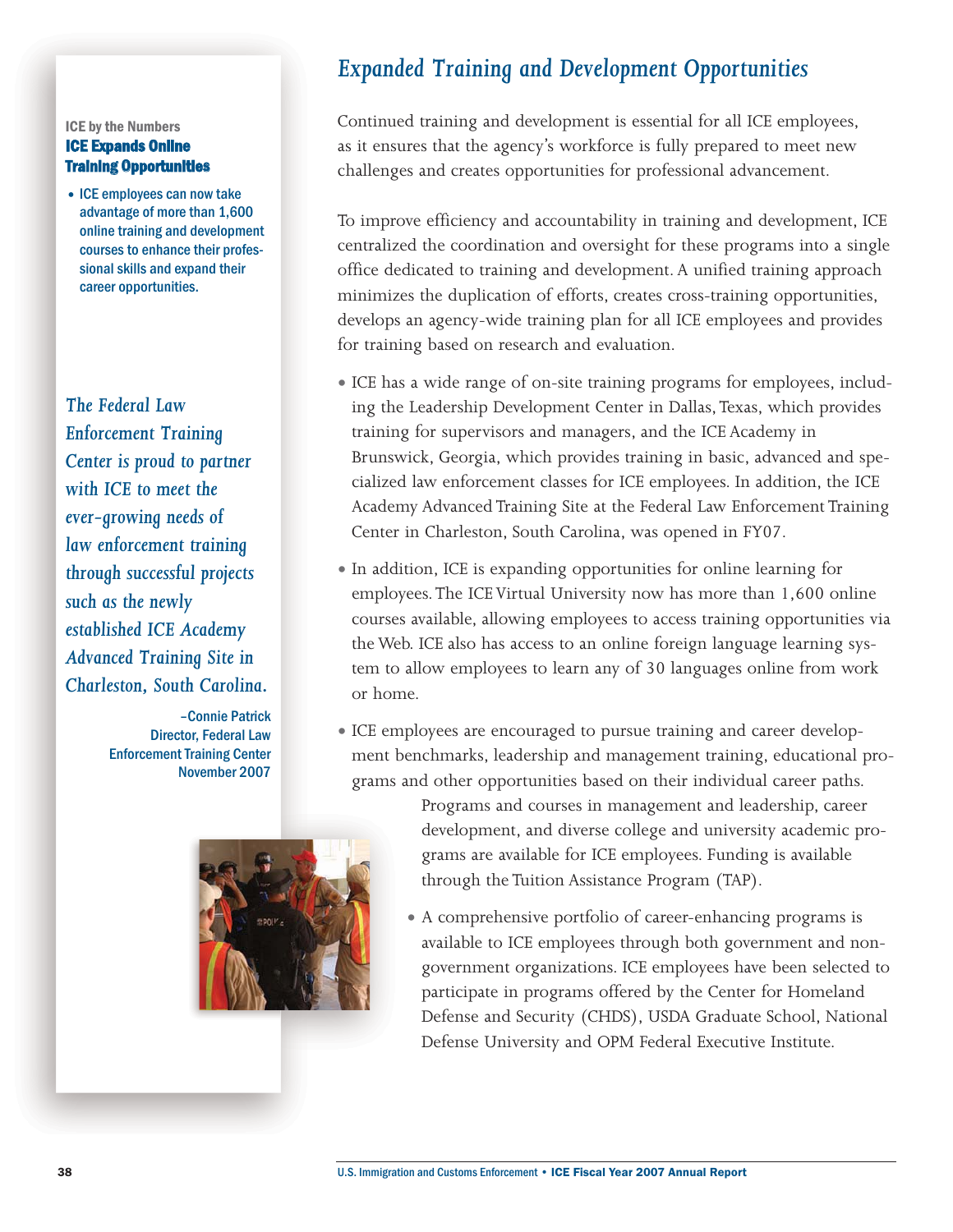- Three ICE employees were selected for the inaugural DHS Fellows Program, and the ICE Management Development Program, which prepares high-achieving ICE employees to serve as future ICE leaders. A cohort of 18 graduated in December and a new cohort of 20 began in January.
- ICE also hosted its first Educational Opportunities Fair, to promote continuing education and career development for all employees. The effort resulted in an increase in applications for the TAP and enrollment in local colleges and universities degree programs.
- ICE continued training the agency's law enforcement personnel in the responsible and effective use of service arms, training a total of 735 personnel. This included special response team training, specialized trainings in disturbance control and enforcement tactics, certification for firearms instructors and more.This training ensures that ICE personnel undergo the most stringent training before being issued a service weapon.

### *Improved Acquisitions and Contracts Management*

ICE took aggressive steps to improve acquisition management and contracting, with significant results. ICE focused on building up the acquisition office's personnel infrastructure, providing enhanced training and orientation, and working with new employees to keep them motivated and energized for the challenging job of supplying a large federal law enforcement agency with goods and services.

With an emphasis on customer service, ICE acquisition personnel helped ensure that ICE employees in the field had the equipment they needed, while realizing substantial cost savings and improved response times. Improved communication to agency stakeholders throughout the fiscal year helped emphasize the importance of planning, resulting in fewer requisitions generated in the final quarter of FY07 than in the previous year.

ICE completed \$2.35 billion in contracts for everything from handcuffs and service weapons to blankets and pillows for detention facilities, from information technology equipment to support services for the agency's day-to-day management. This represents an increase of nearly 28 percent over FY06.

#### ICE by the Numbers Procurement in FY07

In FY07, ICE awarded more than \$2.35 billion in procurement contracts, while bringing greater efficiency to the acquisition process. ICE acquisitions and contracting cover a wide range of goods and services, including:

- service weapons, protective gear and other law enforcement equipment;
- office supplies and furniture;
- contract security guard services;
- translation and interpretation services;
- information technology services and products;
- building security equipment;
- •detention services; and
- •charter flights and other transportation services.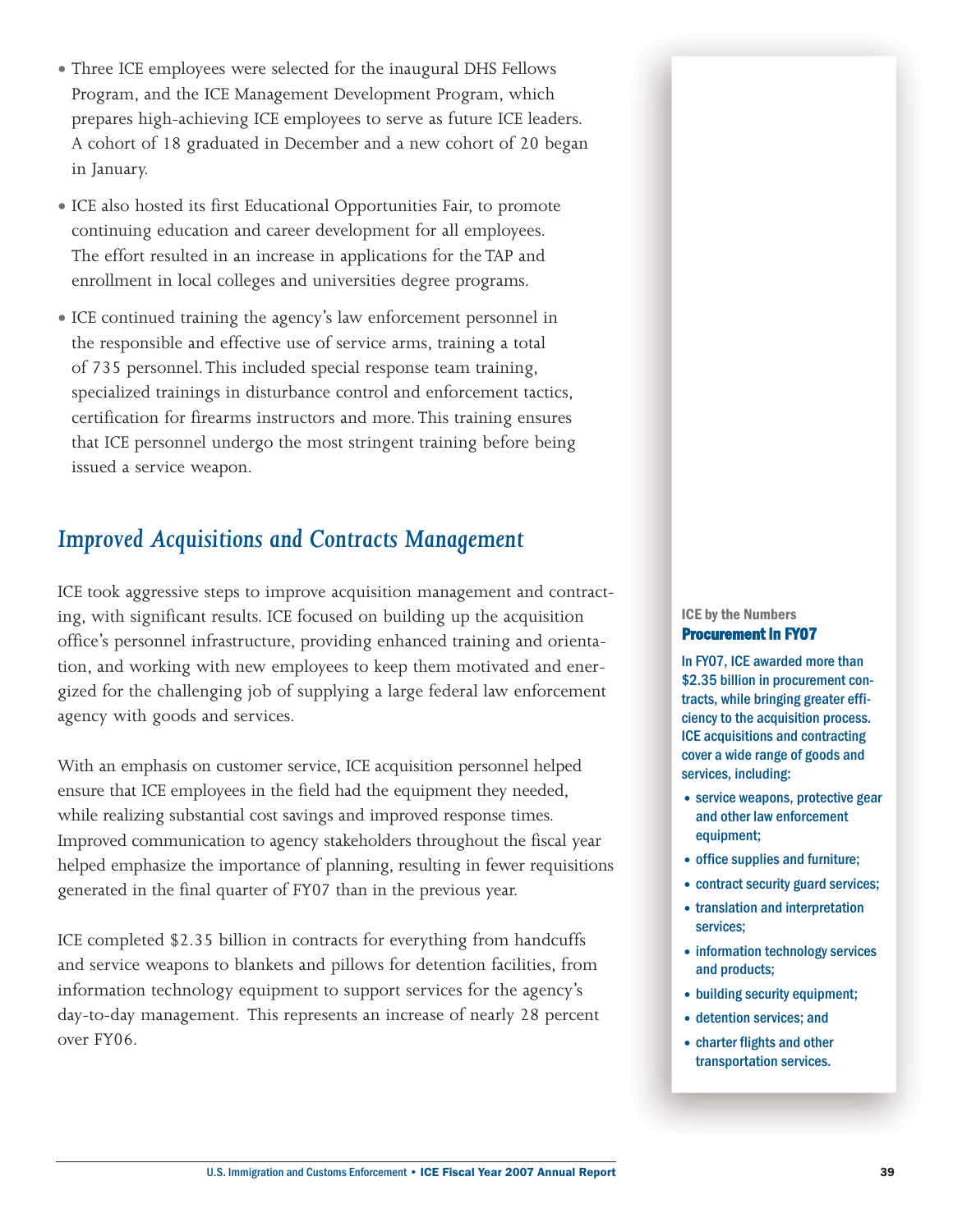#### ICE by the Numbers ICE Cuts FOIA Backlog

• In FY07, ICE made eliminating the backlog of open FOIA cases a high priority, with the result of a 97 percent reduction in the case backlog.

*"The FOIA team at Immigration and Customs Enforcement is among the best at the Department. I'm impressed with their remarkable efforts at attacking the FOIA backlog. Their efforts have contributed greatly to the overall success of DHS FOIA."* 

—Hugo Teufel III Chief FOIA Officer Department of Homeland Security

Moreover, ICE laid the groundwork for a transition to electronic requisitioning for equipment and contract needs, which will potentially further improve processing time.

# *Freedom of Information Act: The ICE Commitment to Openness*

To ensure openness and transparency and to better serve those seeking more information about ICE and its operations, the agency centralized processing of all Freedom of Information Act (FOIA) requests in a single office.

The centralized office receives, tracks, and processes all FOIA requests except those that relate to sensitive investigative matters.

In October 2006, ICE launched an initiative to eliminate the backlog of FOIA cases, and in the last fiscal year has succeeded in reducing the backlog by 97 percent. (On October 1, 2006, there were 9,627 cases pending. As of September 30, 2007, there are 293 cases pending.)

This progress was supported by a number of steps taken by ICE to better serve the needs of its customers.

- To ensure that all FOIA requests are accounted for and monitored, ICE created a FOIA database that tracks all requests and their status.This database is critical to ensure that FOIA requests are responded to in a timely manner.
- ICE developed a new FOIA Web site to make the process more userfriendly.The site includes an electronic reading room where ICE posts frequently requested documents such as contracts, statistics and general information of interest to the public.
- ICE has a new public e-mail address (ICE-FOIA@dhs.gov) for FOIA requests that allows individuals to submit requests electronically. In addition, ICE implemented a toll-free phone number for FOIA requestors (1-866-633-1182).This allows individuals to call 24 hours a day, seven days a week. The requestor will receive a response by phone within 24 hours.
- ICE established FOIA points of contact in each program office within the agency.This allows ICE to quickly task FOIA requests to the appropriate office to conduct a search and provide records for swifter processing.